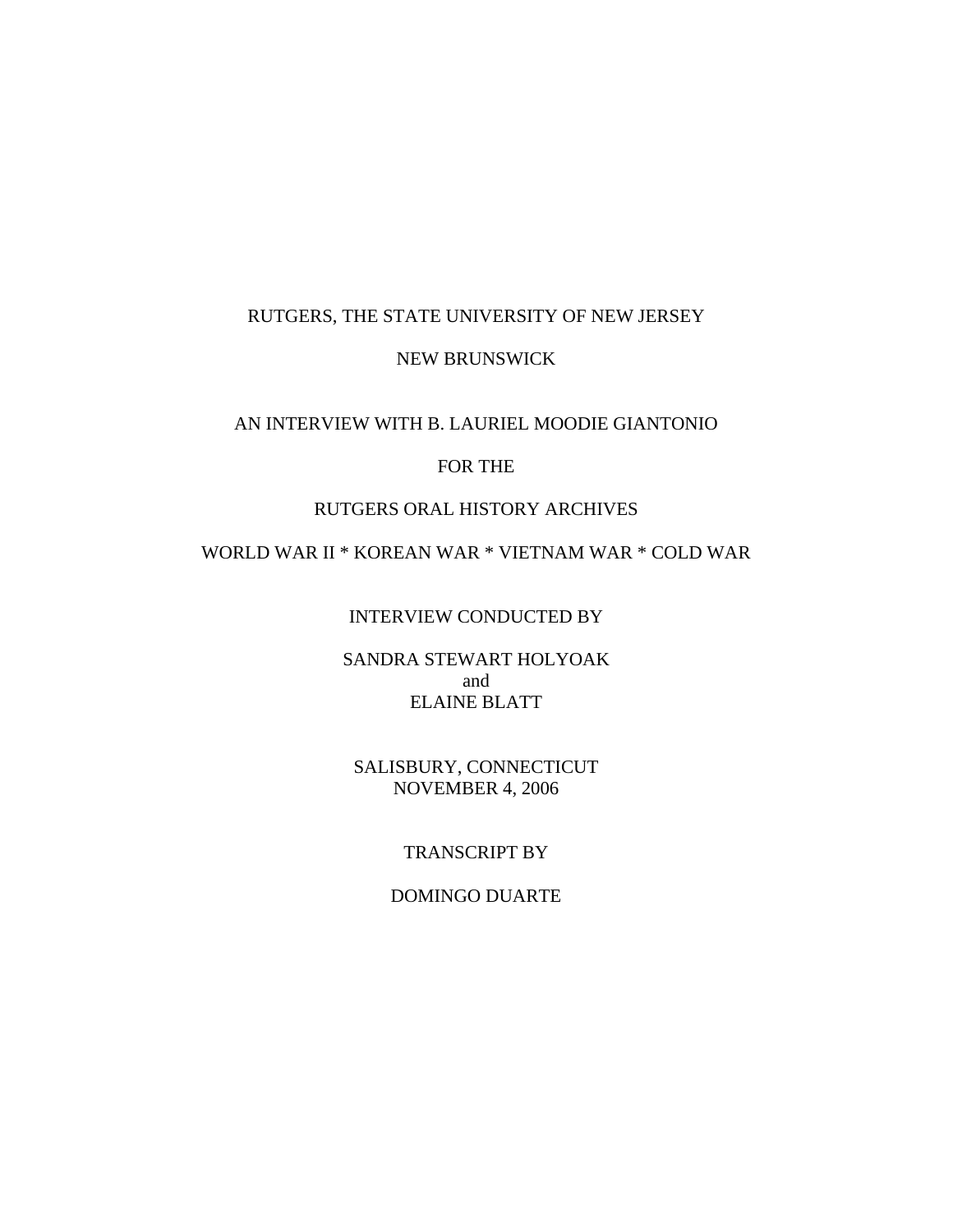Elaine Blatt: This begins an interview with B. Lauriel Moodie Giantonio on November 4, 2006 in Salisbury, Connecticut, with Elaine Blatt ...

Sandra Stewart Holyoak: ... and Sandra Stewart Holyoak.

- EB: All right. To begin with, where and when were you born?
- B. Lauriel Moodie Giantonio: Where was I born? Everett, Mass [achussettes]

EB: And when was that?

LG: 1922, March 16th.

EB: Tell me about your father, what was his name, and what did he do for a living?

LG: Andrew Moodie, and he was an engineer.

EB: What else did he do?

LG: Almost anything, to earn a living.

EB: Where did he work?

LG: Where did he work? He worked at the Falls Mill, he worked for the town of ... [Norwich].

SH: Okay, tell us about your father.

Andrea Giantonio Blatt: Tell about how he, early on he was a merchant marine, and then he became an engineer, and he was the boss of the mill and made the canvas, and that kind of stuff.

LG: And he blew off three fingers.

SH: What did he do?

LG: He blew off three fingers, a thumb and two fingers.

AB: He was working at the mill.

LG: He was doing something with one of the engines that he wouldn't let the guys work on because it was dangerous, so he did it, the idiot, and blew off three fingers.

SH: Was he a merchant marine during World War I, or did he do that as a young man, and then become the engineer and work for Falls Mills?

LG: I don't know where he did it from. That's old for me. I'm eighty-four, and that's old for me.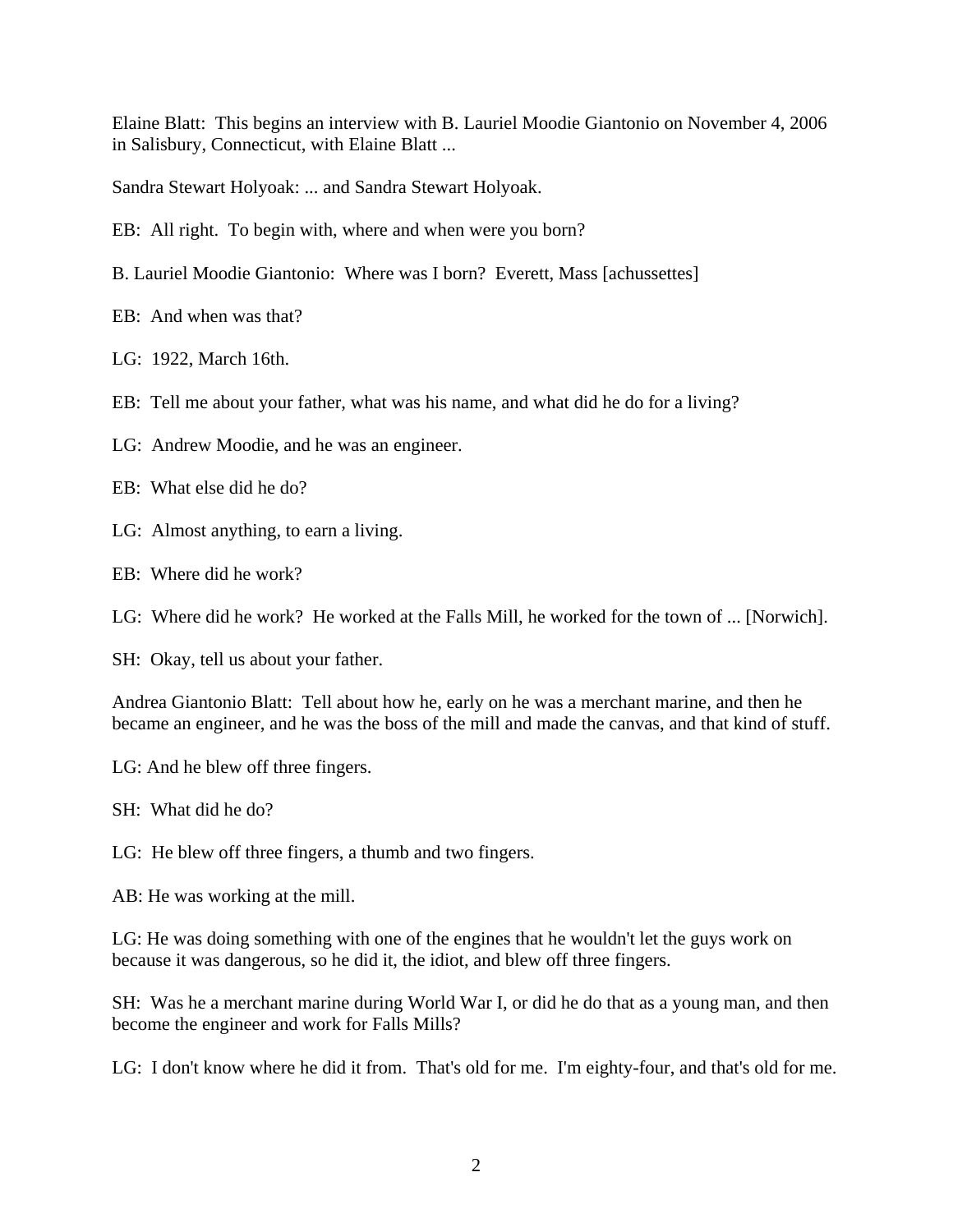EB: What about your mother, what was her name, and what did she do?

- LG: Eyla Dart, she was an industrial nurse.
- EB: How did your parents meet?
- LG: I have no idea, and couldn't care less.

EB: What was your childhood like? You grew up with your father, right?

LG: The pits.

EB: What did you think of your parents, is there anything between your parents that you would like to talk about, your mom and dad, like what did you think of them?

LG: I thought my mother was good-for-nothing, and my father was queen, king, queen and king.

- SH: Now your father passed away where?
- LG: Norwich, Connecticut.
- SH: And he was originally from Scotland?
- LG: Oh, yeah.

SH: So, he immigrated with his whole family here?

LG: I want to say, I don't know, but, I know his sisters were here with him, which meant my grandmother and grandfather were, too, because I vaguely remember them living in different places.

SH: Did you have cousins that you played with?

LG: No. They were all older than me.

- SH: Did you have brothers and sisters?
- LG: They were older than me, and I didn't want them anyway.

AGB: Tell about how when you were little and your parents got divorced.

LG: Oh, my parents were divorced when I was about five, and, I insisted I had to live with my father, and they said, "No, you got to live with your mother." I said, "No, I haven't, I'll run away." So, they sent me in to see this judge, and his name was, I think Johnson, something like that, Thompson, and I went in to see him, and he said, "Well, what did they expect you to tell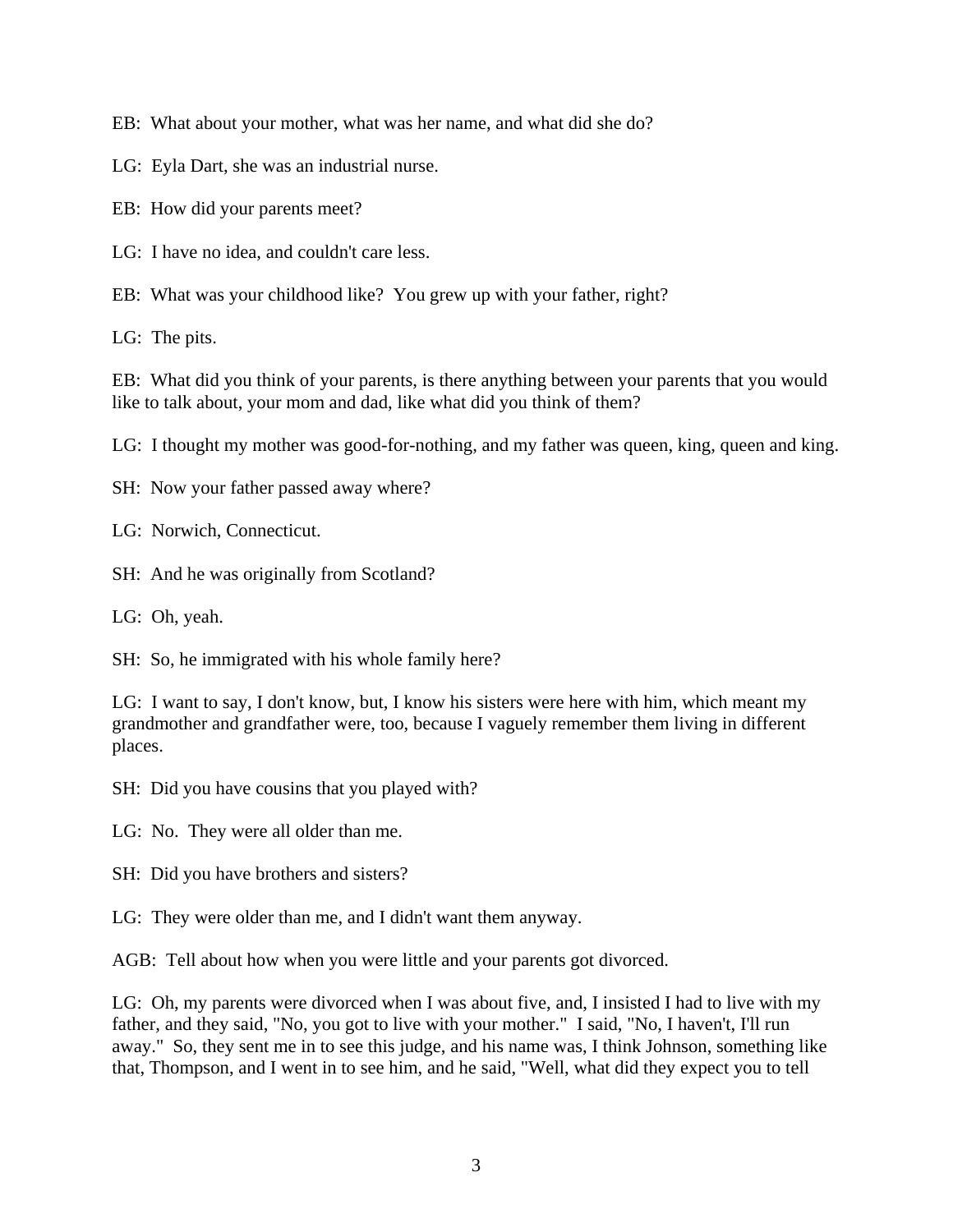me," he said. I said, "My father said, 'tell you the truth,' and that's all, so what can I do?" He said, "That's good enough." So, he asked me a few questions, and gave me to my father.

SH: Now the older brothers and sister went with your mother?

LG: Oh, yeah.

SH: Now how many brothers and sisters did you have?

LG: I had an older sister, and two older brothers.

SH: How much older were they than you?

LG: Well, I was probably seven, and they were fourteen, twenty-one, twenty-four, twenty-five. Then I found out the oldest one was in the service, so he had to be inductable age.

EB: What did your mother tell your siblings, like why did they go with your mother?

LG: I don't know what she told them. She told them ... [he] had another girlfriend and she was the one who had the boyfriend.

EB: But, did she tell you that you could come with her and quit school?

LG: Oh, yeah. "You didn't have to go to school." Me, who loved school, and loved to read, and she's telling me I didn't have to go to school anymore. I thought, "Who is this nut that's telling me I don't have to read anymore?"

SH: And you're only five or seven?

LG: Yeah. I was pretty mature for that age.

Michael Blatt: She might be the first person in the state of Massachusetts to be awarded to her father's custody. It was very sensational, in terms of newsworthy, it was in the papers. It was very big at that point to be awarded [to her father], while her mother still wanted the child.

SH: Now was your father's mother and father there to support and help him?

LG: Hey, they were Scots; they didn't support anybody but each other. "Mind your own business, keep your mouth shut."

EB: What was it like living with your father? Where did you live? Did you live in a house with him? What was your childhood like growing up with just your father, and not having a mother there?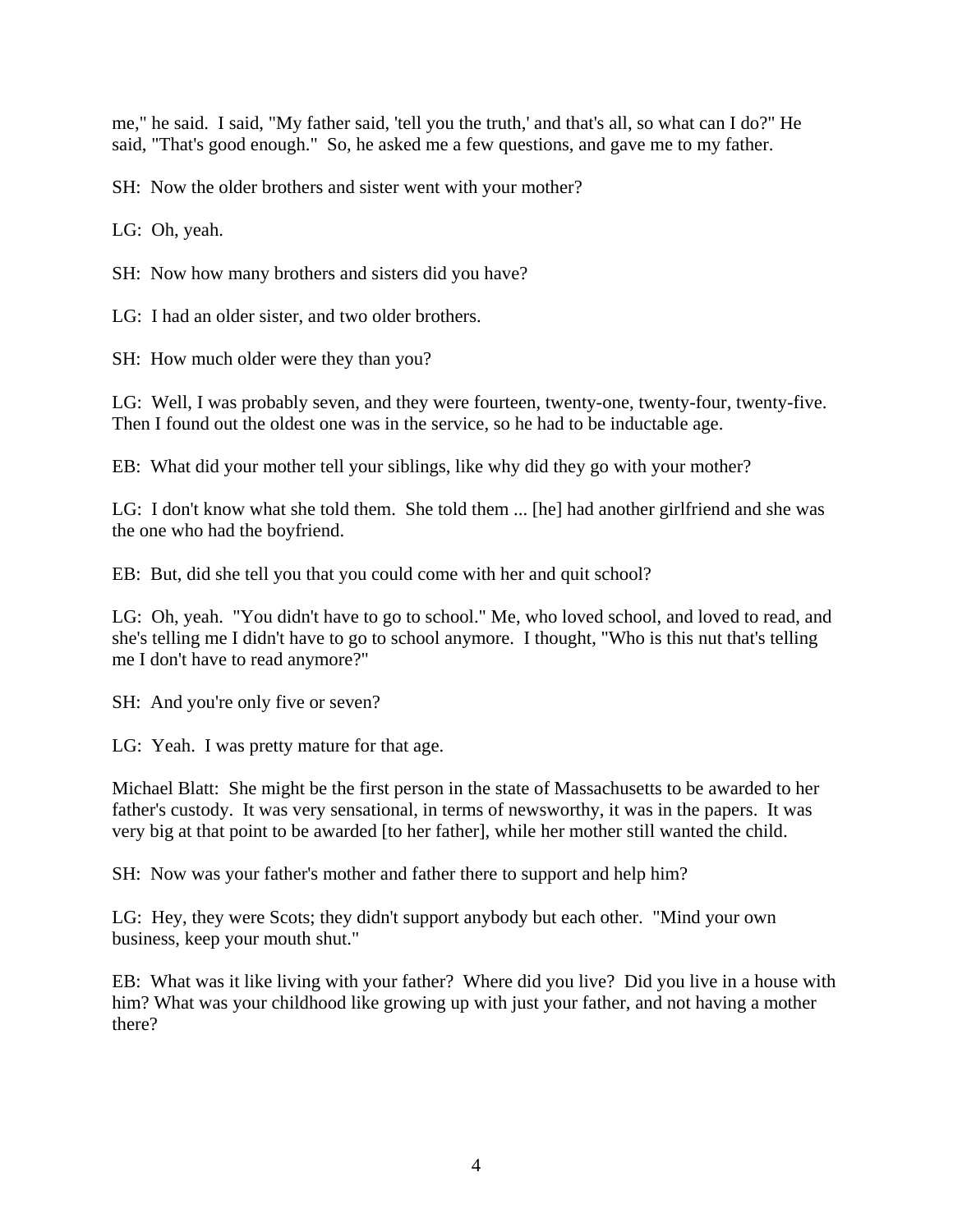LG: Well, I lived in boarding houses, sometimes with aunts, sometimes without aunts, always my father and I. We depended on each other, even though I was only six or seven years old, we depended on each other.

SH: Now when you would come home from school, who would be in your home?

LG: Nobody.

SH: And you would take care of the house and the chores?

LG: Yeah. I'd let the dog out, and be sure everything in the house was fine, and get supper ready, and by the time he got home everything was set, and, I didn't feel it was any imposition. I just felt that it was something I should be doing.

EB: And did he ever, he was a merchant marine for a little while, did he leave for periods of time and come back?

LG: Right.

EB: So where were you, were you living with friends of the family while he was gone, or even by yourself?

LG: I was living in Malden at the time, Malden, Mass.

SH: Was one of his sisters there?

LG: I'm trying to think of which sister it was. I think it was Greta.

EB: Did you have a foster mother?

LG: No.

SH: Did your father ever remarry?

LG: Yeah, after I was grown.

SH: How old were you when he remarried?

LG: How old was I? You're dating me now, I'm eighty-four, you want me to remember back that long?

AB: Were you in nurses training?

LG: No. It's before I was in training.

SH: How about high school? Were you in high school?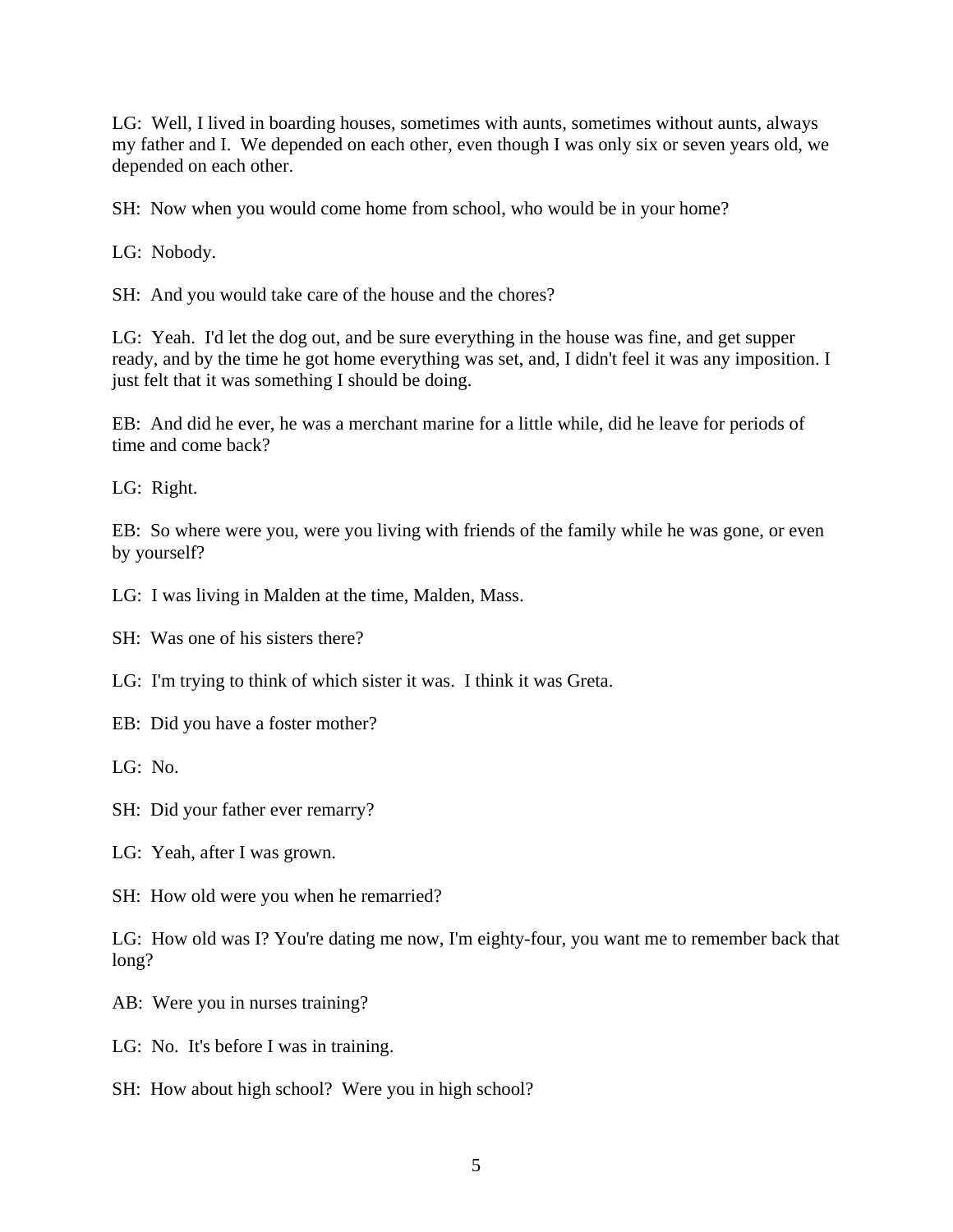LG: Yeah, I was in high school. Oh, that's right, too, and, I told the principal I wanted to go to my father's wedding, and he was gonna shut me up in a room until I got my marbles back. I said, "He's getting married, he's gonna go to St. Pat's and get married, I want to go." So, finally they let me go to shut me up.

SH: Were you in a public school?

LG: That was in high school.

SH: Public high school?

LG: Yeah.

EB: What was the name of your high school?

LG: Norwich Free Academy.

EB: What was high school like, what was your favorite subject?

LG: Science.

SH: Was the Academy just for girls?

LG: No, no, Norwich Free Academy took everybody. In fact, it was the only high school in the surrounding areas, still there.

SH: Did you go to dances?

LG: No. Have a man put his arm around me? Good Lord, my father would shoot him.

EB: Your father wanted you to learn how to sew, so would he give you money?

LG: Oh, yeah. He sent me to sewing school, the United Worker's Sewing School, it was ten cents a week. So, I knew how to sew, I said, "Ok, I'll take your ten cents," and I'd meet my girl friend on the way down, and we'd go to the movies, and then we'd come back, and he'd say, "What did you learn today?" I said, "Oh, hems." "Oh, well, that was good. It wasn't a waste of time?" "No, no, it wasn't a waste of time, Dad."

SH: Did he ever ask to see your finished product?

LG: No. Thank God, he never did.

EB: Where did you actually learn how to sew then? Did your sisters teach you?

LG: My aunts taught me.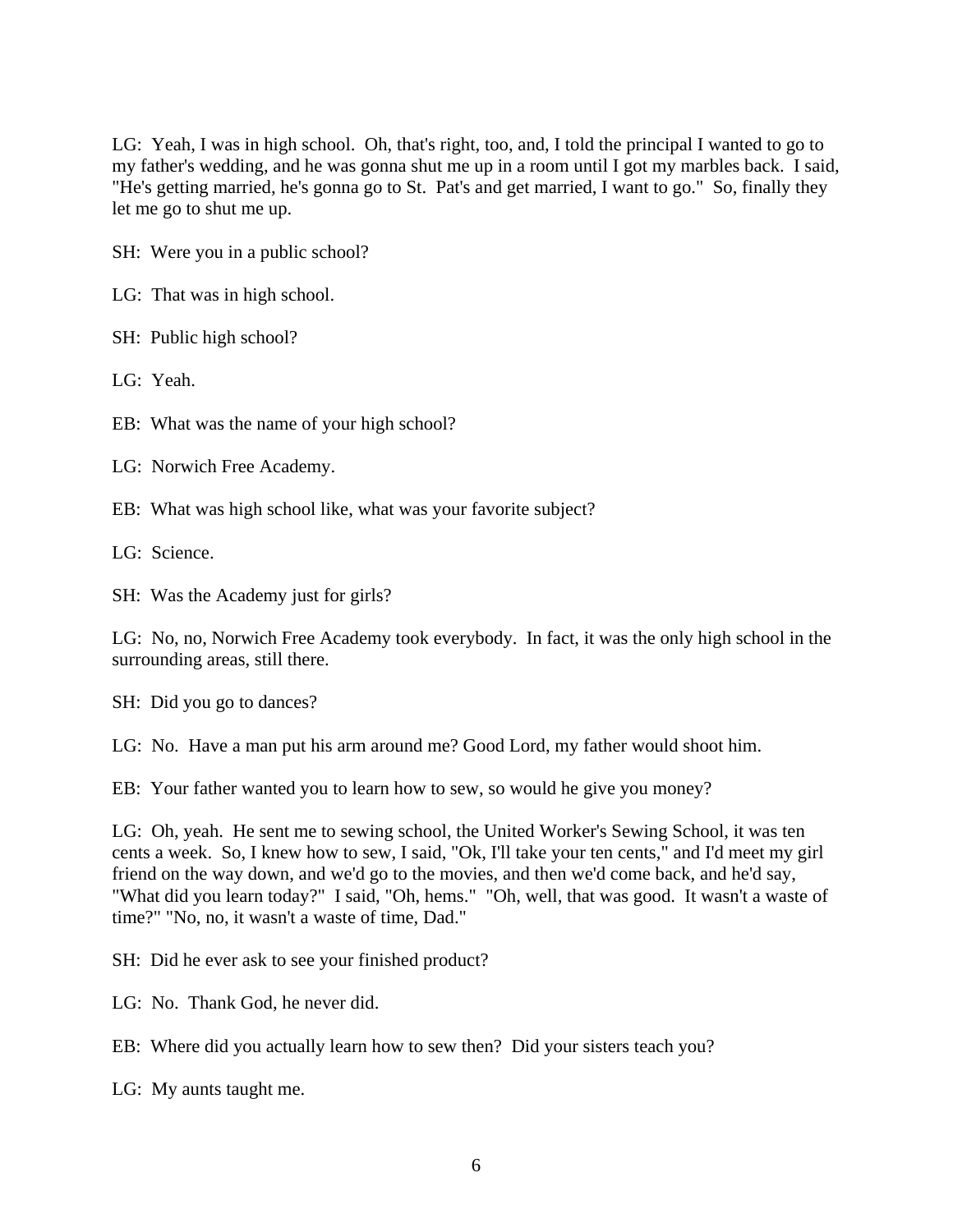AGB: You were a good sewer.

LG: Yeah, I was. I made all your clothes.

EB: Did you participate in any extra-curricular activities when you were in school? Did you have any clubs?

LG: Well, I belonged to the Bow and Arrow Club, archery.

EB: In high school?

LG: Yeah.

EB: Did you know what you wanted to be when you grew up?

LG: Oh, I always knew what I wanted to be. I wanted to be a nurse, better than my mother.

EB: Do you remember your mother working as a nurse?

LG: No, she was an industrial nurse, and just went out in the morning, I took care of myself all day, and then she came home at night.

EB: But you still knew that you wanted to be a nurse.

LG: Yeah.

EB: What was it about nursing that attracted you?

LG: I wanted to be better than her.

EB: That's why you picked nursing?

LG: That's right.

SH: What's the more positive aspect of why you wanted to become a nurse, because you were good in sciences?

LG: I was good in science, and I liked helping people, and I'm a good talker. I mean, I was a good talker. Don't know what it is now. But I could get guys, who had psychological problems, they would open up to me and tell me what was wrong, and I could tell them what they were doing wrong to be thinking like that, and it worked out fine.

SH: Were you, as a young woman, did you volunteer in the hospital before you began your training?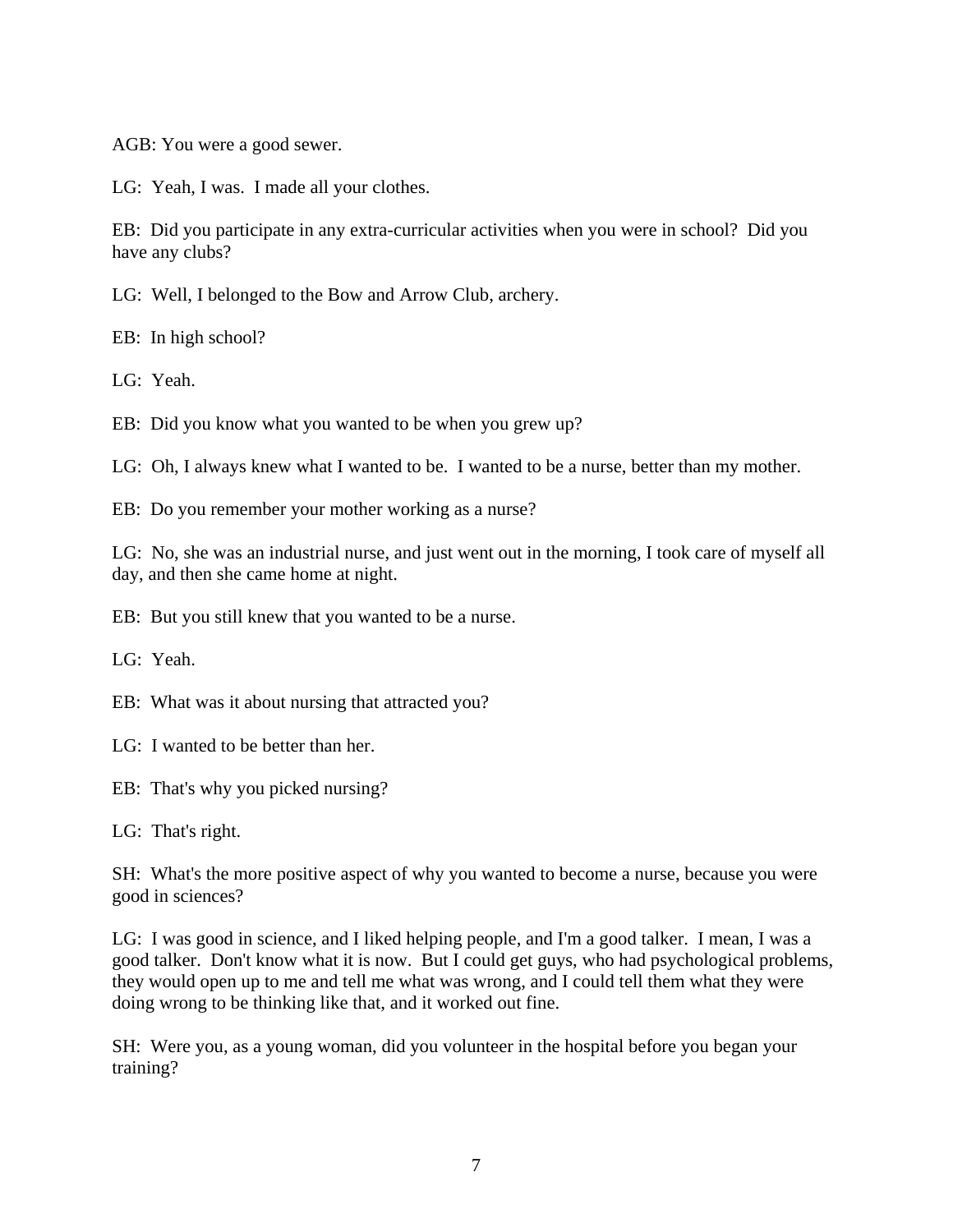LG: No. I went right from the Academy into training.

EB: So, you didn't have to work growing up then, your father had a steady job?

LG: Oh, that wasn't allowed.

EB: What was it like growing up during the Depression then? Did you feel any of the effects?

LG: I didn't feel it at all. I had everything I wanted.

EB: Did you know that there was a Depression, and that people were struggling?

LG: Oh, yeah, I knew that.

SH: What were some of the signs, that you saw other people going through?

LG: The bread lines.

SH: Did you see those?

LG: Yeah. There were a lot of them in Norwich, because it was a mill town, and people were mostly Canadian immigrants, and, they didn't have their papers that they had to get, so they got into the bread lines, and that was the thing that I remember most about the Depression.

SH: Did any of your father's sisters, or uncles, or anyone lose their jobs?

LG: No, they were considered rich.

SH: Were they?

LG: Yeah. They weren't rich, but they were considered rich.

EB: Your father was the boss at the mill? Did he run the mill?

LG: Yeah, one of the mills. He works in the department that he was boss of, the engineering department.

EB: And what type of people did they hire?

LG: Canadian French immigrants.

EB: Because they would work for cheap?

LG: They would work for cheap, and they were good workers.

SH: Did he speak French?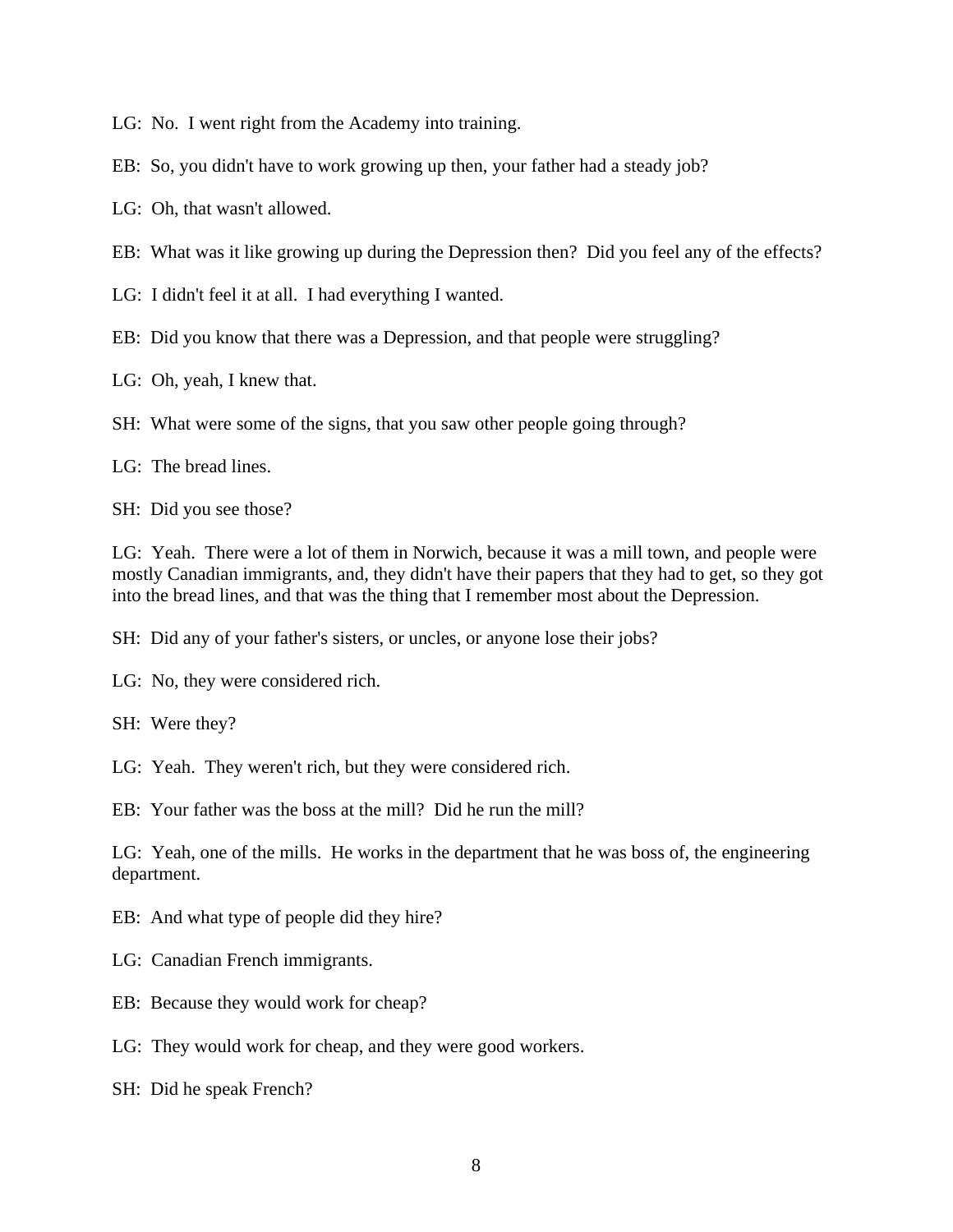LG: No.

EB: So they spoke English?

LG: Yeah, he figured he had to teach them English if they were going to go around in the United States.

EB: Did you ever go to the mills to visit your father?

LG: Oh, sure. I spent half of my life there.

SH: What does a kid do in a mill?

LG: Walk around, talk to everybody, and look and see what this loom was going, and that machine is doing, and, I could have woven a canvas from the ground up by the time I got out of there.

SH: What were these canvases going to be used for?

LG: Awnings.

EB: So, you were the cute little girl, distraction, for all these men bored all day working at the mill.

LG: Yeah.

LG: "Here comes Lauriel, great."

EB: You were the entertainment for the day.

SH: Did any women work in the mill?

LG: They must have, but I don't remember them. I'm thinking the Canadian French women worked every place.

SH: Did you have any kind of help in your house, or you were the sole housekeeper?

LG: No, no. My father and I were it.

SH: What was your favorite meal to prepare?

LG: Steak and French fries. I can still taste it. Now, I don't have the teeth to chew it, [but] I can taste it.

EB: Weaving all day.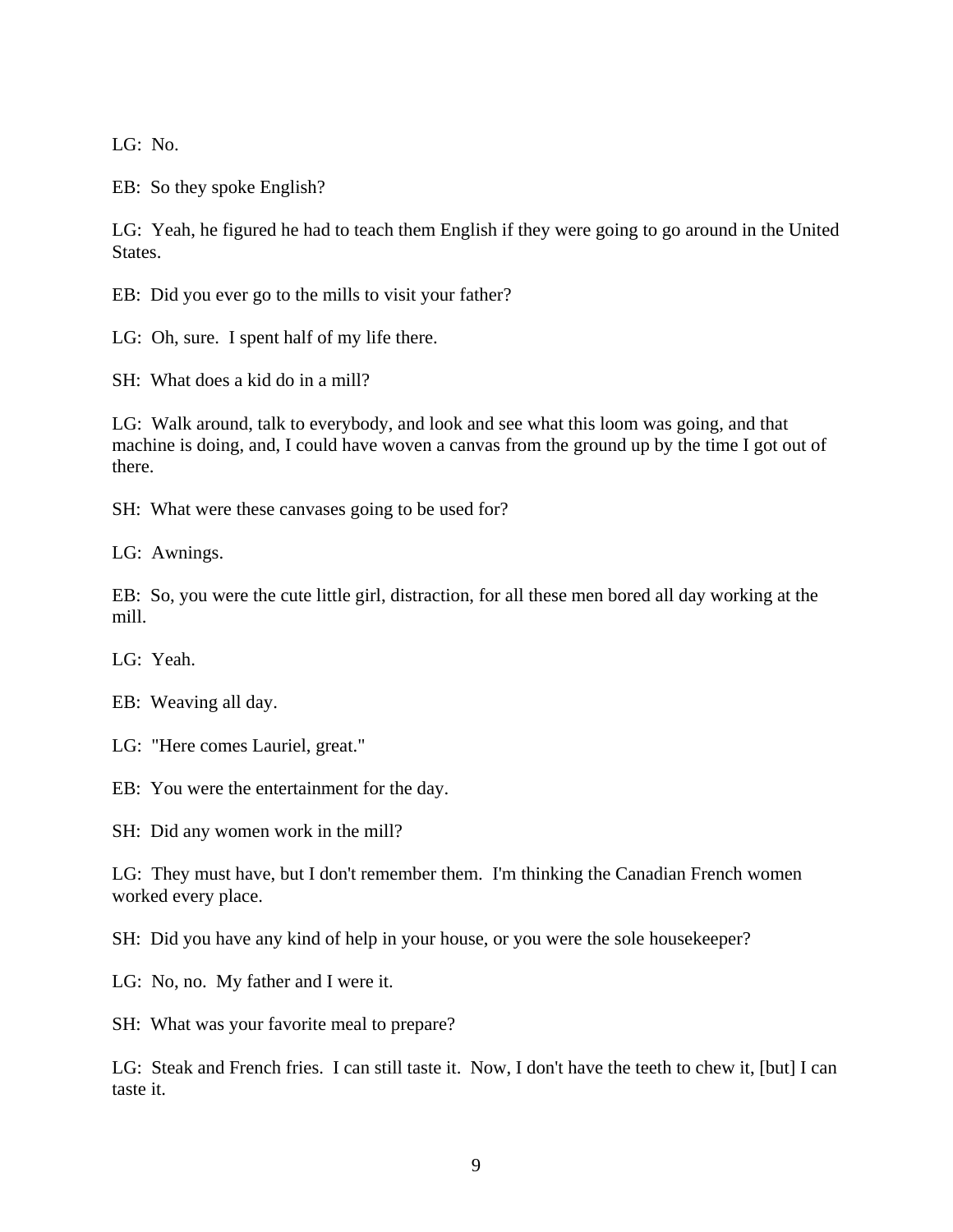SH: Did you bake?

LG: Yeah, I baked. That was before instant bakery stuff.

EB: Cooked everything by hand?

- LG: Yeah, I think I got a cookbook around here somewhere.
- SH: Did you have an allowance?
- LG: Yeah, twenty-five cents a week.

SH: Did you save it, or did you spend it every week?

LG: I saved it, up to seventy-five cents, and [then, once I saved] the seventy-five cents, I wanted something, and I haven't the vaguest idea what it is now, but I wanted that seventy-five cents for something, and I finally got it. Got what I was saving it for, and I don't know what it was. It was so important to me.

EB: Something you had to have at the time?

LG: Right.

- EB: Did you have any girlfriends growing up?
- LG: Oh, yeah.
- EB: Or guy friends that you would hang out with?
- LG: I didn't like girls much, but I had a couple of girlfriends.

EB: What did you guys typically do in high school?

LG: We used to try to go to the dances after the football games, and the baseball games, but my father would never let me. I was gonna get in trouble.

EB: He was strict about your social activities?

LG: Yeah, I don't know what kind of trouble he thought I was gonna get in. I was gonna get pregnant, and have a baby, I guess. That's his idea of trouble.

SH: Well, for a father that would be, I would think.

LG: Oh, yeah.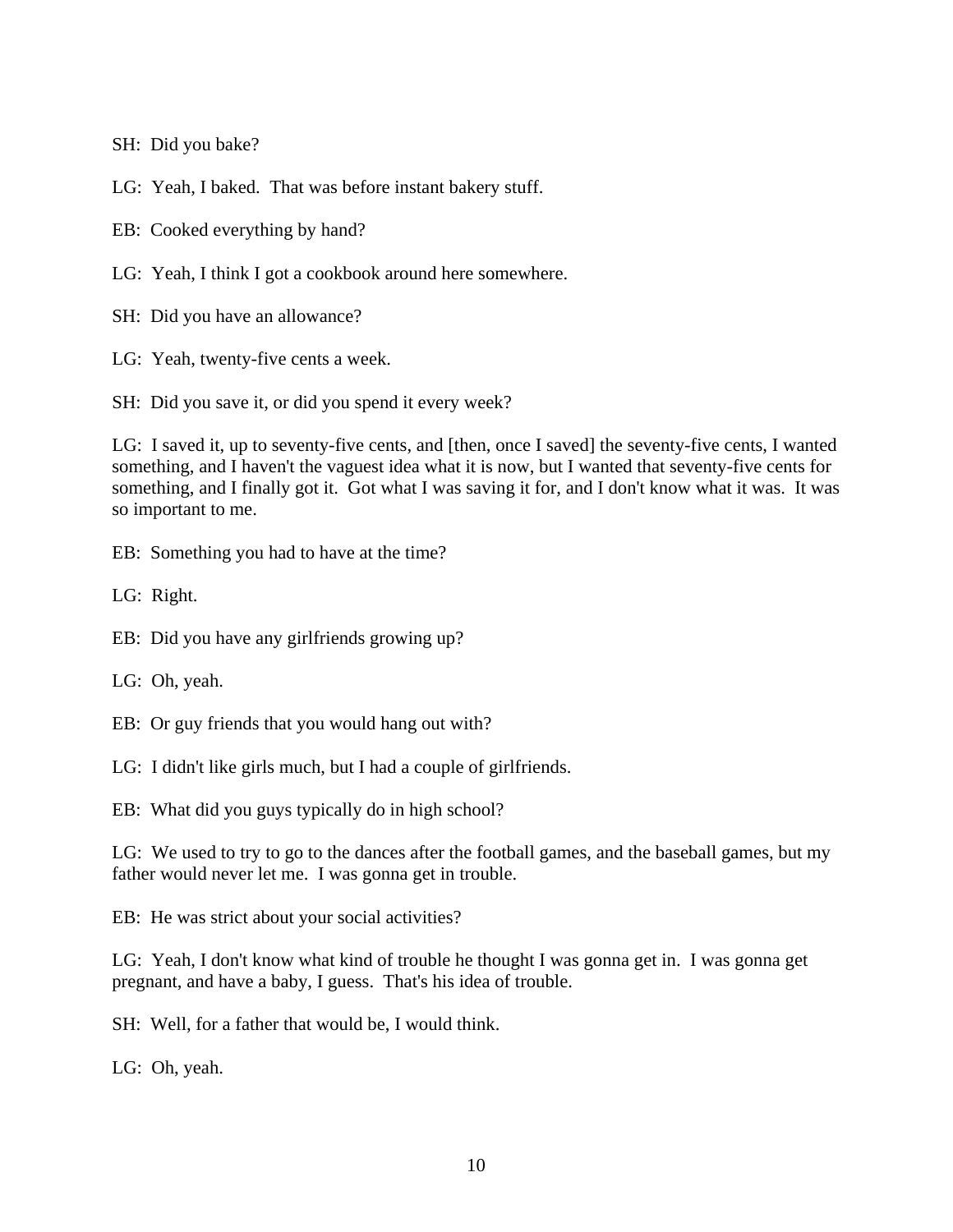EB: You were his only child.

SH: What church did you attend?

LG: Which one? Well, there was the Congregational Church, and then there was the Episcopal Church, then there was a Presbyterian Church. I attended all of them.

SH: Did you?

LG: Yeah.

AGB: She actually grew up as a Protestant, and when she was going to marry my father she converted to being a Catholic, that's a whole other story.

LG: I had my eye on that for a long time, but my father wouldn't tolerate it. "You don't join the Catholic Church, what's the matter with you?" Here I am.

EB: You knew that you were gonna be a nurse after you graduated from high school. Now, did you notice the feelings of people around you before the war, towards Europe? Did you have an idea what was going on in Europe or Japan?

LG: Oh, no, we had all the papers to read, and all that stuff, which my father got, and, I don't know where he got them from, but we knew how the war was going, and what was going on. When they sent me to England, I thought this was the dumbest thing they ever did, "they're trying to kill me." One time the town that I was living in got bombed and I got bounced out of bed on the floor.

SH: Did your father have any family left in Scotland, or in England?

LG: He must have had cousins and stuff like that, but none that I ever knew.

SH: I just wondered if there was any family reporting back?

LG: No.

SH: About the Battle of Britain, that sort of thing?

LG: No, he just read it in the papers. As long as they were American papers, they were worth it.

SH: When the draft started in 1940, would you still have been in high school?

LG: I graduated in 1940. Then I went directly into the Army Nurse Corps.

SH: Do you remember a lot of the young men in your town going to the draft?

LG: No. I wasn't allowed young men.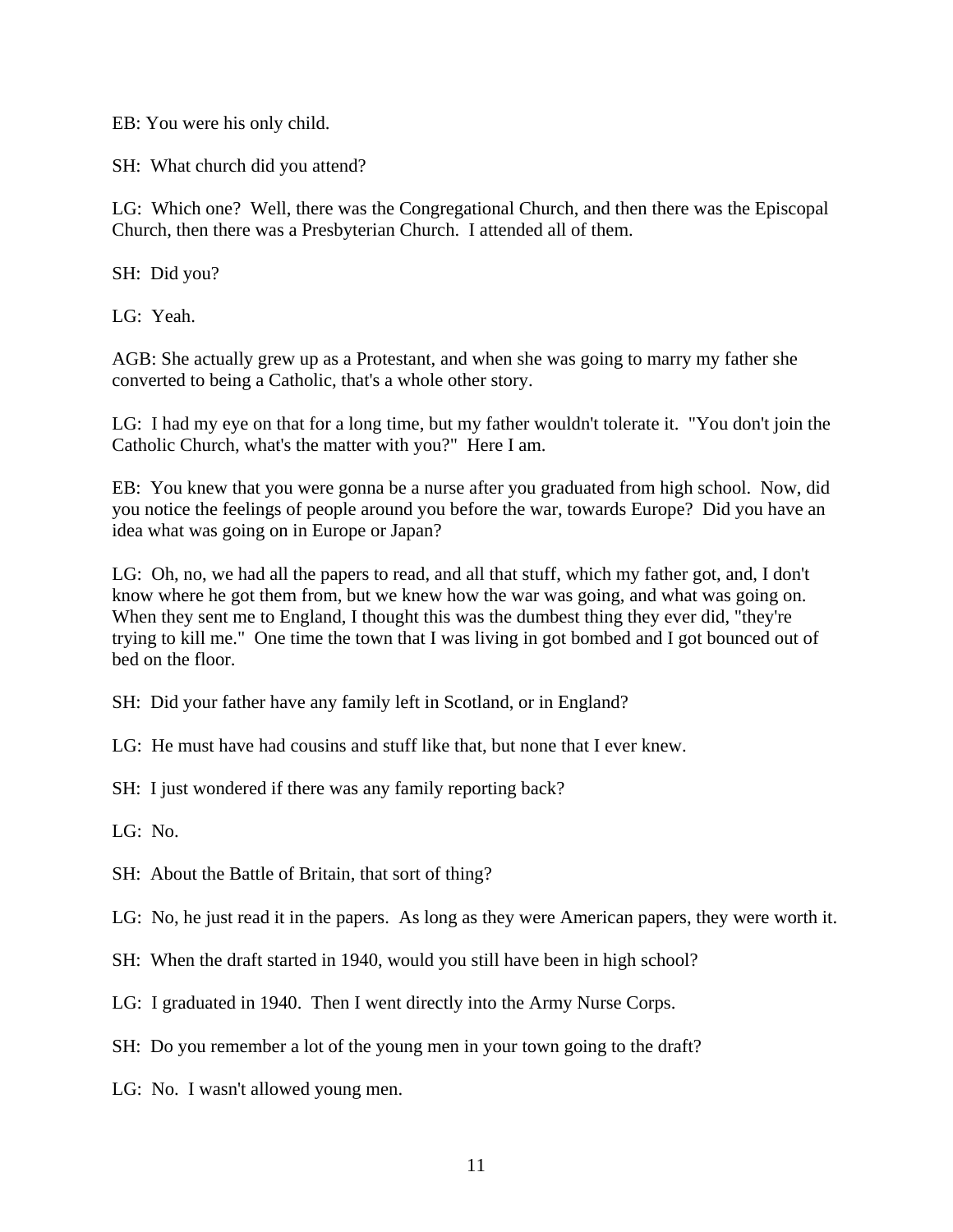SH: But you might have noticed that there were fewer around?

LG: No. If I wasn't interested, how could they be interested?

EB: Did any of the kids, did you notice when you were a senior in high school, were any of the kids in your class, were they joining the war? Did you notice that there was maybe some people missing?

LG: When would that be, '43,'44?

SH: 1940.

EB: If they were volunteering?

LG: High school graduates. Yeah, they were volunteering, they were going in droves.

SH: So, you started nursing school in 1940, that fall?

LG: Yeah, because I graduated in '43.

AB: What year did you graduate high school?

LG:  $'40$ .

AB: Okay, and then she went immediately to Hartford Hospital.

SH: Did you have the summer off, to do anything, after your graduation?

LG: I don't know, but it would have been a waste of time. My father wouldn't have tolerated that. If I could get six months ahead of the other guy, "go ahead."

SH: What school did you go to, what nursing school?

LG: Hartford Hospital.

SH: Hartford Hospital had a nursing program. Can you tell us a little bit about what it was like to get into it? Did you have to apply?

LG: Well, it wasn't easy to get into it. You had to have good marks, and, of course, I always had good marks, and I had to have, I don't know what else I had to have, the gift of gab, I got that.

EB: So, you actually applied, like filled out an application, or did you go there and talk to them?

LG: I applied, and then they gave me an appointment to come and see them and I went and talked to them, and they accepted me. The first time we went to the Hartford Hospital School Of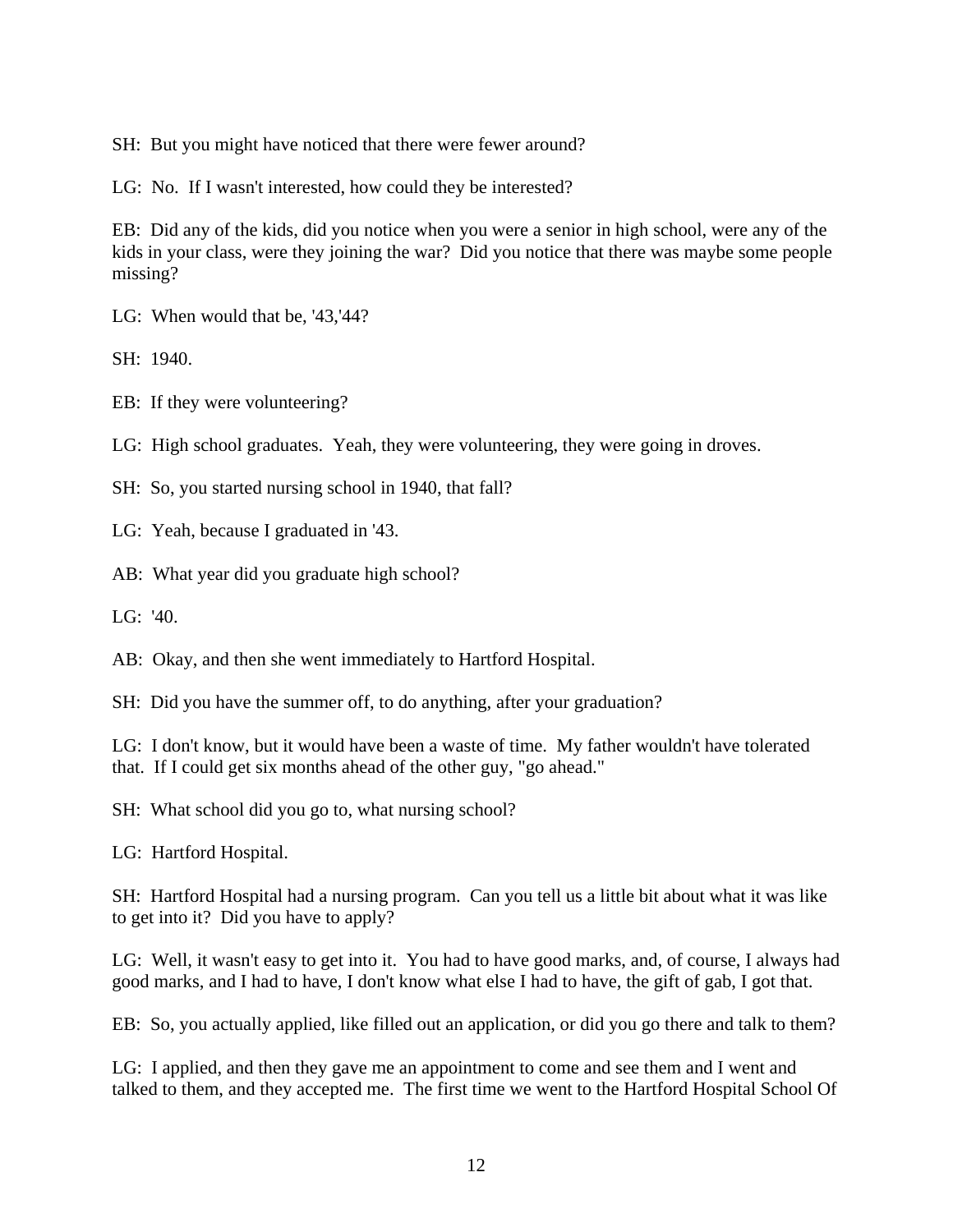Nursing, my father and I went, and I can't remember who it was, the director of nurses was there, and she was gonna interview me, and she asked a couple of questions, and I said, "Well, I don't know if I should answer those," and she said, "Well, if I ask them, you answer them," and my father said, "Just a minute. Lauriel, you want to go to this school?" I said, "Yes." He said, "Okay, let's go," and we walked out, and on the way out he said to the director of nurses, "She'll be back when school opens, and not before." I said, "Holy cow," and they took me.

EB: Was your father a powerful-looking man, or was he a big man?

LG: No.

EB: He was small.

LG: No, he wasn't a big man at all. He was, I guess, the same size as everybody else during the Depression.

EB: Did he have a big presence maybe because he had a strict tone?

LG: Yeah. His word was law.

SH: Was he tall?

LG: No. He was only, well, I'm 5'4" now, he was maybe 5'6", 5'7", and that was it, but he had a forceful presence.

SH: How far was the Hartford Hospital from where you lived?

LG: Across the street.

AB: About a half an hour.

SH: Because you came for Massachusetts.

AB: No, when you lived in Norwich, to Hartford Hospital was about a half hour. When she lived at the hospital, she lived across the street is what she means.

SH: Okay. Was there a boarding house for the nursing students?

LG: Yeah, there was, yeah, I guess you could call it that.

SH: Did they have a curfew?

LG: No. If they did, I don't remember it.

SH: Nobody kept an eye on you young women?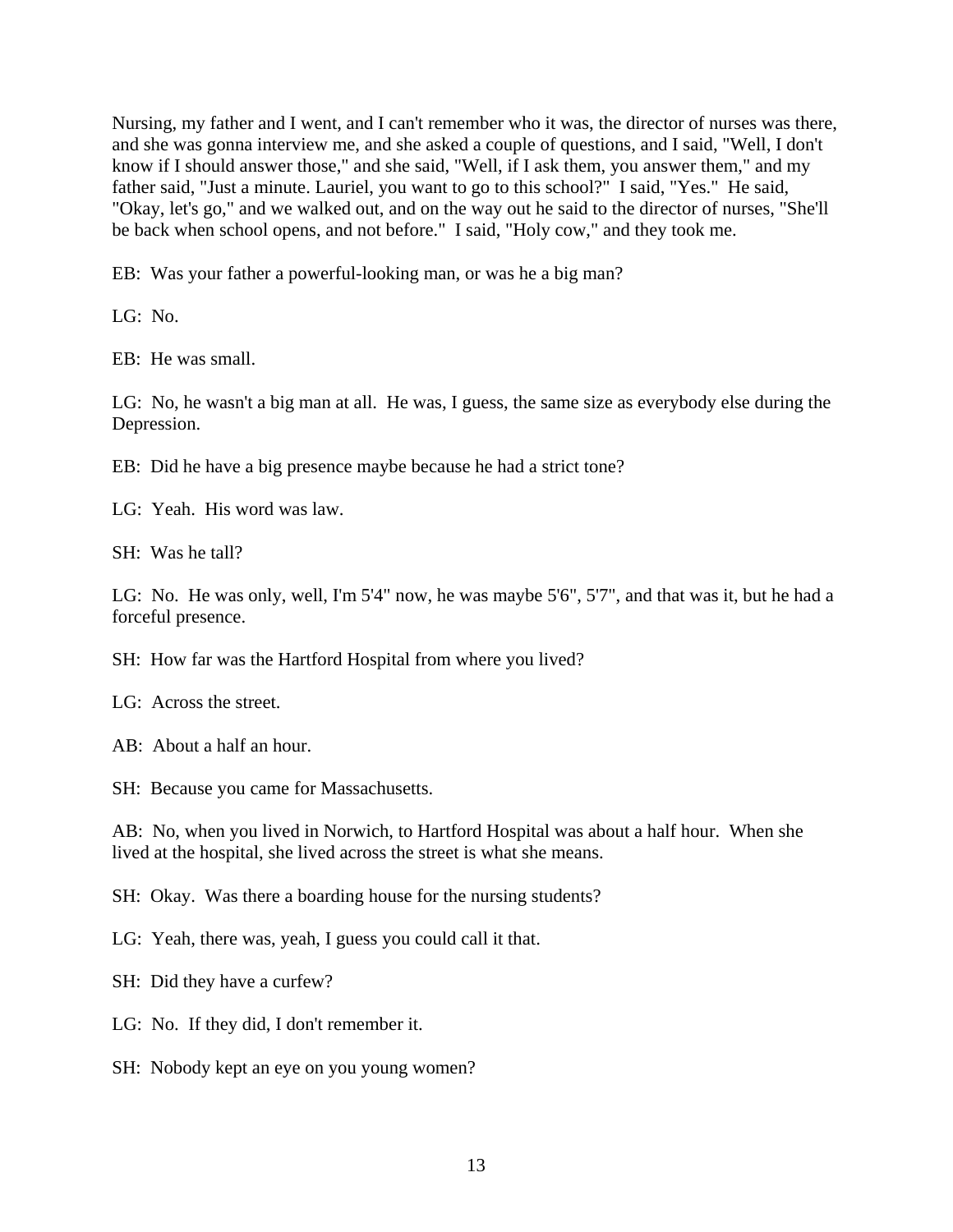LG: No. If they did, we didn't pay any attention to them.

EB: So, when you went to nursing school, you had the goal of just becoming a nurse, or were you already thinking ahead that you were going to enlist?

LG: No. You had to be a nurse to enlist.

EB: But, were you thinking in your mind, "I'm going to enlist after I get my nursing degree"?

LG: Yeah.

EB: So, you knew already when you were going into nursing school.

LG: Yeah. I knew already, yeah.

SH: Pearl Harbor, you go to school for almost a year and a half before Pearl Harbor happened, right?

LG: Yeah.

SH: If you started in September of 1940, you were already well into your program when Pearl Harbor happened in December of '41.

LG: But we knew there was going to be a war anyway.

SH: You were sure of that.

LG: Yeah.

SH: Everybody was talking about it?

LG: We had made up our minds.

SH: You were just waiting for Roosevelt to make the call.

LG: Yeah, "Come on, get off your butt and do something here."

SH: Tell me, what did your father think of Franklin Roosevelt?

LG: Thought he stunk. He was a Democrat. ...

SH: Tell me then, if you would, were there any other politics that your father discussed around the dinner table?

LG: He was a Republican, Democrats were good-for-nothing.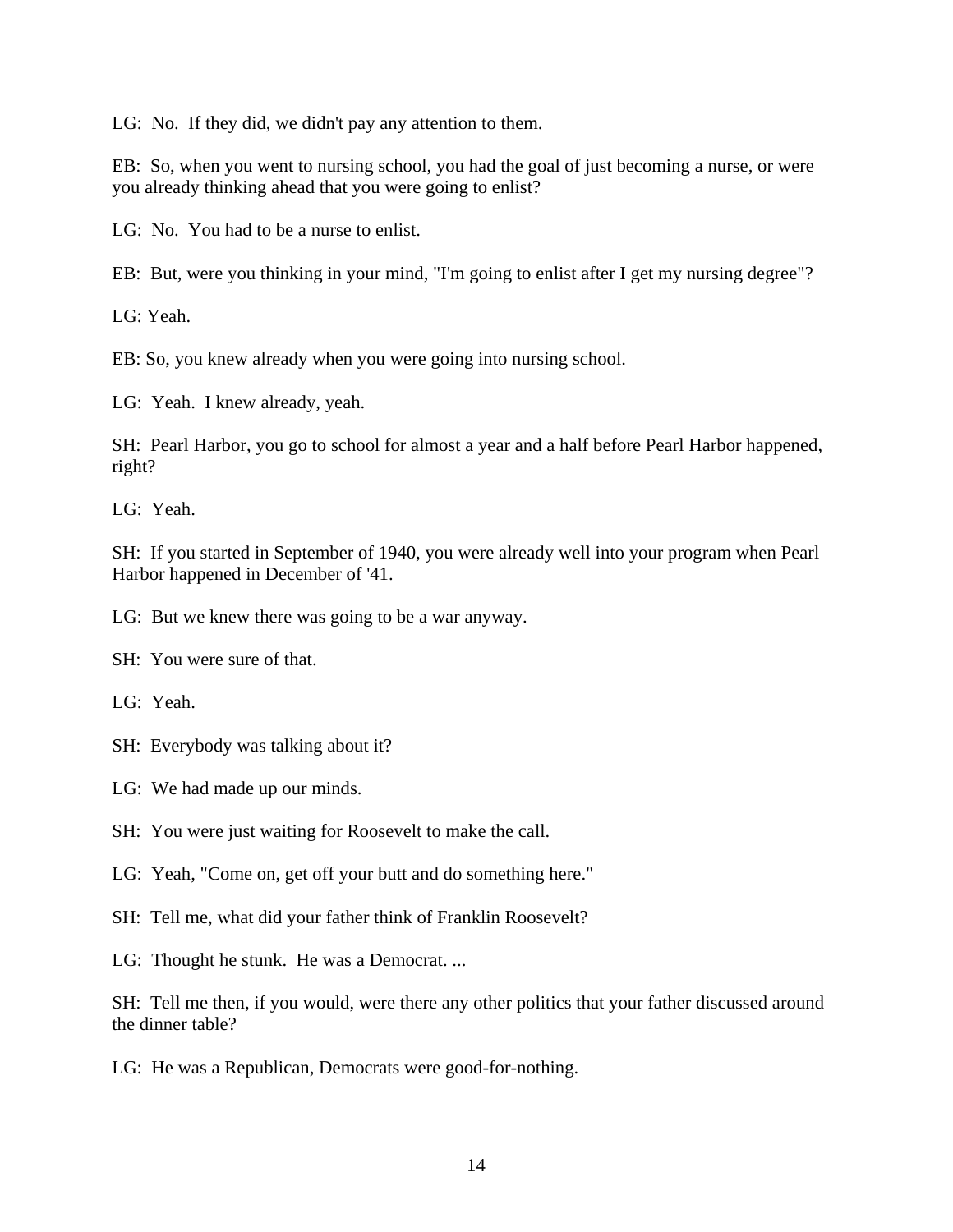SH: What did he think of the land-lease program, after Europe became embroiled in the war and the Nazis had taken over?

LG: He didn't see why we should go there and help them out. They should get ... back on their own two feet.

SH: Did he talk at all about what was going on in Japan and China?

LG: No, he was all for what went on in Japan [with the dropping of the atomic bomb]. They should blow them up, because he was a POW for three years, three and a half years.

AB: That's Dad [Dominick Giantonio], you mean.

LG: Oh, no, I'm sorry that's my husband, not my father.

SH: Okay, well, we'll get to that.

EB: So, you went through nursing school, and that was good training.

LG: Well, it was a great training. I loved it.

EB: After Pearl Harbor, you knew you were going to be in a war definitely. When did you actually enlist?

LG: As soon as I graduated. I graduated in one hand, and enlisted in the other.

SH: Can you tell us what the reaction was in the school, and what you remember about December 7th, and hearing about Pearl Harbor?

LG: Yeah, but I can't use that language in front of this thing [microphone].

SH: What did people say?

LG: "Those sons-of-bitches, they skipped in at the wrong time. Now we're gonna get them." Because we hadn't declared war on Japan up until that time. That's when we decided we were gonna get them, and everybody felt the same way.

SH: Did you listen to Roosevelt's message that he gave after the bombing in Pearl Harbor, when there was the declaration of war?

EB: "The day that will live in infamy."

LG: We must have, but I can't remember now.

SH: In nursing school, what was your favorite focus for study?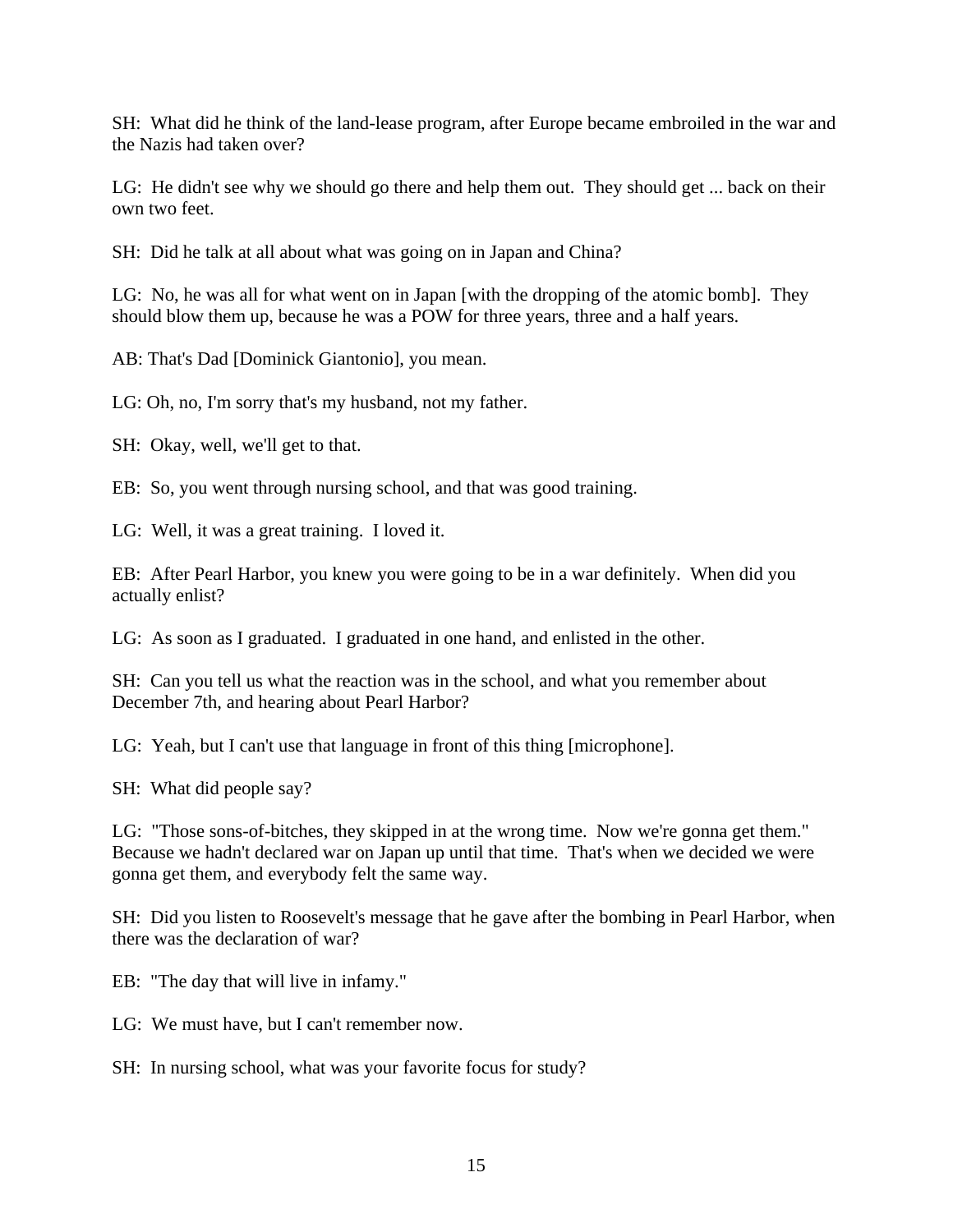LG: Surgery.

SH: So you decided you were going to become a surgical nurse?

LG: Yeah.

SH: You specialized in it, or was it fairly general?

LG: Hartford Hospital was very specialized in everything, because they graduated nothing but good nurses, so they said, and I thought we were a bunch of duds, too, but I didn't say anything, kept my mouth shut that time.

EB: How many of you were in one class, like the graduation class from nursing school?

LG: I'm trying to think how many there were.

EB: Was there ten of you, or was there sixty of you that graduated?

LG: No. More like twenty, or thirty.

EB: So, a graduate class would have been in all the same classes, all twenty of you?

LG: Yeah.

EB: So, someone that you would have gone to nursing school with your first year, you would have every class with throughout the whole nursing program, all twenty or thirty of you? Did you become close to the group then?

LG: Well, no. It depends on by the time you get to your upper classes if you were qualified for more advance classes.

SH: What was your least favorite class?

LG: What's that thing where you get people who would eat their dinner and have their dirty clothes on the table at the same time, welfare?

AB: Yeah.

LG: I think it was something else at that time.

AB: Like a clinic of some sort do you mean?

EB: Clinical nursing?

LG: Yeah. I can't think, because I didn't know what that word meant.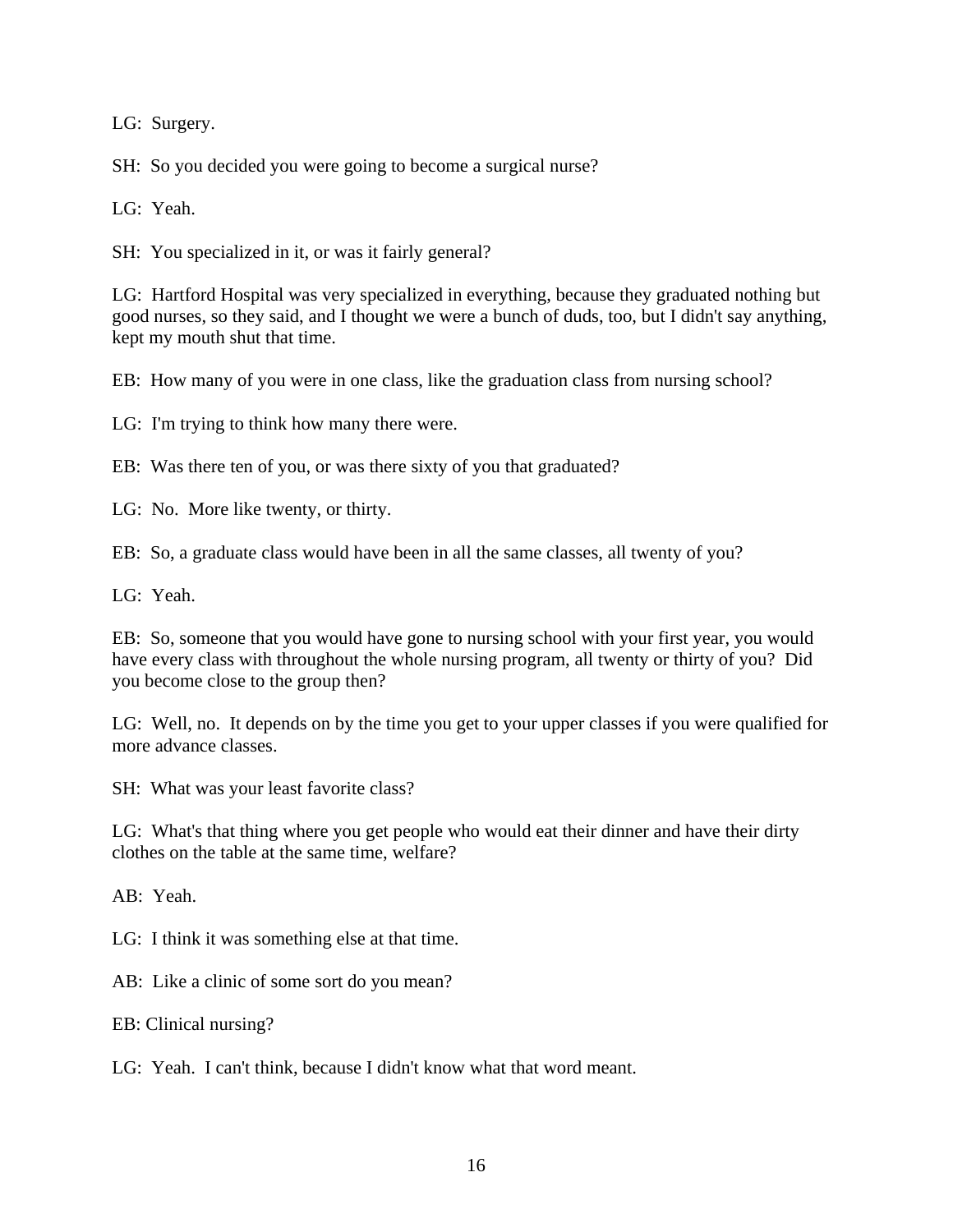AB: To where the poor people came?

LG: Yeah. I didn't mind the poor people, I minded the dirty ones, who didn't have a bath for maybe six weeks, and it seemed to me they could have washed their face and hands before they came to eat. So I knew something was wrong.

EB: Now, the women that were also at Hartford Hospital, in classes with you, did you become friends with them there at the hospital?

LG: Not really. I can't think of anybody I can even remember now.

EB: So, you were housed across the street?

LG: Yeah, the dormitory.

EB: So, all the women lived in the dorm, and you would all go over to class together? What was class like, from the morning till night, or how long was a typical day?

LG: From morning till night. There was no break of any kind, just went right on.

- SH: When did you start having duty in the hospital then?
- LG: I think it was after we've been in six months. Does that seem right to you?
- SH: When was your capping ceremony?
- LG: After the first year.
- SH: Did your father come?

LG: No. That was a girl's job, so he sent my aunt. That was when men were men, and women were women, and no in-between.

SH: When did you get your pin, your nursing pin?

- LG: When I graduated.
- SH: That's when they gave your pin?
- LG: Yeah.
- SH: Did you feel very proud of that?

LG: They gave me my pin in one hand, and my papers for the Army in the other.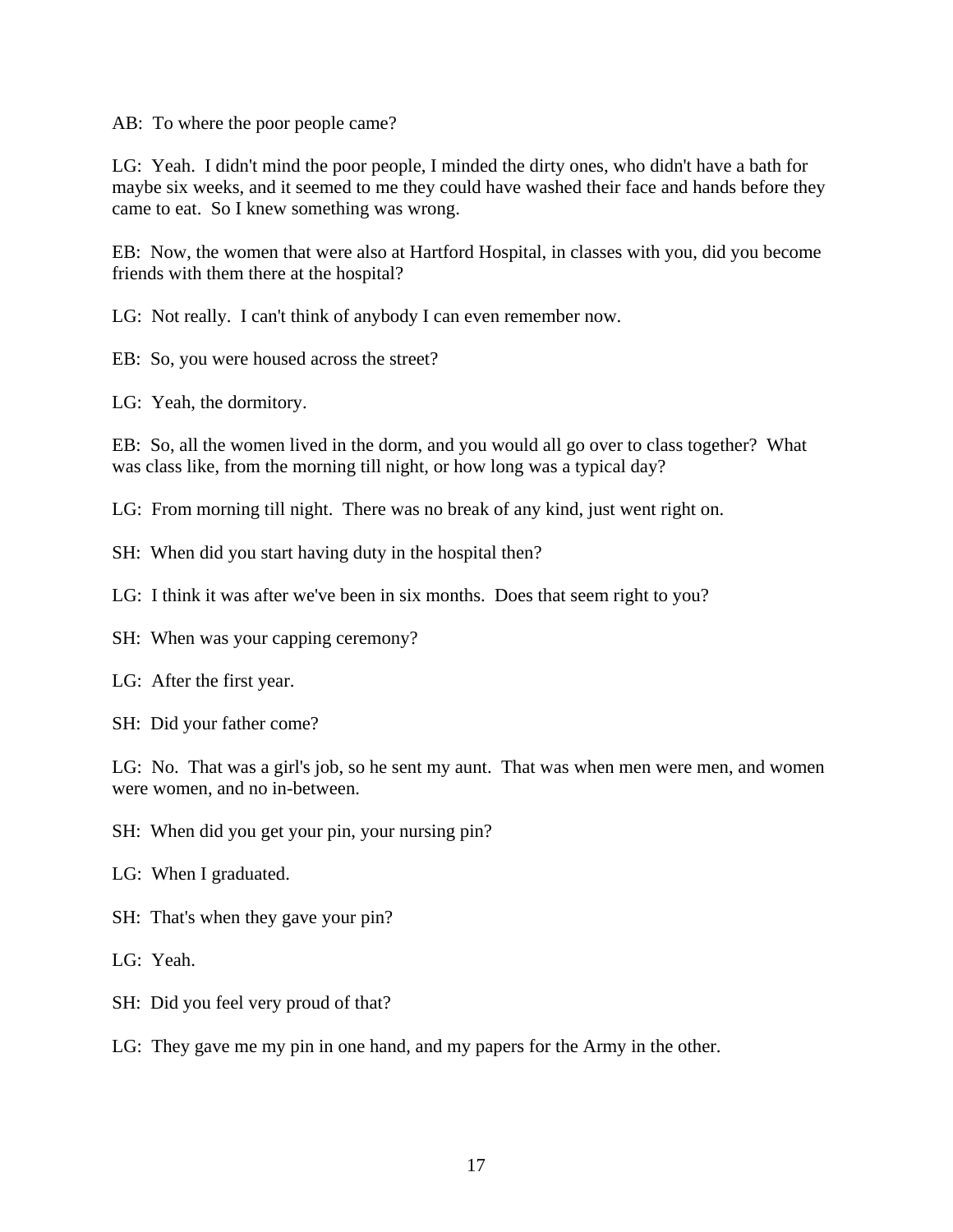SH: Let me ask you about your enlistment. Did you have a choice? Did you think that you might want to become a Navy nurse?

LG: We had all kinds of choices. We had Army, Navy, Marines nurse corps, and then we found out that the Marines and anything else that were connected with the Navy, were Navy nurses, period. So, we didn't bother with any of that stuff, and the only ones who were going overseas were the Army, that's why I joined up in the Army.

SH: Why did you want to go overseas?

LG: Adventure. Something new and different.

SH: Did the recruiters come right to your school?

LG: I think they did, but I never bothered with them, because I knew what I was gonna do.

SH: Did you take a look at the uniforms and decide?

LG: Oh, weren't they lovely. They were brown and white-striped seersucker, that was it.

EB: Now your father knew that you were going to nursing school, I assume he paid for nursing school?

LG: No, he didn't have to pay for it.

AB: How did you pay for nursing school?

LG: I didn't pay for it.

AGB: Who paid for it?

LG: The State.

AB: Oh, in those days it was free?

LG: Yeah. We were working for the government.

SH: To just back up a little bit, you said your father paid for your nursing school.

LG: Yeah.

SH: Did the State supplement that at all, helped pay that?

LG: I remember him getting letters from the State with seven dollars in them for a month, but I had no idea what they were for. I assume, since you mentioned that, that that's what it was for. Who's gonna live on seven dollars a month? Me.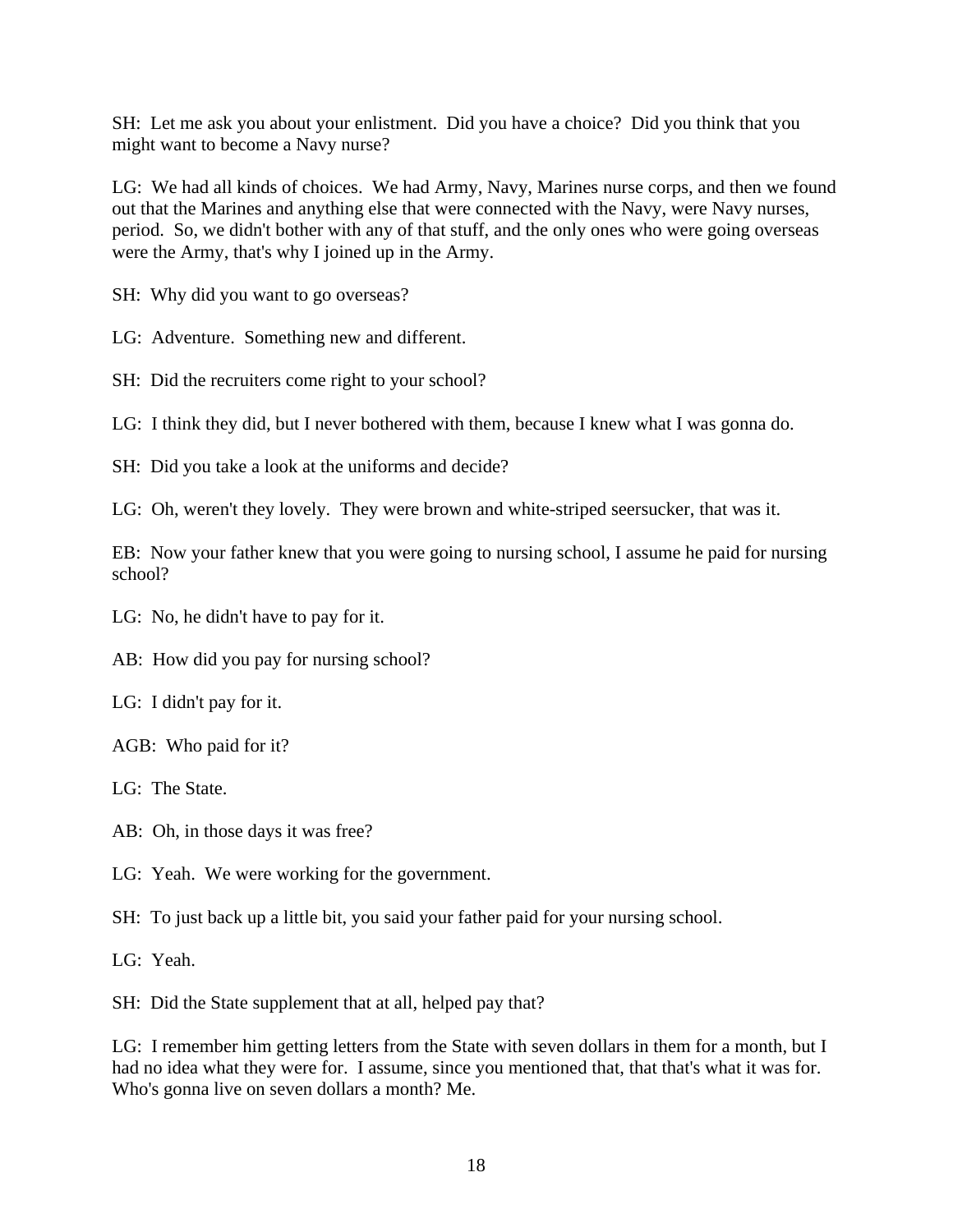EB: It may have been a lot back then.

LG: Yeah.

SH: From what we hear it was.

EB: Now, you said you graduated and they handed you your diploma in one hand, and your Army papers in the other, so did you actually have to enlist? Did you have to go to an enlisting officer and actually enlist?

LG: Well, you did, after that, because you had already volunteered to go into the Army. But you didn't specify anything particularly that you wanted to get into, you know, orthopedics, surgery, or medicine, or anything like that.

EB: You actually went and talked to someone by yourself, and they told you what the Navy does, what the Marines have, what the Army has, and you decided then that you wanted to join the Army?

LG: I decided then I'm going into surgical nursing in the Army.

SH: Did they send you for any training as to how the Army was going to be?

LG: We had, I think, six months.

SH: Where was that, do you remember?

LG: It was in whatever dormitory we lived in.

AB: Where did the Army send you for training?

LG: That was the Army.

EB: Basic training?

LG: We went back to Fort Edwards, what came before Devens? [Fort Devens, Massachusetts] Edwards?

EB: The Army sent you there for basic training?

LG: It was the dorm more than anything else, and then we had classes from there. Most of it was Army diplomacy.

EB: So they taught you what a badge would mean?

LG: Taught us who to salute, and who not to salute.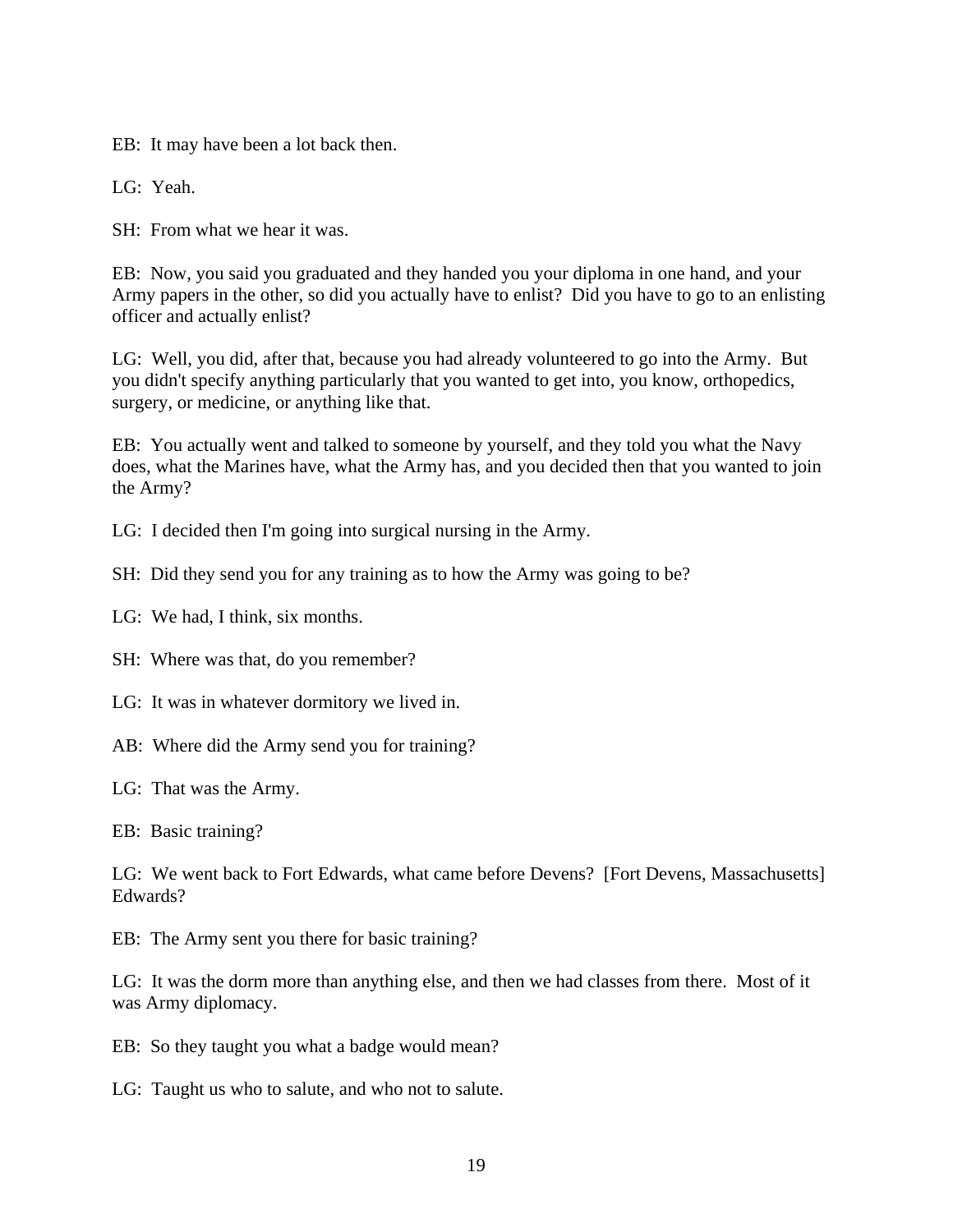SH: If you could have seen the hand gesture, folks, one was the traditional salute, the other one was not.

LG: The other was traditional, too, but not so much by ladies.

EB: So they taught you whose uniform was whose, who was a corporal's uniform?

LG: That's something I could never figure out. That they had a different uniform for every branch of the service, in every service, and we were supposed to remember them all. I said, "Cripe, I can't remember who the security officer is here, how can I do it with the whole country?" But I got along fine; I didn't have to salute anybody. I would put my head down and went by him.

EB: You had one stripe for nurses?

LG: I don't know what I had.

SH: When you graduated and you were capped and had your pin, did you have the fancy cape?

LG: Oh, yeah, we had a cape, blue on the outside and gold on the inside. Where is that thing now?

AB: I don't know, but I wish we had it. We have pictures of it.

SH: You must have looked pretty sharp.

LG: Oh, yeah, I looked like a poor little thing from the Westend.

EB: How small were you when you graduated nursing?

LG: Small, small.

EB: One hundred pounds?

LG: I never grew an inch after that.

EB: And when you were in basic training, did they give you your uniform the first day, and did they just give you one uniform, and you had to make sure it was clean all the time?

LG: Yeah, and if it didn't fit, too bad.

EB: Too bad, they didn't alter them at all?

LG: No.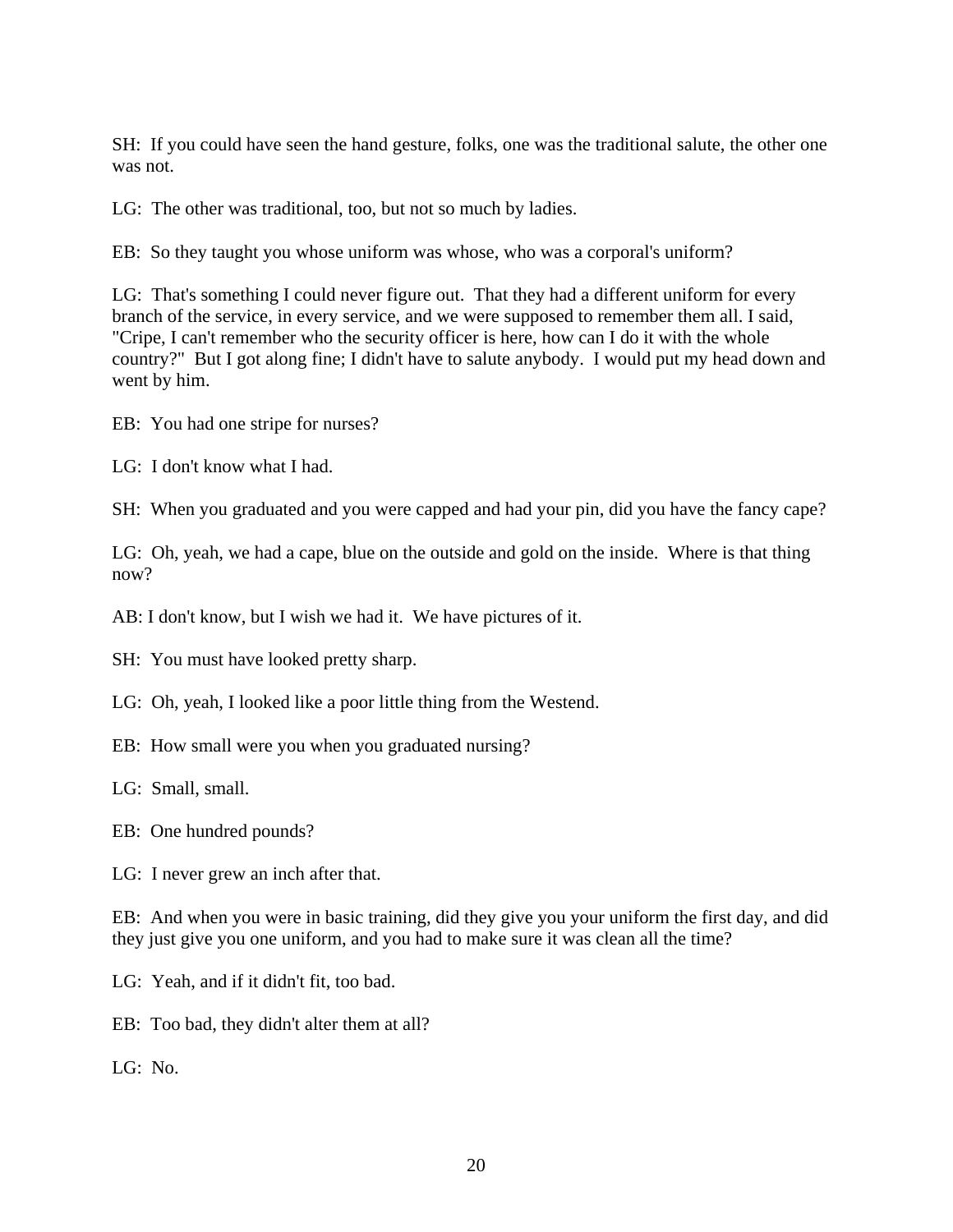EB: Could you alter them yourself, or was that not allowed?

LG: No, I did. I didn't know whether you could or not, but I did.

EB: So you did alter yours so it wouldn't fall off?

LG: They were too long, they were hanging down to here, so I brought them up to here.

SH: She's talking from mid-calf to just below the knees.

LG: Right.

EB: So, did you have to wash them yourself?

LG: We didn't have to wash them, we had a laundry.

EB: So someone did your laundry in basic training.

LG: Yeah, we had a unit in each floor, and each floor had a laundry in it.

EB: What was basic training like?

LG: I enjoyed it. I don't think many people did, but I enjoyed it. That was easy after what I'd been through with my father. I could talk to guys and everything.

EB: Did you have a strict regiment, like wake up at 7:00 AM, breakfast at 8:00 AM, through the day every hour was scheduled?

LG: And, if you weren't in every one of them they would want to know why.

EB: So were you punished at all?

LG: No. Just reamed out. I never got reamed out; I could always talk myself out of anything. "Oh, I couldn't find my uniform, somebody stole it last night." That was a good one.

SH: Did your father, because your father had been so strict, did he have any difficulty with the fact that you wanted to become an Army nurse?

LG: Yes.

SH: And how did you resolve that?

LG: Well, he wanted to know why I didn't go into the Navy? I said, "Because they don't go overseas." "Why do you want to go overseas?" "Because I want to see the world."

EB: Was he scared, or he didn't want you to leave?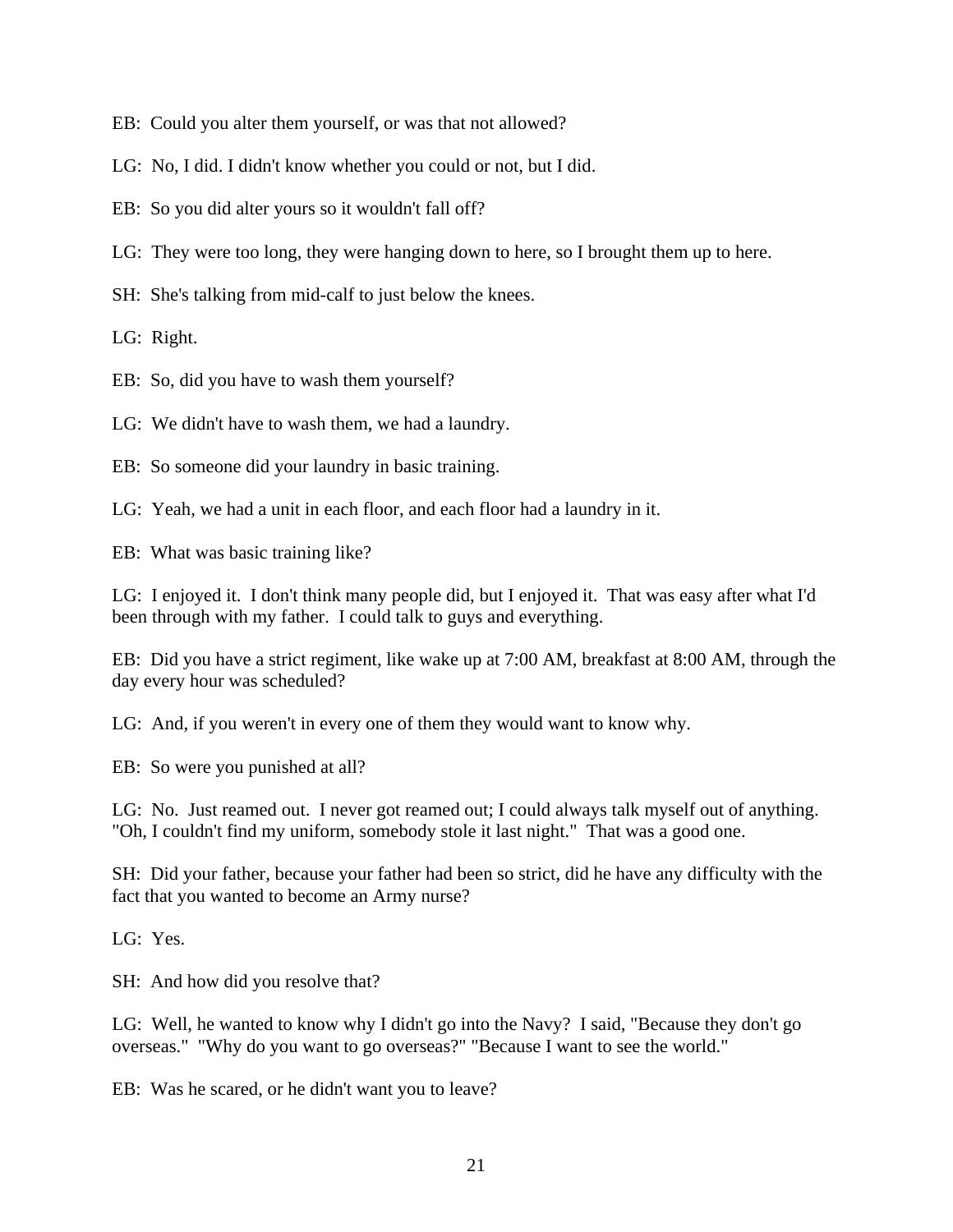LG: I don't know, I think I was too far away from him. He wanted me closer to him.

EB: You two grew up together, just the two of you, and now you wanted to abandon him and go overseas.

LG: Well, he was married by then, yeah, remarried.

SH: Did he have a family with the woman that he remarried?

 $LG: No.$ 

SH: Do you know if your older siblings, your older brothers joined the military?

LG: Well, after the war was over, I found out my oldest brother went in the service.

EB: So, you finished basic training, so you already knew you were going to Europe, but did they tell you what Europe was going to be like? Did you have any idea what it would be like? What you would see, or what was going on there?

LG: No, they didn't tell us anything about it.

EB: I mean, you knew, obviously, that the war was going on, so there would be bombing, and things like that. Did you know how bad it was?

LG: It wasn't over, over there.

EB: Did you know how close the bombings would be? Where your hospital would be, or anything like that? They just told you you were going overseas on a boat; you took a boat over there?

LG: I can't remember what it was now. I can't remember.

SH: You went in convoy, when did they assemble your unit, or did they send you over individually to England?

LG: I went over on the *Queen Mary*. I didn't need anything to help me other than the *Queen Mary*.

SH: Yes, because it went so fast.

LG: Because nobody was gonna try and attempt to blow that up.

EB: Now, did you know when you were in basic training, the group of girls that you graduated with, did you know you were all going to be one unit? That you were going to be attached to the surgeons and things like that, did you all stay together?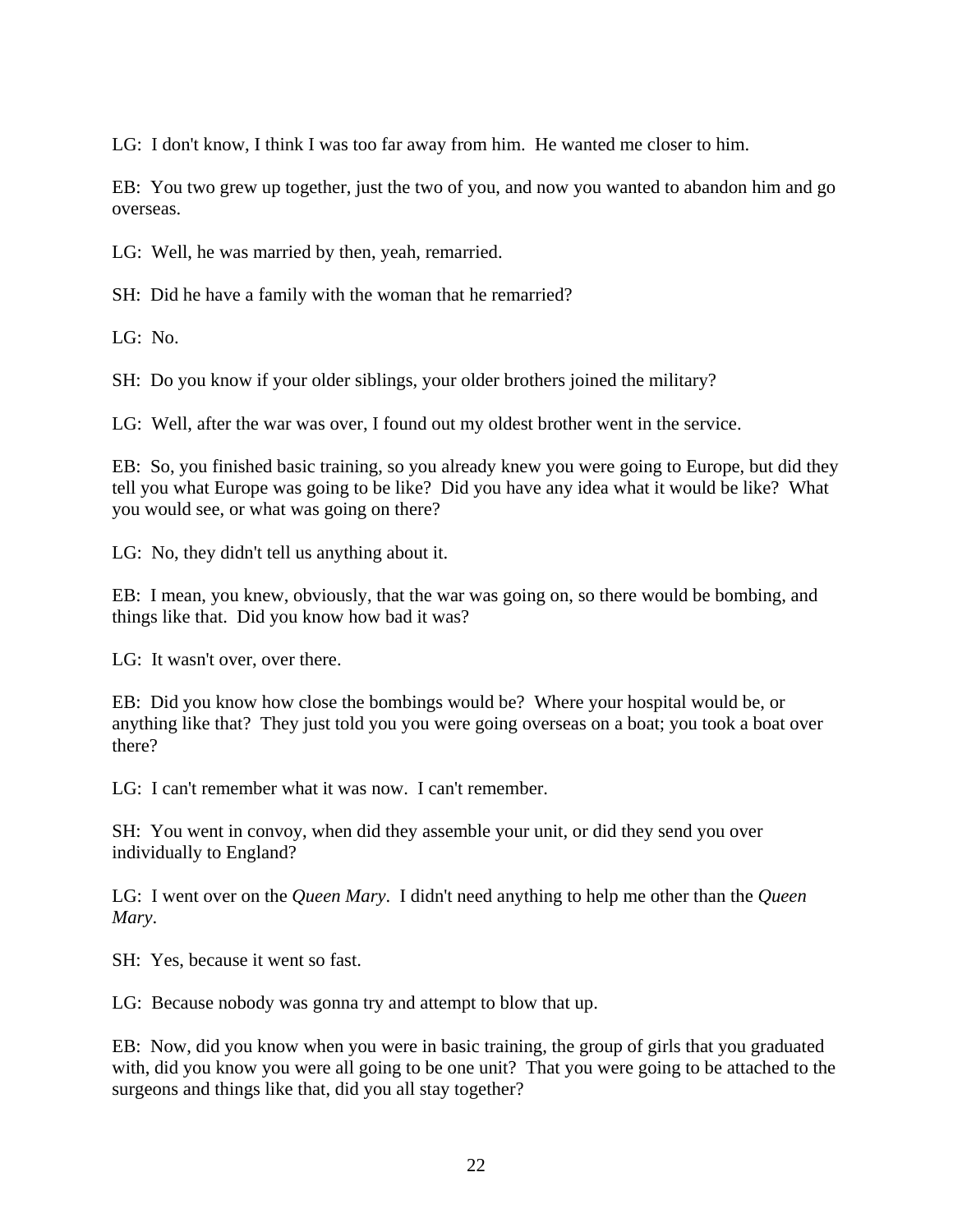LG: No, we thought we would, but we didn't bank on it. That's when we learned what the Army was like. Then we decided we better not depend on anything.

EB: So, they sent you over to Europe, and you didn't know where you would be going. Did they tell you whether you were going to England or Germany?

LG: No. We went to England first, and then we went from there to Germany.

SH: Now, where did they put your unit together, your hospital? When did you get to meet the doctors and the other nurses?

LG: When they sent us to Germany.

SH: In England, first, you would have gone to England sometime in 1943.

LG: Yeah, we went to England first.

SH: In 1943, around then?

LG: Whenever I went overseas.

SH: Yes, this is before D-Day. D-Day starts in June of 1944, so you were in England possibly in the winter of '43?

LG: I don't think we were in England very long. I think it was three or four months.

EB: Where were you stationed when you were there? Were you in London?

LG: We were in tents.

SH: Do you know what part of England?

LG: No, not right off the top of my head.

SH: Do you remember the names of any of the other doctors that you were assigned to, or the surgeons, or anybody like that?

LG: No, I thought they were a bunch of washouts.

SH: Did you?

LG: They were only there because they were drafted, which was wrong.

SH: It was wrong to draft them?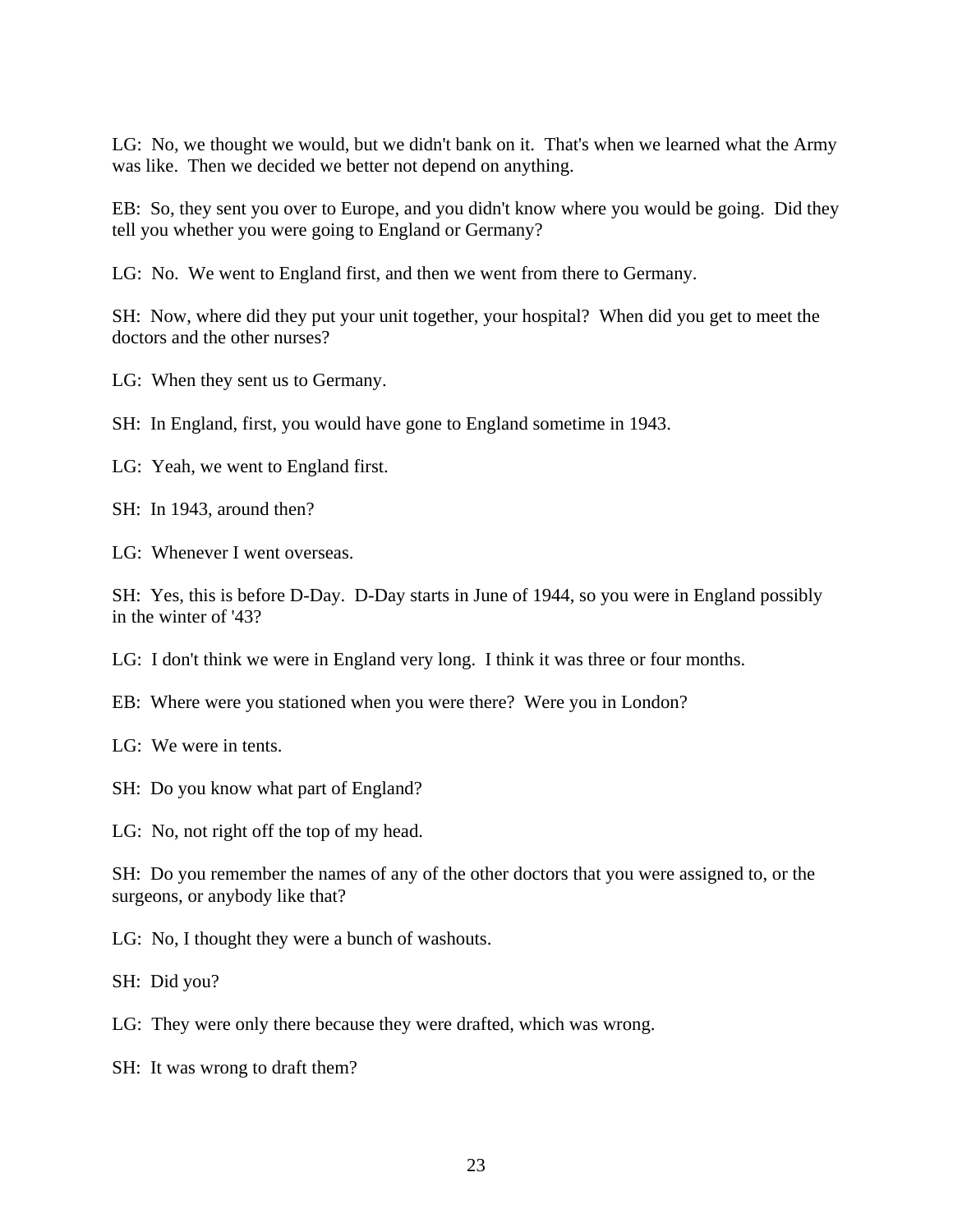LG: No, it was wrong to think that.

SH: When you were in England where were you housed in the tents?

LG: Quonset huts. Do you know what a Quonset hut is? That's what we lived in, these Quonset huts. It was better than tents.

EB: How close were you? I mean, you were in Quonset huts, and then there was a tent hospital, or was there a full working hospital?

LG: No. It was an old military school that they put the patients into.

EB: And you would get up every morning at 7:00 AM and walk over to the hospital?

LG: Right.

SH: Did you have any interaction with the people in England, the natives?

LG: No, they didn't like us very well. That's all I can remember about them.

SH: Was there an officers' club there?

LG: Oh, yeah, that's the only place we were allowed to go. I thought, "What a bunch of duds."

EB: How was it actually being in another country for the first time? I mean, you wanted to go overseas, and then you get there, and what did you think?

LG: I thought this is no different than the Falls in Norwich.

EB: You just saw countryside, and did you see any cities?

LG: Yeah, it was no big deal. Of course I traveled so much when I was a kid, that moving from one place to another, didn't make any difference to me.

SH: When the *Queen Mary* came in, did she come into Preswick, Scotland, and then you went down by train?

LG: Yeah.

SH: So you got to see some of the countryside?

LG: Yeah, if we wanted to look out. All I wanted to do was sleep. I'm still at it.

SH: What about the weather in England?

LG: Oh, it was terrible, always. You're on an island.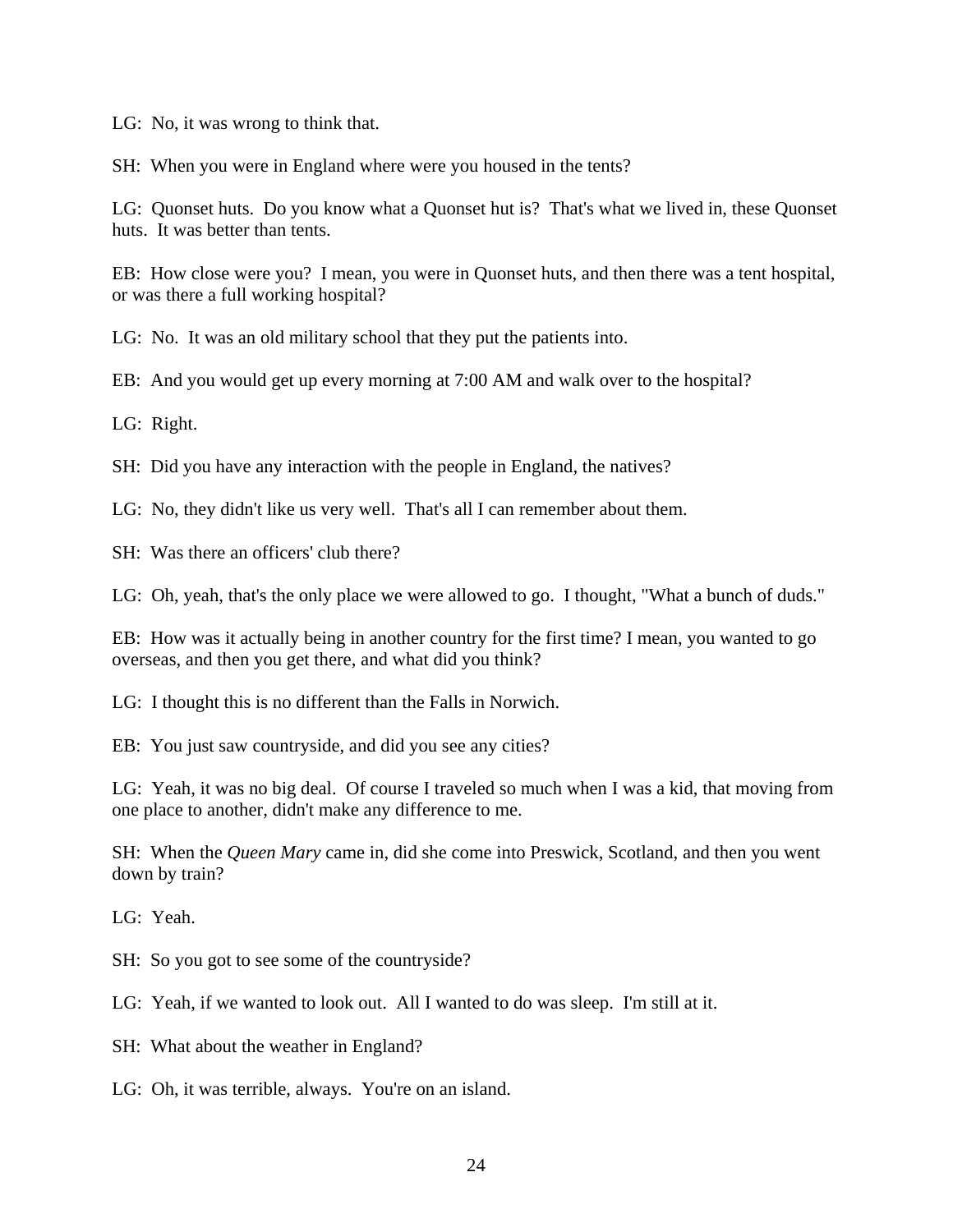SH: Did you have to be creative in how you nursed your patients?

LG: No. The patients were the first ones taken care of, and then if you had anything else to do after that, you could do it, medically or learning wise.

SH: Did you have all the supplies that you needed?

LG: No. We ended up with Kotex to use for dressings, overseas.

EB: So, can you describe what your typical day was like as a nurse in England?

LG: Yeah, get up in the morning and take care of the patients. Nobody was assigned to anything, unless somebody needed something particular that they knew. Like, if I knew there was a nurse in another unit that knew lung surgery, I'd call to have her sent over to my unit.

EB: So you told other nurses what to do?

LG: Well, if I had something on my unit that I wanted from some other, I called the charge nurse and told her I wanted them and [she] sent them.

SH: Were you a captain at that point or a lieutenant?

LG: No, no. I was never a captain.

SH: Lieutenant?

LG: A lieutenant. That suited me fine.

EB: Was there ever times that you were so busy that you could barely stand it, and then there was time that you were bored, maybe there wasn't a lot of action and you had nothing to do?

LG: Yeah. It swung from one end to the other.

EB: So if there was a big battle?

LG: Then we'd have a big bunch coming in, and we knew it.

SH: When you were in England, were you treating mostly Air Force men who had flown the planes?

LG: Well, our own men came first, and, then the British, the Limey guys, came next.

SH: Do you remember when you went to Europe from England, do you have any idea how long after D-Day had already taken place?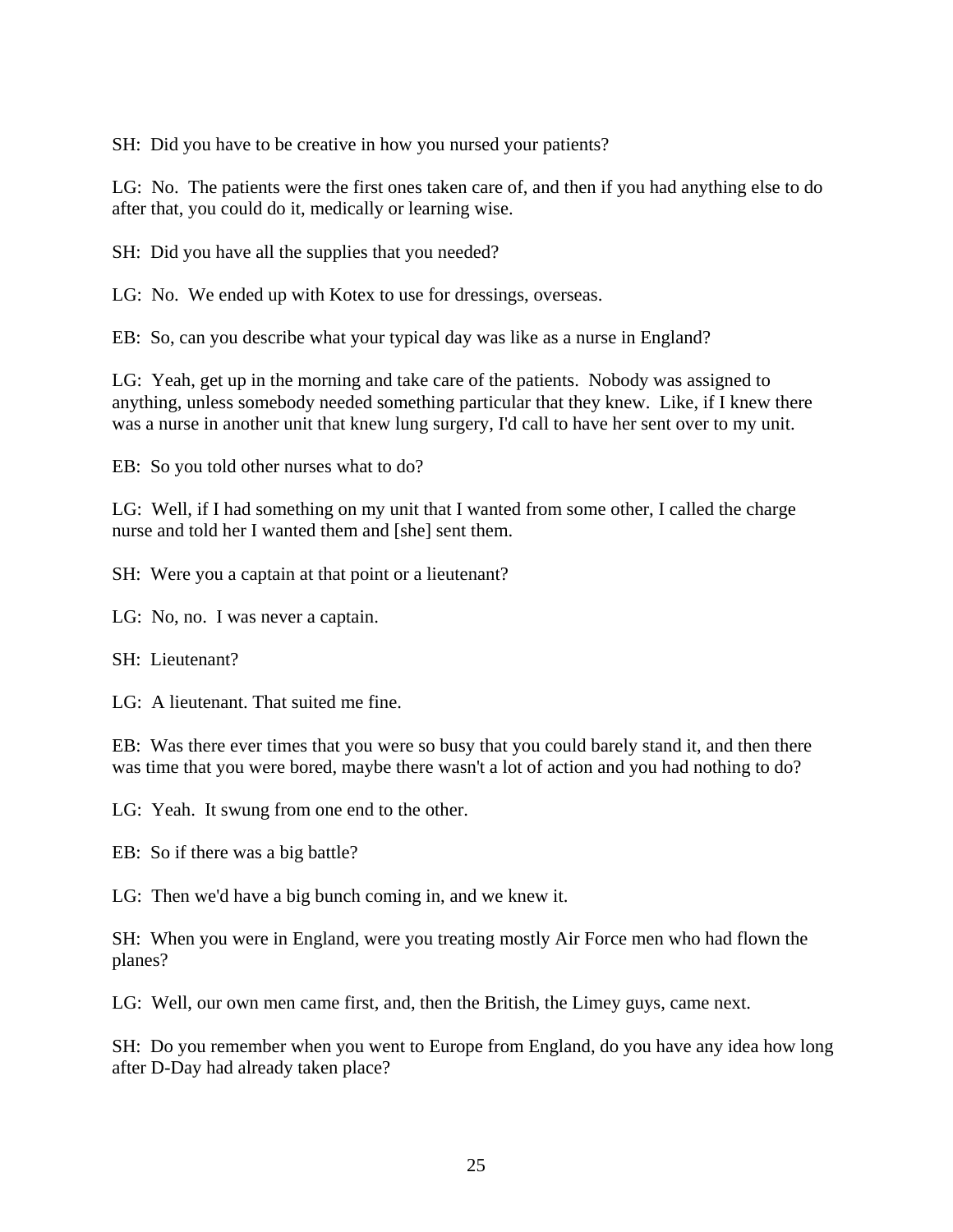LG: That seems to me like as soon as we got over there we were there.

SH: Not too long after?

LG: Right. I do remember being on a train and going someplace. It was probably to the barracks.

SH: When you went from England to France, over across the Channel, do you remember that crossing at all?

LG: Yeah, I remember it wasn't the *Queen Mary*.

EB: I mean, did you feel like you could have been in danger, now you're going like into the heart of Europe, you're going right into the action?

LG: You know, that's one thing I never worried about, was myself. Nothing was ever gonna happen to me. I mean, that's ridiculous, some Limey was gonna go out there and shoot me, or some Frenchman? They were crazy, I'd shoot them back.

SH: You talked about being blown out of bed when a bomb went off, was that in England?

LG: Yeah, that was in a Quonset hut. No, it wasn't either, it was a dormitory with tents in it, and everybody else heard the siren blowing and they all took off for the bomb shelter, and I said, "Look, I haven't been in a bed in six weeks, I'm staying right here," and I got into bed. The next thing I knew I was on the floor, and somebody came down and said, "Well, are you coming now?" I said, "Hell, no, I'm here now, I'm gonna stay here."

AB: Was that hospital the one that was like twenty miles from the front? Or is that later, when you got to France?

LG: That was probably, this was an English town, so it was probably farther away than that.

EB: You went over to France, and did you think that there is more action going on there? Did you feel like it was busier, you were closer to the front lines?

LG: There was a lot more going on there than in England.

SH: Did they also use facilities, like buildings that were already in place, if they could, for the hospital?

LG: Yeah.

EB: Did you feel you were sufficiently trained as a nurse before you got there, or did you feel that once you were there, there were things that, for example, someone had something blown off, did you feel that you were not prepared for that?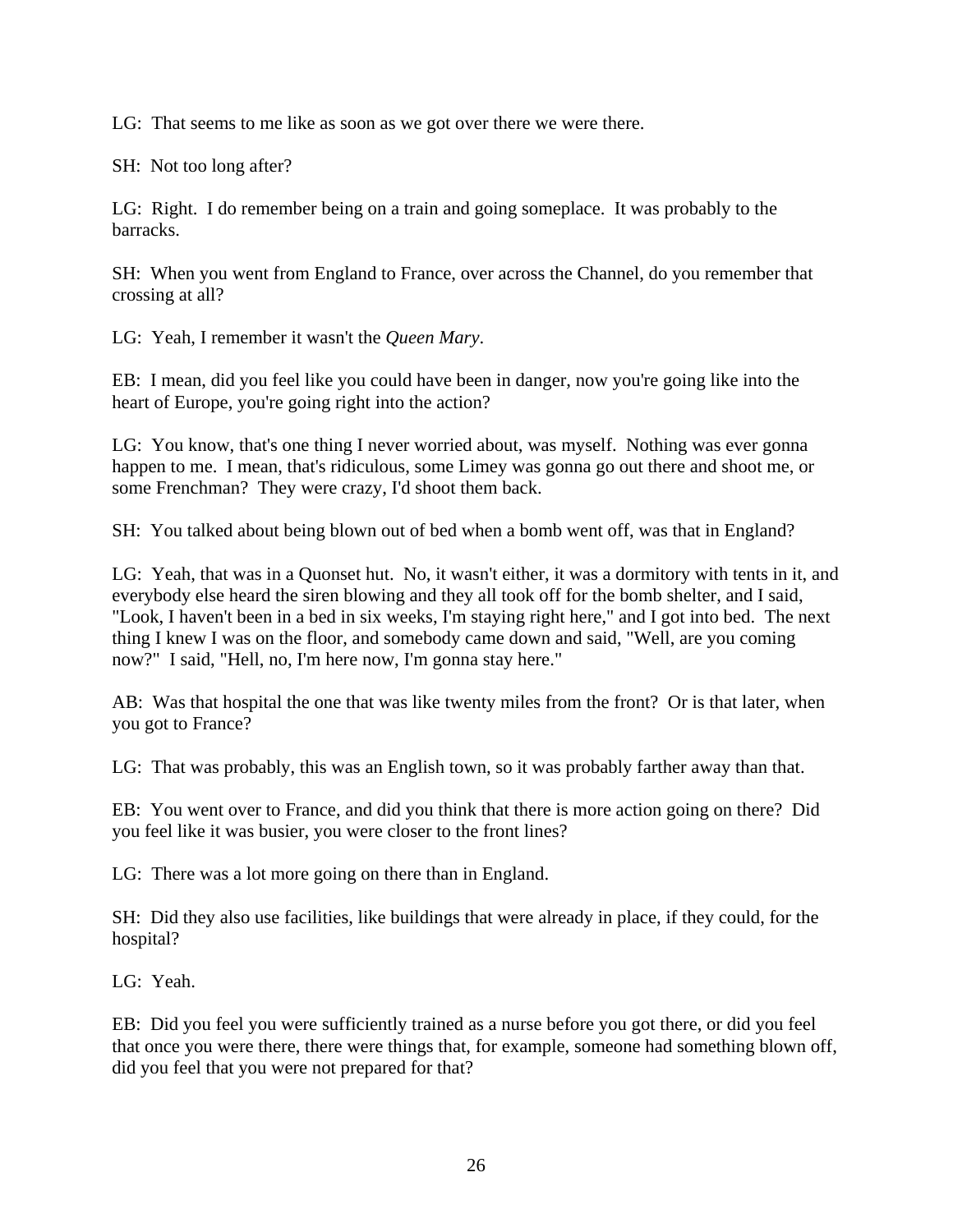LG: I was trained for anything by Hartford Hospital.

EB: And the hospitals you were in, what was the actual hospital like, was there a lot of medical supplies? Was it similar to what a regular operating hospital in the US would have been like?

AB: Did they have regular operating rooms?

LG: Oh, yeah, they had regular operating rooms. I'm trying to think what kind of a hospital it was. I think it was orthopedic, but I can't be sure.

EB: What was the organization like in the actual hospital? Did certain people get special treatment, or did they just bring in everyone, and treat everyone equally?

LG: You're talking about patients or personnel?

EB: About patients first. When they brought in the patients, did they tell you how to handle them?

LG: To us it didn't make any difference, a patient was a patient.

EB: So you weren't ordered to treat an officer first?

LG: No. No.

EB: So they were are all just men by the time they got there.

LG: They were all the same when they got there, and we weeded them off.

EB: Now, did anyone in the actual hospital get special treatment, like nurses, people that were ranked higher than you?

LG: No.

-------------------------------------END OF TAPE ONE, SIDE ONE--------------------------------------

SH: You were talking about having to keep the POWs separate from the others.

LH: You see the POWs weren't housed with enlisted personnel of either [side], in other words, we had all our own personnel, none of the POWs

SH: But you did treat POWs?

LG: Oh, we treated them, but in a different wing.

SH: Okay, all right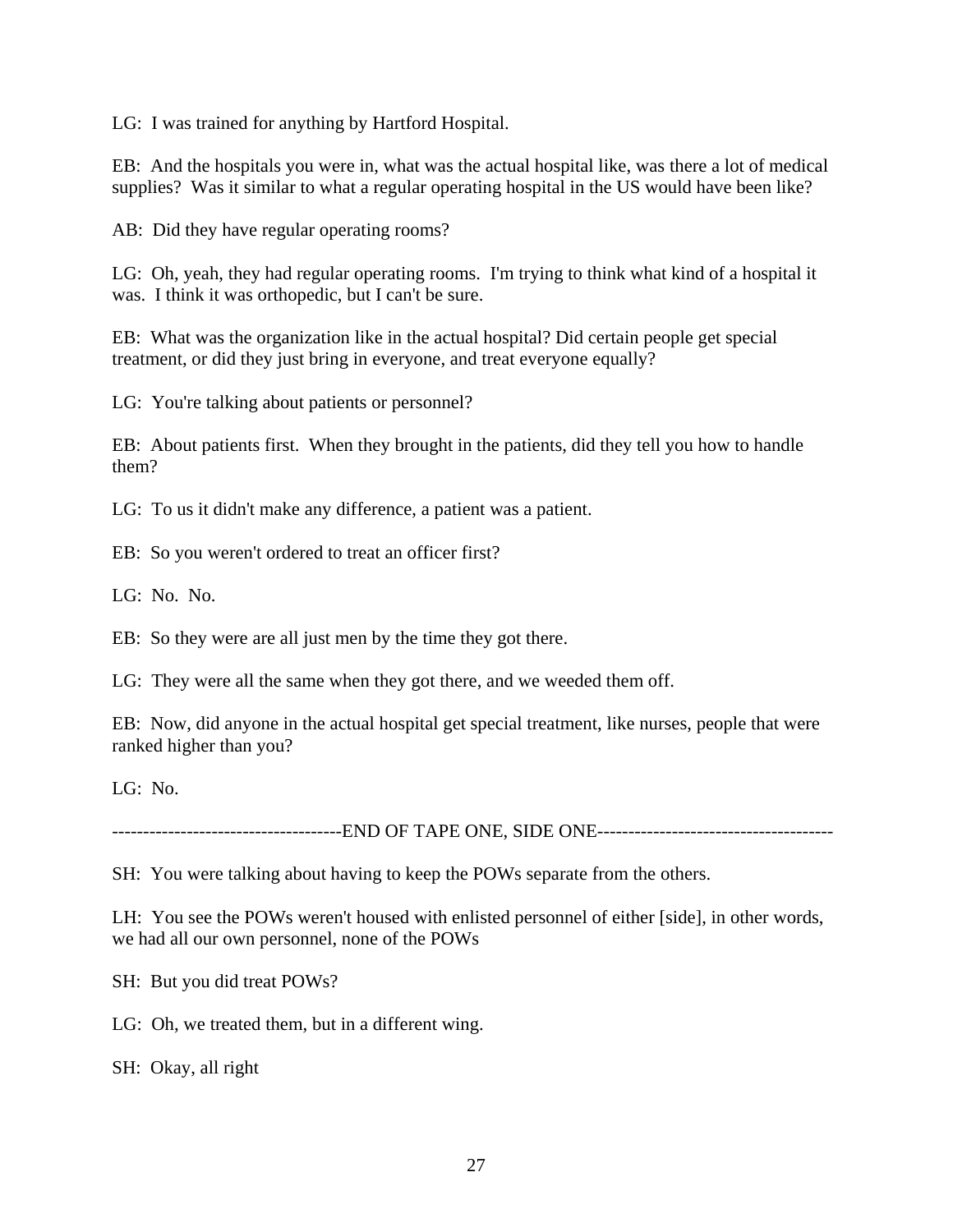LG: Which didn't do me any good at all because all I spoke was English. I said, "Well, if they can't listen to me, then the hell with them."

SH: Were they cooperative?

LG: Yeah, they were very good patients. I think they realized that we were trying to help them, regardless of how it looked to them. So that went along fine, they were good patients. The Limeys were a pain-in-the-neck.

EB: What did you think of those that were ranked higher than you? How did they treat those of lower ranks? So the officers ...

LG: They didn't have much choice, because we were all, more or less, lower ranks, just got promoted, so somebody that looked good on paper.

- EB: What was the discipline like?
- LG: There wasn't any.

EB: So you pretty much took care of yourself, you knew what you had to do, and you just did it? They didn't have to tell you twice.

LG: Right.

- SH: Were the orderlies men or other women?
- LG: Men.
- EB: So you said, pretty much, from sun up to sun down, you worked? Seven days a week?
- LH: Seven to seven, seven days a week
- EB: Did you have any weekends off, that you would go into town?
- LH: Not that I remember, but I think we did in France
- EB: So, maybe some of the men would have leave for the weekend?
- LG: Possibly. I can't remember having leave for the weekend in England.
- SH: Did you ever take any of the less seriously wounded men and escort them into town?
- LG: No. They can find their own escorts. They didn't need me.
- AB: Well, you did go some evenings into town. and went to the bars and stuff, or the pub?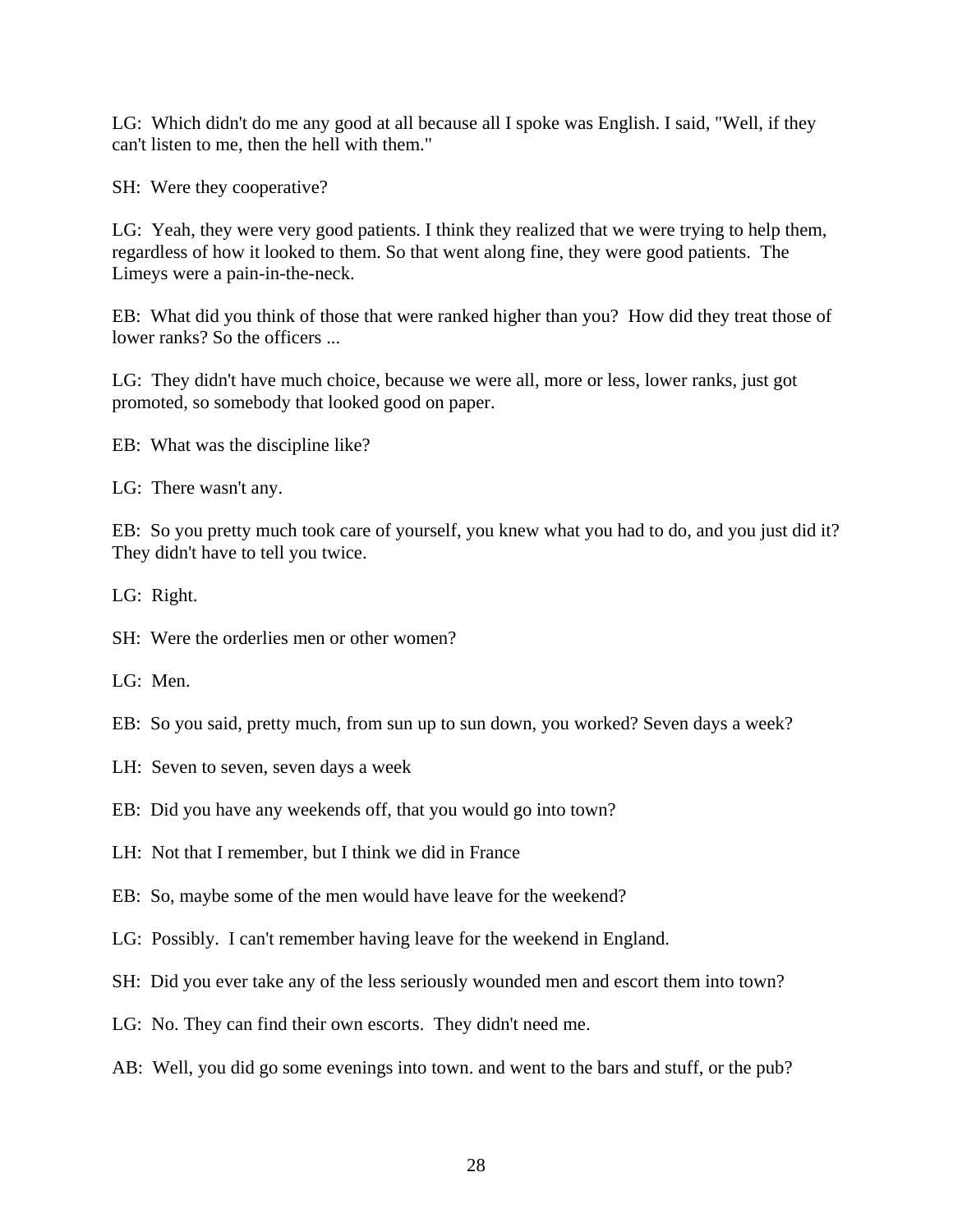LG: Well, she's talking about escorting patients in.

AGB: Right, well, you just went with your friends?

LG: Yeah.

EB: So, there were social activities for nurses. There were places where you could go every once in a while, like go out dancing, and go to the bars?

LG: England had great darts, what do you call them?

SH: Pubs, where you'd go and play darts?

LG: Yeah.

SH: Were you good?

LG: Yeah, I was. I don't know how many people I hit in the head, but most of them lived. [laughter]

EB: At least you could take care of them after. So did you and the other nurses get along?

LG: No. No, some of them were opinionated and thought that the hospital they went to was the best, and I said, "Don't be ridiculous, I come from Hartford Hospital," and that was the end of the conversation.

EB: Were you close to any of the women at all then?

LG: Not really, I knew it was a temporary thing, and I wasn't going to get close to anybody again.

EB: What did you think of them as nurses?

LG: They were good. I only think that I had one nurse that was looking for a husband and didn't want to do any nursing, but she changed her mind.

SH: Were any of the nurses married to guys in the Army?

LG: I can't remember. Somebody else asked me that, and I can't remember it. That would have been tough, for [their husbands] to be POWs in Germany, and [for them to] have to take care of these patients here.

EB: Was there regulations about dating soldiers?

LG: Oh, yeah. You couldn't date any non-commissioned officer, and I thought, "What do I care if he's commissioned or un-commissioned, as long as he's not married?"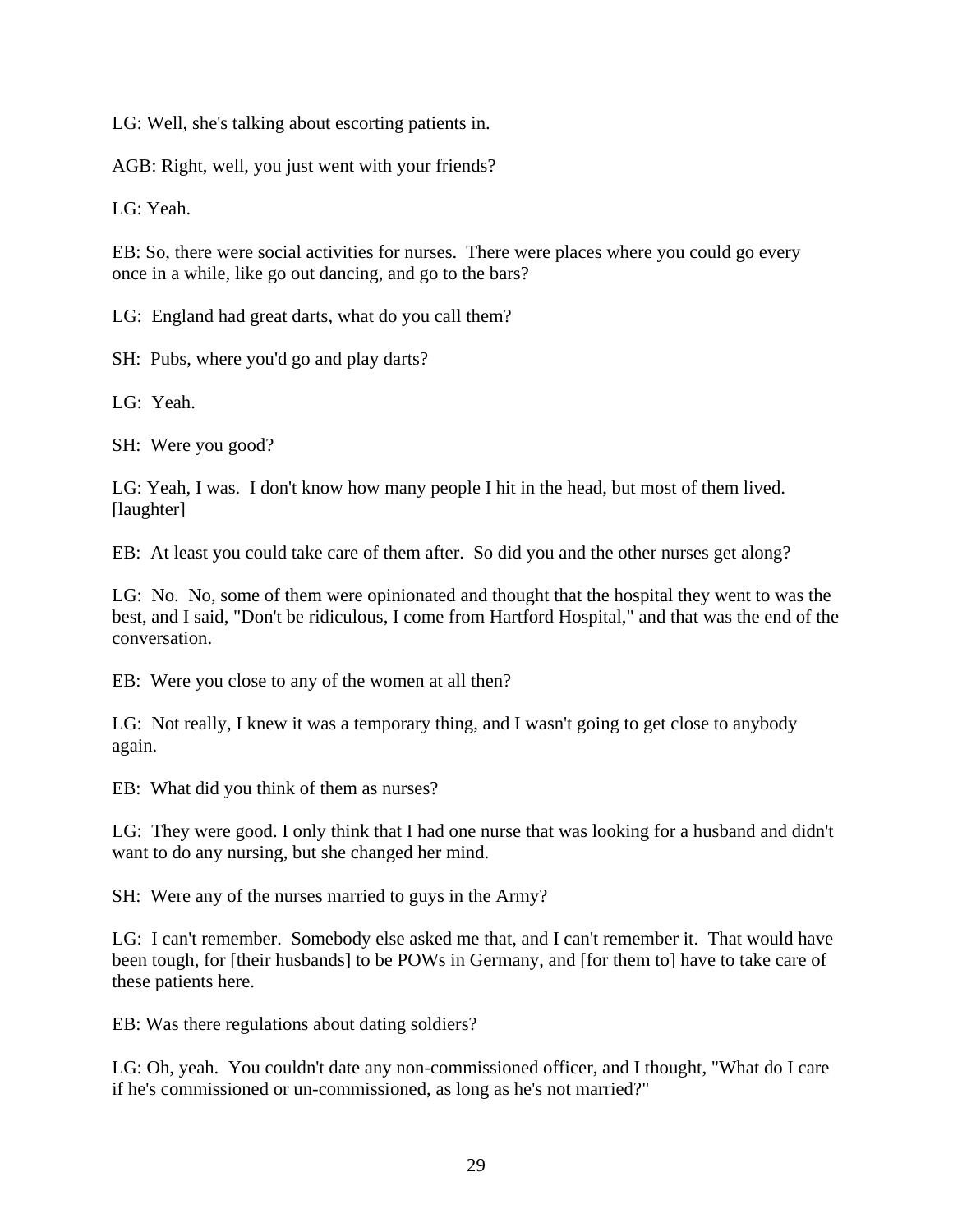EB: Do you remember any of the women getting pregnant, was that ever an issue?

LG: No. Nope.

EB: Do you remember any of them, the men you nursed, in particular, do any of them stand out?

LG: One wanted to marry me

EB: What did you say?

LG: Goodbye.

AGB: Tell about the story about meeting up with him later, in Hartford.

LG: Oh, yeah. He was going to marry me. He was going to the nursing complex [after the war] to find me, because he wanted to marry me. I said, "Geez, you're a little late; I'm getting married on Friday."

AB: When they got back to Hartford.

LG: He says, "Ohhhh."

EB: So he fell in love with you when you were nursing him.

LG: I can't even remember his name now.

EB: But he wanted to marry you. What was the morale like in the hospital?

LG: Good, I have to say it was good. Nobody complained about anything, because they thought they were better off than the soldiers.

EB: So, they didn't have to, was there ever a point where you had to step back because you were witnessing all these men dying?

LG: No.

EB: So, you could always handle it?

LG: Because, by that time, they had been through probably, three or four hospitals, before they got to us, and they were well taken care of.

SH: This is once you were in Europe?

LG: Yeah.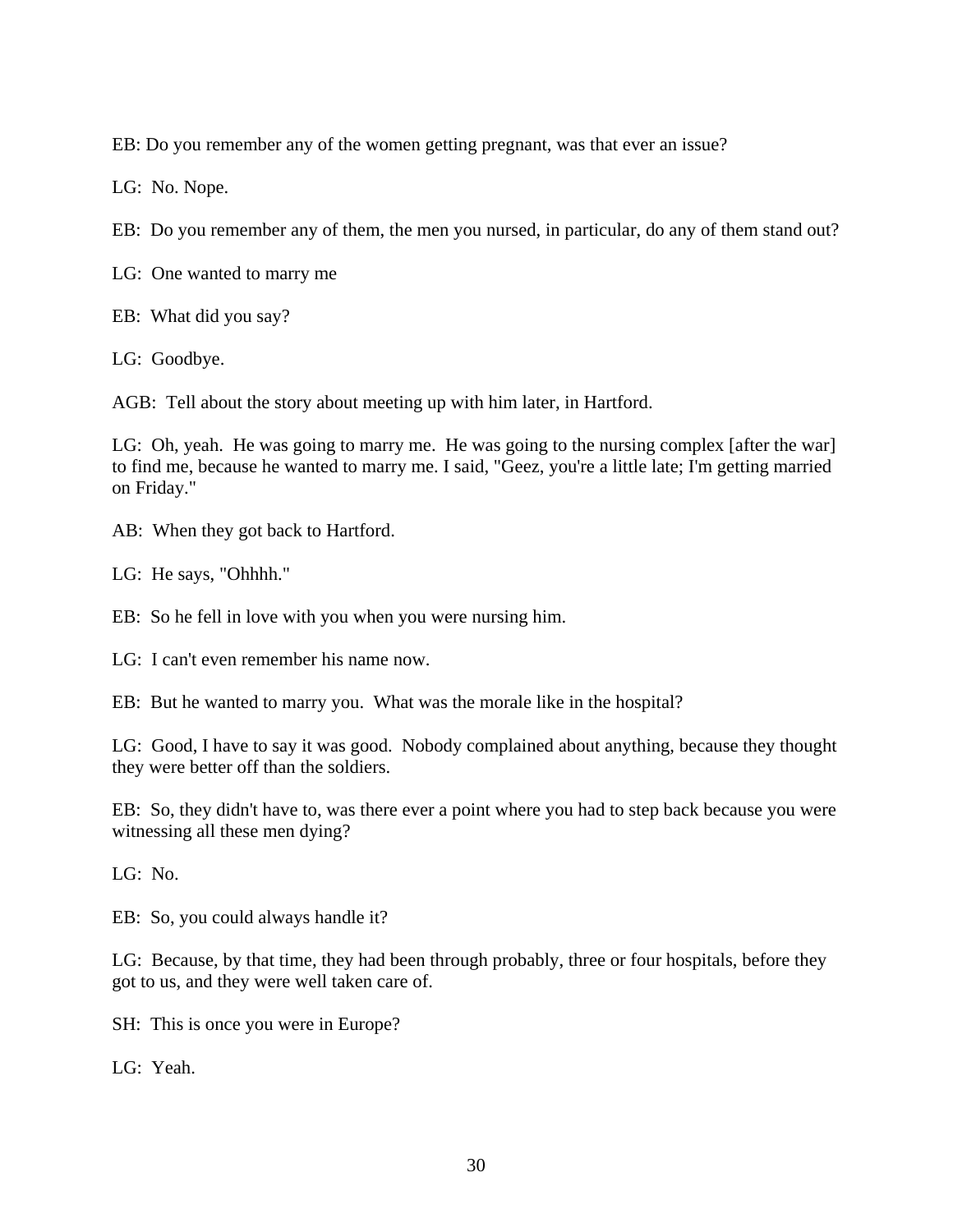EB: Was there any prejudices against blacks or Jews or women?

- LG: We didn't have any blacks.
- EB: So there were no black nurses?
- LG: No. no.
- EB: Did you see a lot of bombing going on?

LG: Yes, too much. It jolted me out of bed, that was enough.

EB: Could you see planes going by overhead?

LG: Oh, yeah, all the time, but we never knew which planes they were.

EB: You could never tell?

LG: We would look out the window and see, but they were too high up for us to see [which plane were which].

AB: So you could hear them.

LG: When I was in England, this is retroactive, but, when I was in England, they said they had a flight going out in the morning, I said, "Oh, that's good, I'll be up early, I'll see them." Four thousand planes went over the hospital, going to Europe, and I almost died. I thought, "Holy cow, if they send four thousand [planes] back to get us, they're gonna get us, so I'll go hide in the cellar now," which I never did.

SH: Was the noise just deafening?

LG: Yes. But they never sent anyone back. I don't know where those guys ended up.

EB: Was there a big red cross on the top your building?

LG: Yes, every building had a red cross on top of it.

EB: Did you hear of any other hospitals that had been bombed? Did any stories come back to you that other hospitals in other towns that had been bombed?

LG: Well, the majority of them, the smaller ones, got bombed, because the [the enemy] didn't know what they were. They thought they were just marking them for their own safety. But, as far as the big hospitals are concerned, they didn't get bombed.

EB: Was there ever a point, where there were so many patients that there just wasn't enough beds for them, people waiting outside in the grass?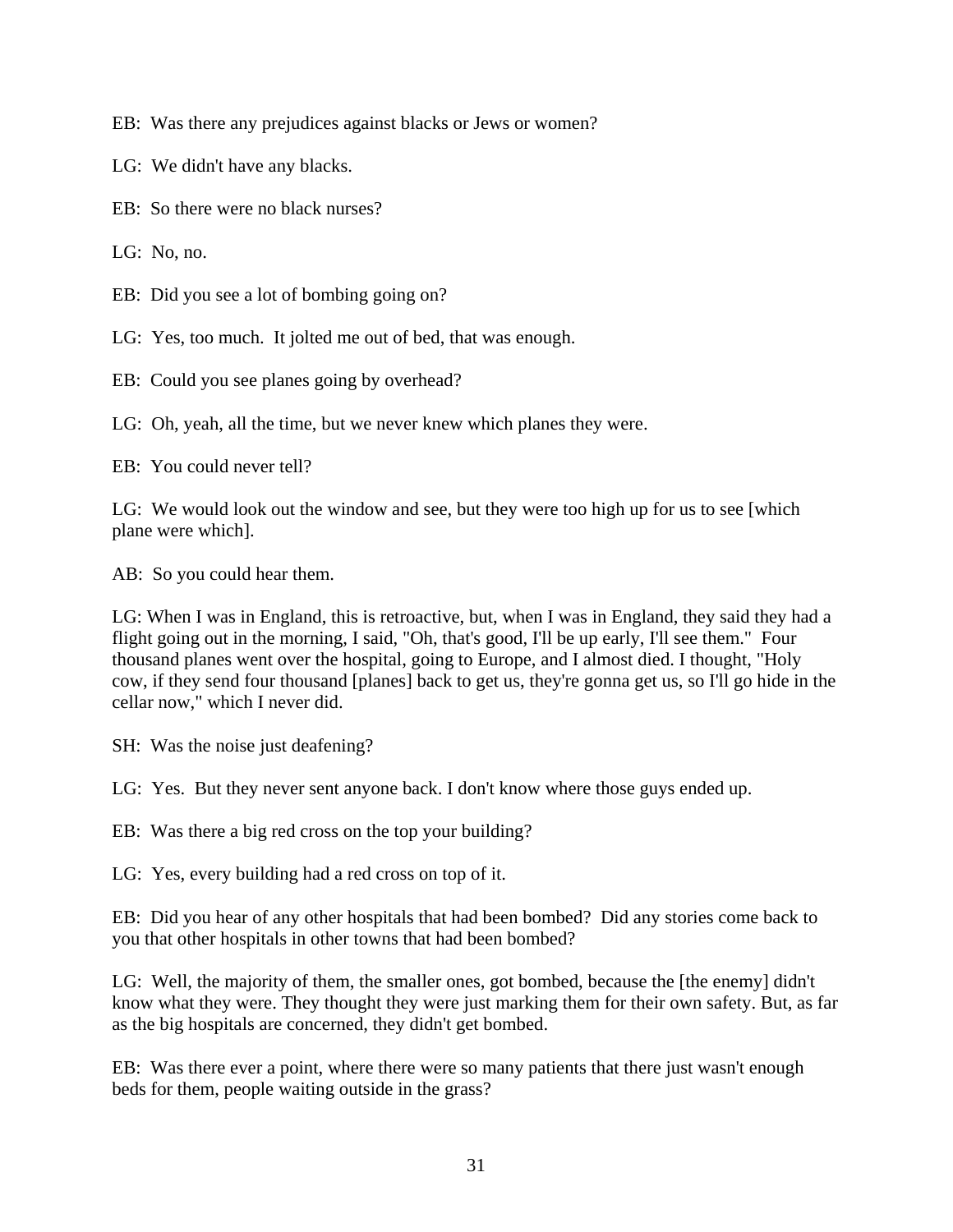LG: Oh, yeah, always, always. Put them in the garage and transfer them when the ambulance came through, and then move them up.

EB: So, you would just take the patients that were in the worst condition?

LG: Yes.

SH: So, the patients, as you were receiving them, had already been basically received downstairs, or at the gate, and were sent up to you?

LG: Yeah, if they needed surgery.

SH: So they were already prepped, so to speak?

LG: Right.

SH: How did you keep your utensils clean?

LG: I didn't, I gave them to the aide. "Take these and clean them off, and bring them back, every one of them, I don't want to see one missing."

AB: How did they clean them?

LG: They scrubbed them, and put them in like alcohol. I don't think it was alcohol, I think it was some other chemical. I can't remember what it was now, but alcohol was the thing to have, so we didn't waste it.

SH: What about anesthesia for the patients that were undergoing surgery?

LG: They were on ether.

SH: Ether is what you used.

LG: Yeah, which made me sick.

EB: What sort of protection did you have from it?

LG: A mask, and keep my mouth shut, which was the hardest thing to do. [laughter]

SH: From seven to seven, I bet. [laughter]

LG: Yeah.

SH: Did you ever write home to the States, and ask them to send you something that you needed, whether it be shoes, or personal items?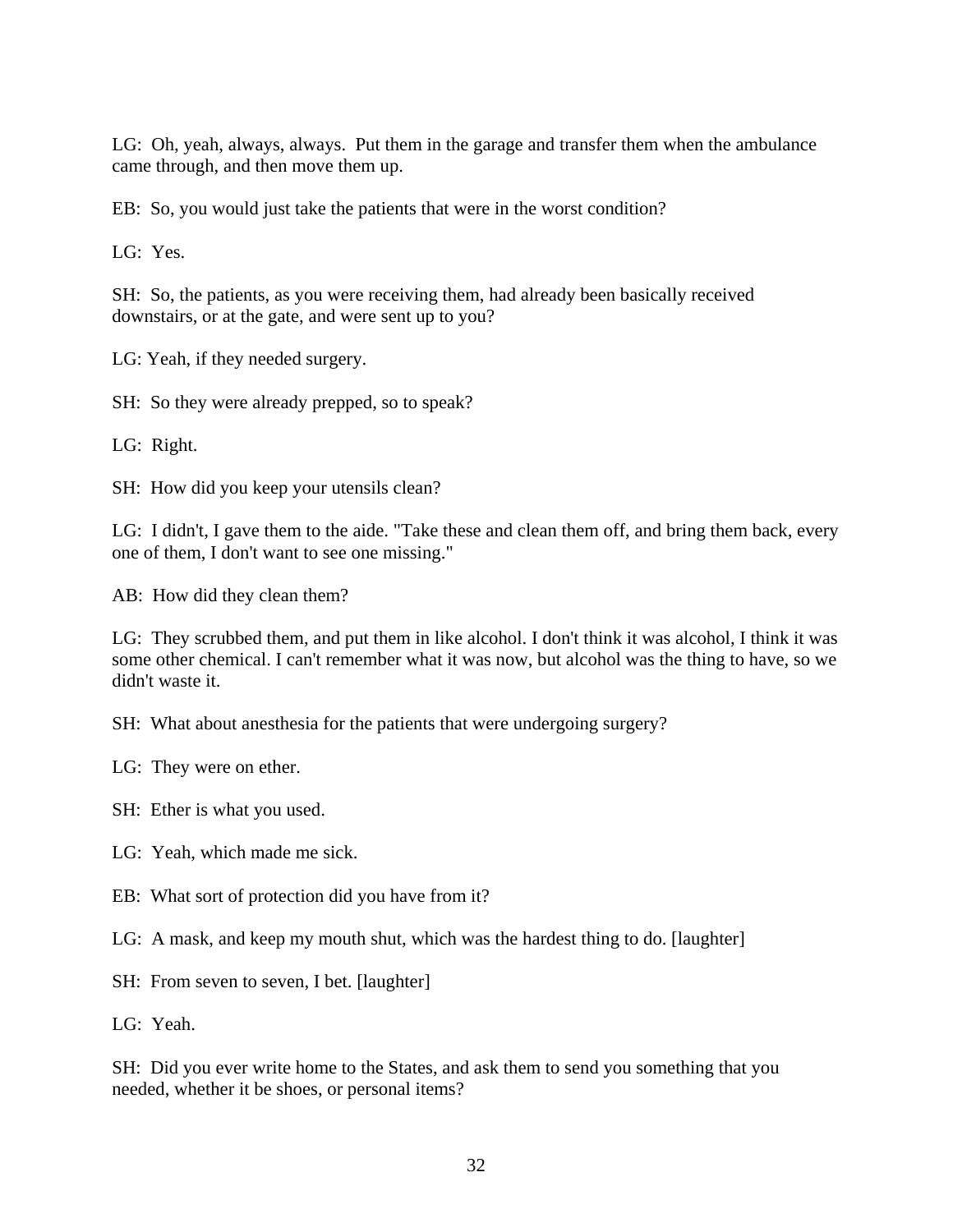LG: The only thing I ever wrote for, to send me back, were Kotex, because in my unit we had a lot of abdominal surgery, a lot of chest surgery, and we had no dressings for it, and what we had was going soon, and I said, "Geez, there must be something we can use from the States," and, then I thought of, well, Kotex pads had just come out, so I wrote and had my father send me boxes of that, and we used them for ages. They worked good. Nobody got pregnant.

EB: So, that was one of the hardships you faced?

LG: I didn't face any hardships in the Army; I would have been living home with my father ...

SH: What about food, did you have a kitchen, or did you have to eat K-rations, or C-rations?

LG: We had a kitchen that cooked for the hospital, and we ate first, and then we went back to take care of the patients. I never had any complaints about the food.

EB: Was anybody else allowed in the hospital besides patients?

LG: As a patient?

EB: No, did they allow anyone to visit the patients?

LG: Yeah, as long as they were on our side.

AB: Did they have girls from town come?

LG: I imagine so, I don't know.

EB: Local girls from the town would come, that wanted to see the American soldiers, and come cheer up the patients, that sort of thing?

LG: It depended on how they wanted to do it.

SH: Did you have instances of someone wanting to come and do more?

LG: I just looked them over.

SH: And what did you say?

LG: "Go." "Stay."

AB: Tell the story about the soldier who had the local girl coming in, and he snuck out to meet her.

LG: I can't remember that. They would call Corporal So-and-So.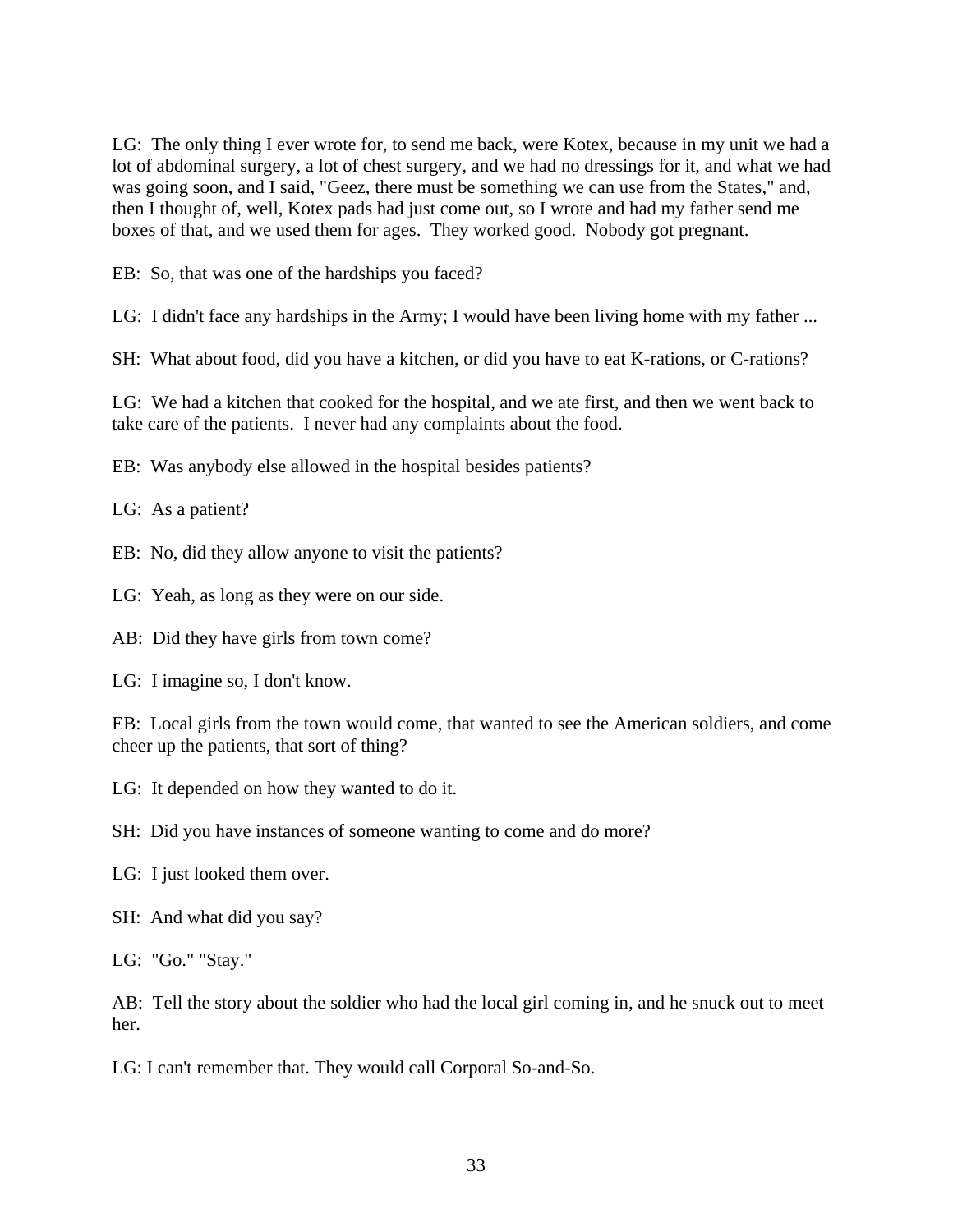SH: "This is your visitor coming in?"

LG: Anybody. And when they came in and they needed a nurse and they yelled, "Moodie," and I thought, "What does that make me?" I mean, I'm a low man on the totem pole. But it worked out all right, I didn't lose any patients. That I know of.

EB: You went from England to France, and then you went to Germany.

LG: Germany had the best barracks, the best food.

EB: But, I mean, you had heard about the Germans at this point, about the Nazis?

LG: Oh, we didn't have anything to do with them.

EB: But when you had German patients, did you have trouble treating them the same?

LG: I had trouble talking to them, I didn't speak German.

EB: But did you think lowly of them, like these are the Nazis?

LG: No, no. Once a patient, always a patient, didn't make any difference.

SH: When they began to liberate the concentration camps and the labor camps.

LG: We didn't get them back. They wouldn't mix them with the POWs.

SH: Well, definitely, for sure, but were any medical teams sent to treat them that you know of?

LG: Not that I know of, I think they were coming from the States and going right to these compounds, but I don't think they would send us, after seeing all the GIs who were shot up.

EB: Did you attend church when you were there?

LG: No.

SH: Was there a chaplain assigned to your hospital unit?

LG: I don't know, I wasn't interested in going to heaven.

SH: No, but did you have to call the chaplain in for lasts rites sometimes?

LG: Oh, there was always two on-call, one Catholic and one Protestant, and, we can get either one, and they were very good about coming.

EB: So, if a patient wanted to talk to someone, you could send in a chaplain?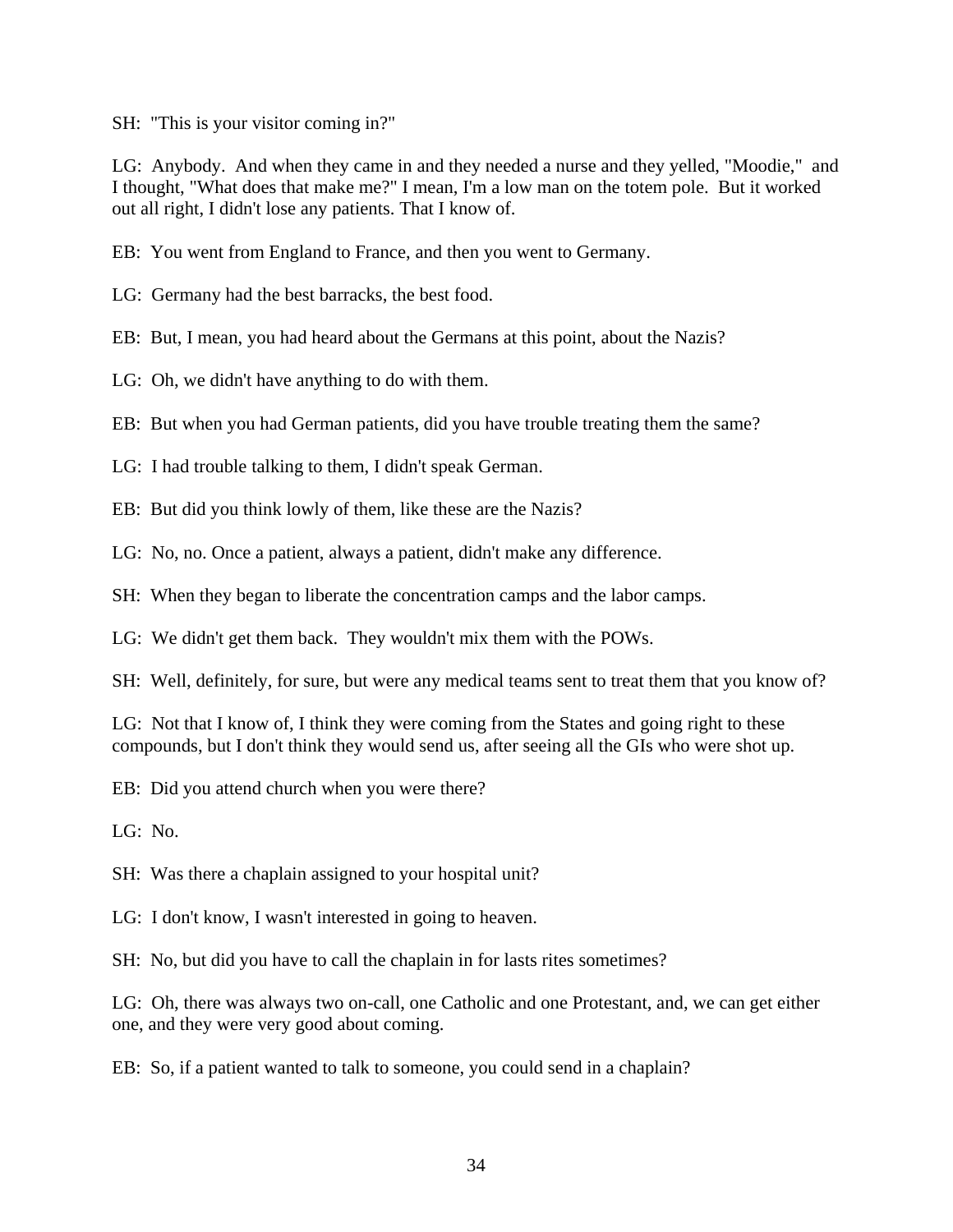LG: Yeah, but they were very busy; it was a hard time to get them [to just] talk to anybody.

SH: Knowing that you were in the surgical unit, how did they treat men with, what they would call then, "battle fatigue"? How would they handle that?

LG: I don't recall having any patients with battle fatigue. Except once, and the orderlies had him up against the wall, and were talking to us. I said, "What are you doing?" They said, "Well he's complaining about battle fatigue." I said, "So, why have you got him up against the wall? That's not how he should be treated." I said, "Put him in bed." "Well, yeah, but." I said, "I don't want to hear it, put him in bed, that's it," and he was better by the next day, because he thought he was going to be maltreated, which he was, but, fortunately I caught him first.

SH: So, basically, he just needed rest?

LG: That's all he needed, and he needed somebody to talk to, and he needed rest. I could listen to him, if he could ... [speak] English.

SH: Were there any nurses that were not as able to handle the situation as you were, and needed your help?

LG: The young ones. The young ones, who came over after we had been over for a while, that was tough on them.

SH: What advice did you give to them?

LG: I told them, "to just play it by ear." Listen to what they've got to say, and then talk back to them. You can't do anything else, you can't give them advice, you don't know anything about it.

EB: Was there ever a time, I mean, the doctor's are making the decision to operate, was there ever a time where there wasn't a doctor around, so you had to make an important decision?

LG: No, you could always wait another ten minutes.

EB: So, there was never a time when you had to make an immediate decision?

LG: Life or death? No.

EB: Was there any nurses that were scared that they would do something wrong?

LG: Plenty of them, they always had to ask somebody else their opinion.

EB: So they would say, "I gave this patient this medicine, is that okay?"

LG: Well, I would hope they would come and say, "I'm gonna give him [this medicine]," not "I gave him [this medicine.]" [laughter]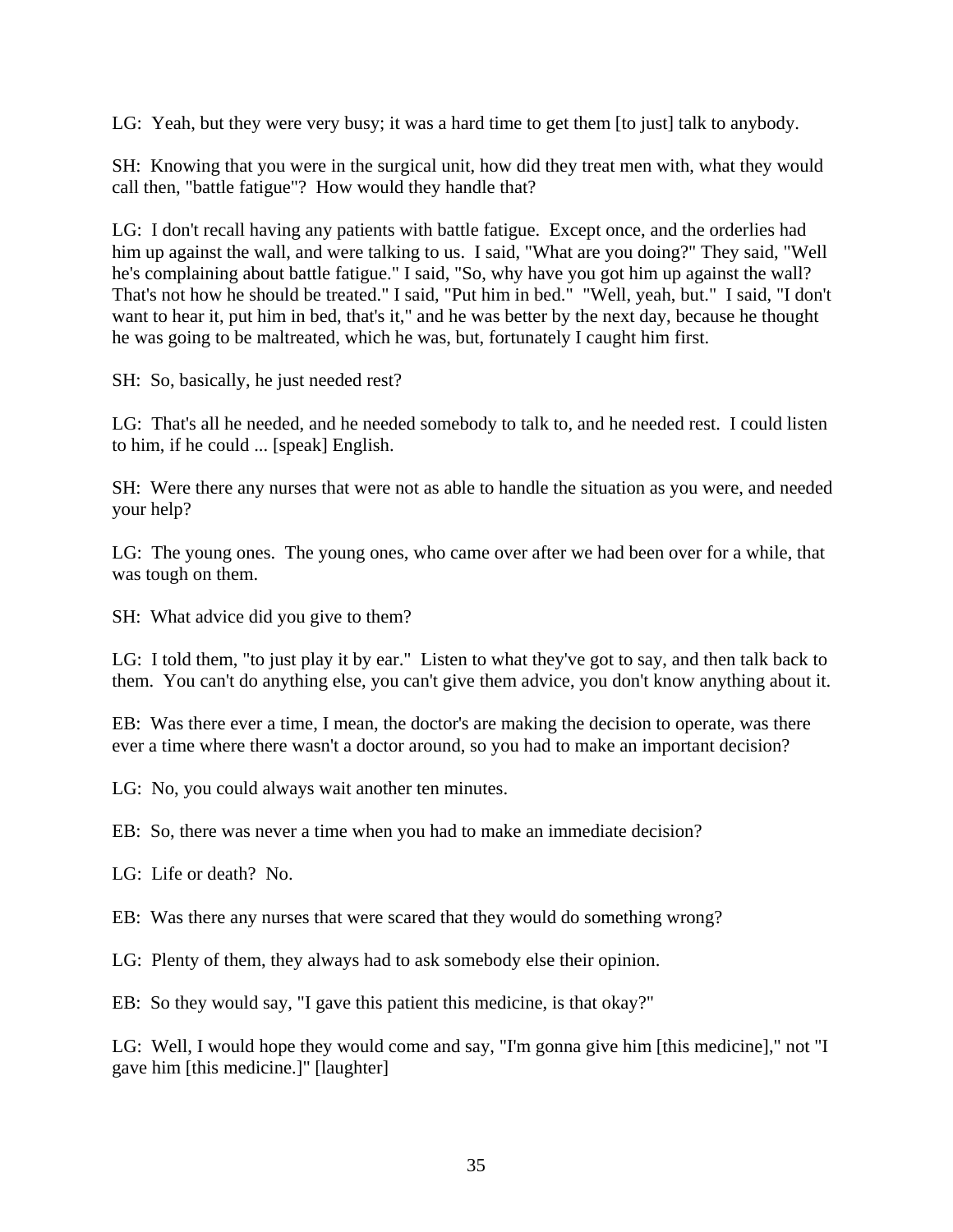EB: So they would ask you your opinion?

LG: Yeah, and I had my little notebook in my pocket and I could pull it out and check it. [Editor's note: Lauriel Moodie Giantonio kept a notebook with notes on all sorts of medicine dosages, etc.]

EB: Was there a lot of medicine, or was it very limited?

LG: There was plenty, but it was all old. Well, I would say like two classes behind us that had them, these medications, and they hadn't graduated to anything higher, but it worked.

SH: What were some of the drugs that you were using?

LG: A lot of morphine.

EB: Did you guys use penicillin, for infection?

LG: No, we weren't using penicillin yet.

AB: Sulfur?

LG: Yeah, I was trying to think of the name. A lot of sulfur, and you had to be very careful with that because it wasn't refined as it is now, so if you gave them too much it would kill them. As far as narcotics were concerned, we could get morphine and we could get codeine, but no more than that.

SH: When did you start getting penicillin?

LG: I think I was back in the States, I can't remember, it was a long time ago.

SH: When you went into Germany, how long were you there once the war was over?

LG: A year.

SH: What do you remember about the reaction when the war was over? Was there a huge celebration?

EB: V-E Day.

LG: No, the German people were trying to stay on the good side of us, I think. But, nobody came right out and said it, but that's the attitude I got. They were trying to make friends with us, naturally, they were trying to make friends with us, and stay on the good side of us, so they would do anything that we wanted them to do.

EB: What did you actually think about the war being over? What did you think would happen?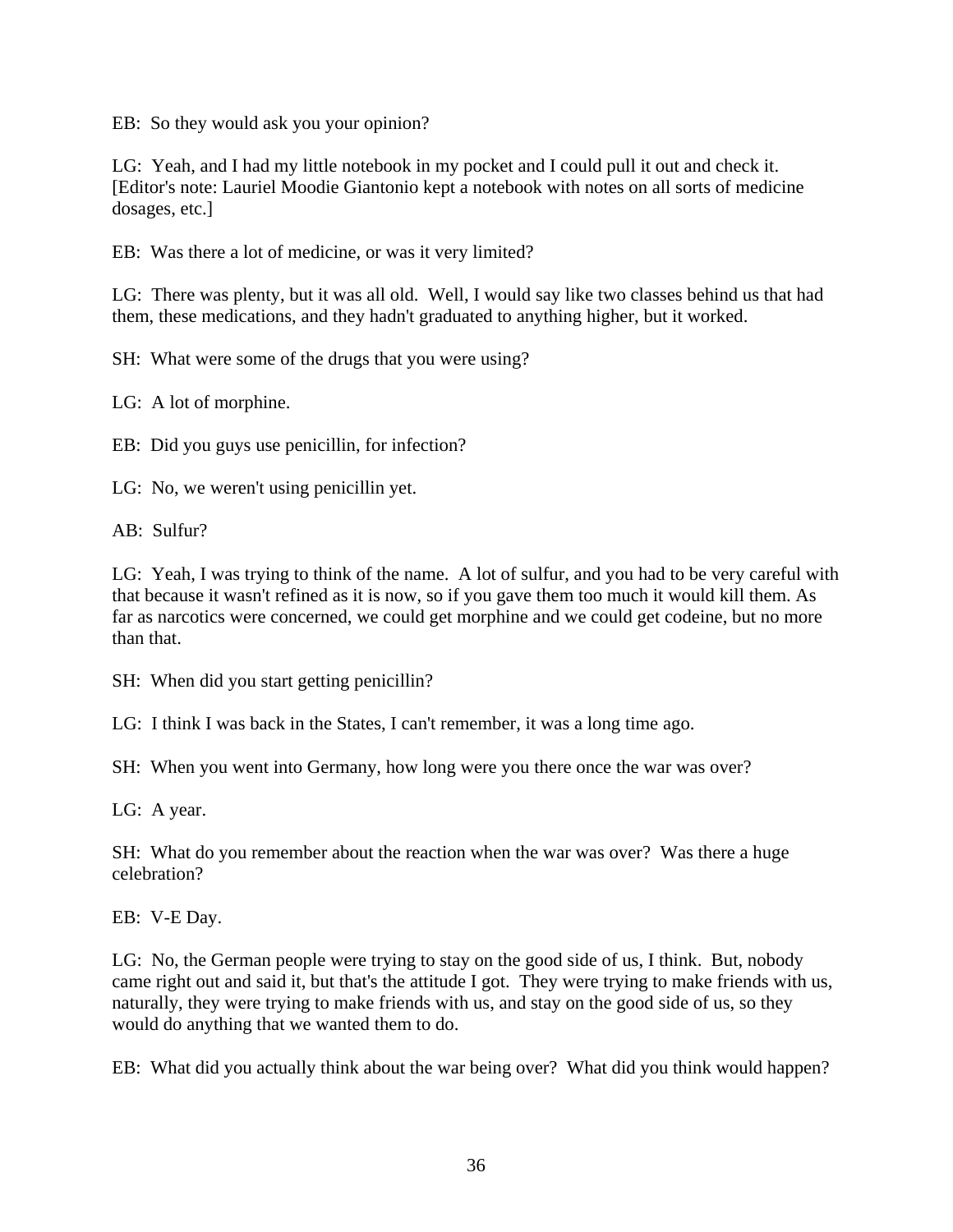SH: How did the Americans celebrate the war being over?

LG: We went out to a pub and had a couple of bottles of ale. I didn't drink it, it was terrible stuff, and, talked all one evening, couldn't worry about getting back on time, got back and went to bed, and then the next day, "Well, was the war over or wasn't it?" We didn't know.

EB: You said you also later heard when Hitler committed suicide?

LG: Oh, yeah, that was when I was sent to Berlin. I was stationed in Berlin at the end of the war, and they said, ... "Hitler, committed suicide." I said, "I'll believe that when I see the body." But they hauled him up and buried him. They're still digging him up.

- SH: So you were on the outskirts of Berlin?
- LG: The combat area. Beautiful buildings.
- EB: Now, did you think you might be sent to Japan?
- LG: God, no, I would have died.
- EB: So then the war was over for you, what did you think?
- LG: I did my part, I'm going home.
- EB: Were you happy to be going home?
- LG: Not particularly, it's gonna be a dull life after what I had been living.
- EB: Did you think, "Now I am going home and now what??
- LG: Now what? What do I do now?
- SH: Did they take you right from the front to one of the Lucky Strike or cigarette camps?
- LG: Yeah, I can't think of the name of it now. I had it a little while ago.
- SH: It was Lucky Strike you were at?
- LG: Yeah, I think so.
- SH: Now, did you have to nurse there?
- LG: Oh, yeah, we always had to work.
- SH: Did you? There was no just sitting around waiting to catch the next ship?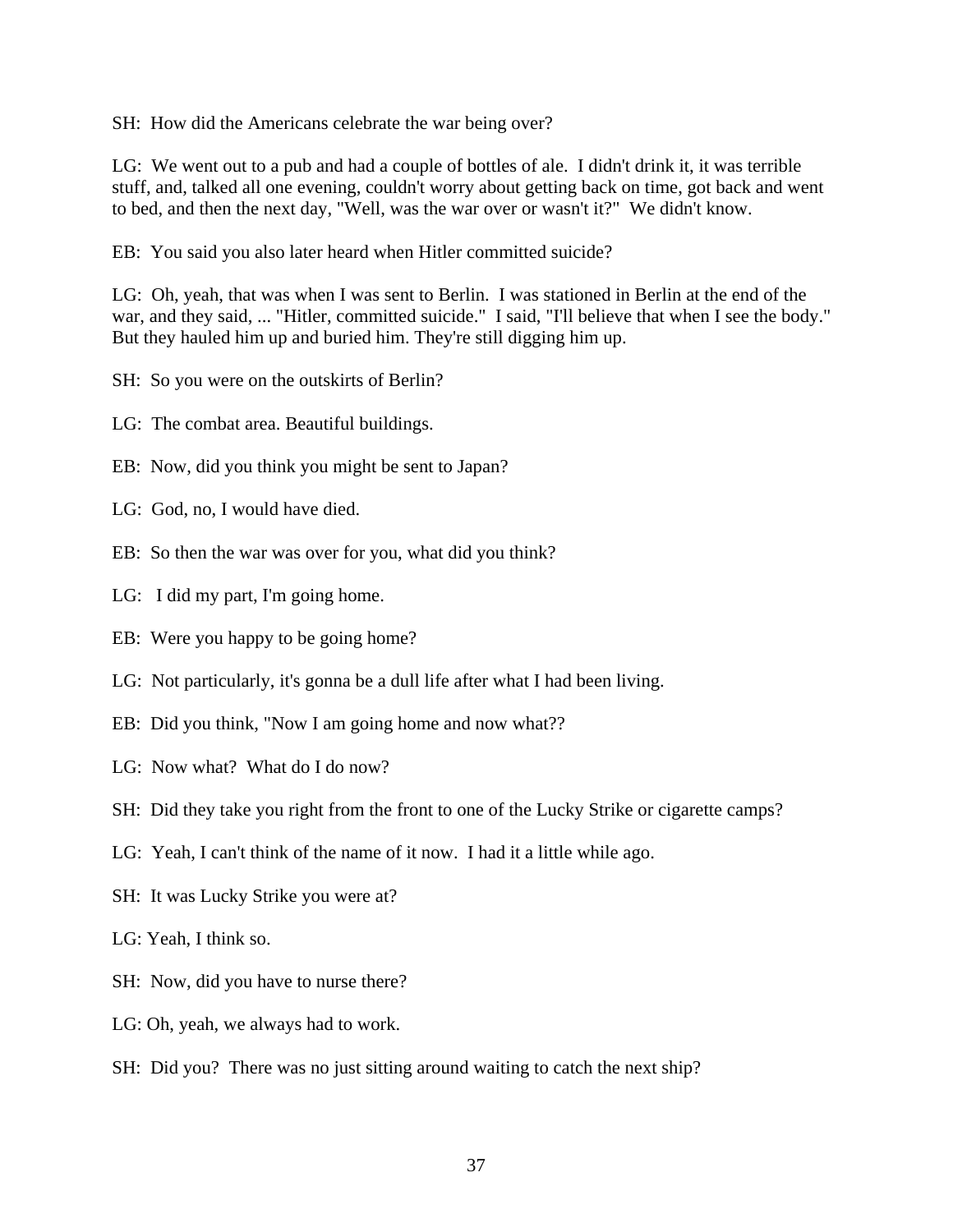LG: No, there was no such thing.

SH: Now, did the nurses have to go through the same point system that the men had to go through to get sent back?

LG: If you're in the Army, you're in the Army, that's all there is to it.

SH: So how did your point system add up?

LG: I was a low man on the totem poll. I can't remember how many points I had, thirty-two, or twenty-five, something like that.

EB: How long were you there altogether, a year and a half?

LG: Where?

EB: How long did you serve for?

LG: Yeah, a year and a half.

SH: When the army sent you back, did they just sent you straight to Dix [Fort Dix, New Jersey], or did you came in to New York, or Philly?

LG: We came in through New Jersey, Fort Dix.

AB: Literally, where did the ship come? Do you know where the ship landed?

LG: No, I don't know that.

AGB: You went to Dix, and what did you do there?

LG: Got disavowed [debriefed].

AGB: You called home along the way?

LG: I called home and told my father I was there. He said "Oh, how are you getting home?" I said, "Well, I guess I'm taking the bus." He said, "Okay, I'll meet you at the bus station."

EB: Did you already decide what you were going to do, or where you were going to go to get a job, or whether you were going to stay home?

LG: I decided I didn't need to do anything, my father would do it all for me. He had it all done by the time I got there.

AB: But, what did you do?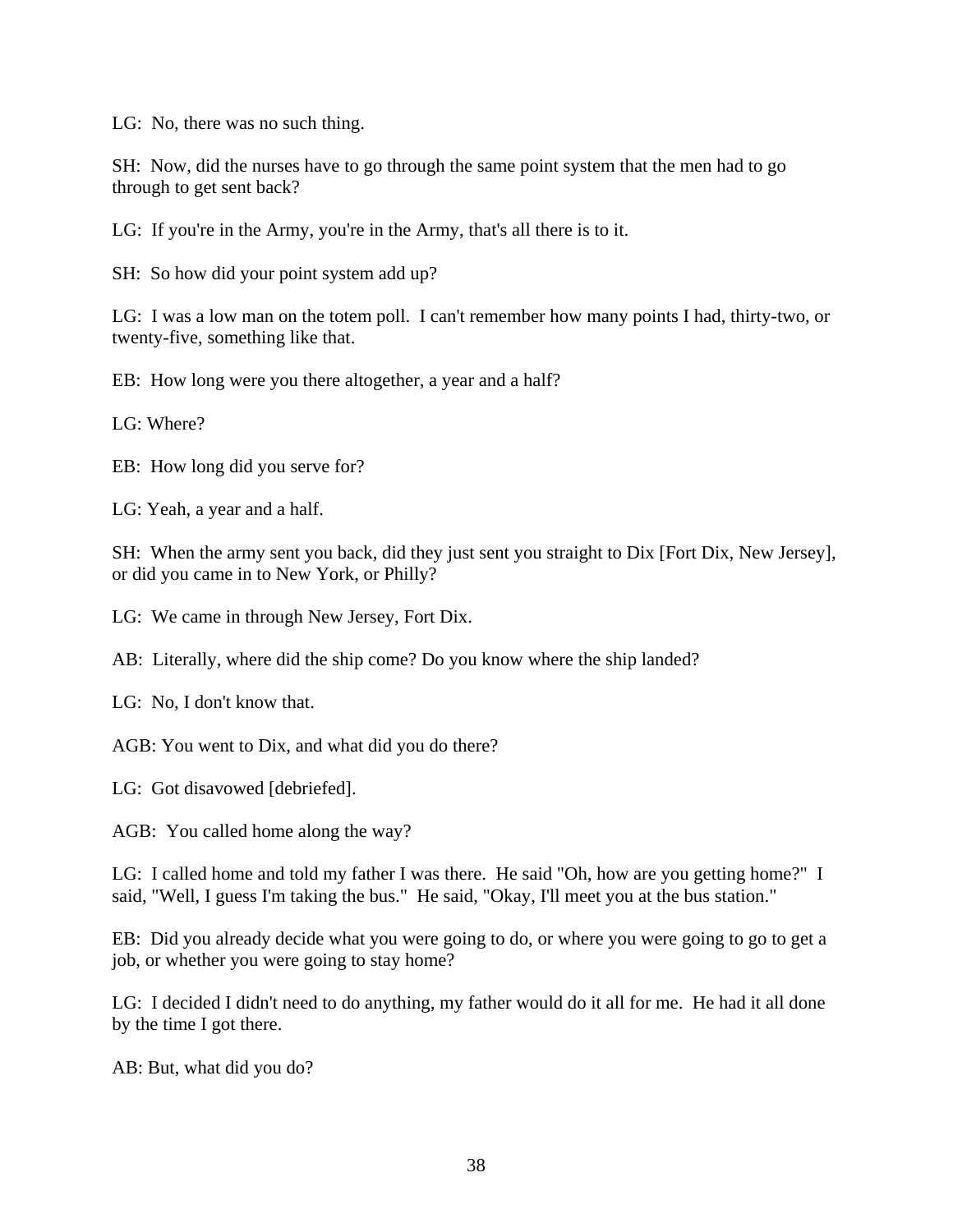LG: It took us seven days, I may be wrong about that, to get from Dix to [a camp outside of Hartford.]

AB: Was there a camp, or did they just send you home, and your dad picked you up from the bus station?

LG: No, we had to go to a staging area.

SH: How about (Miles Stanton?)

LG: No, that's Army.

SH: I thought you were Army. [laugher]

LG: I was.

SH: Okay, so they sent you from Dix to another staging area in Massachusetts or Connecticut?

LG: I don't know. They sent us to some place in New Jersey.

SH: Okay well, Fort Dix is in New Jersey.

LG: Oh, is it?

SH: Okay, and, did you nurse there while you were in Fort Dix?

LG: I can't remember, I imagine I did. We were all on our feet, so they would send us all out again.

EB: And when you returned, where did you go to get a job?

LG: I said, "I'm gonna sit here and do nothing for a while."

AB: That didn't last too long though, did it?

LG: No, that didn't last long at all. I was bored, and nothing short.

SH: Did you take advantage of the fifty-two twenty club?

LG: No. Well, what did I need it for? I already had my degree.

AB: So, you went over to the Hartford Hospital and what did you say to them?

LG: "I want a job." They said, "Where are you coming from?" I said, "The US Army." They said, "Fine, you got it."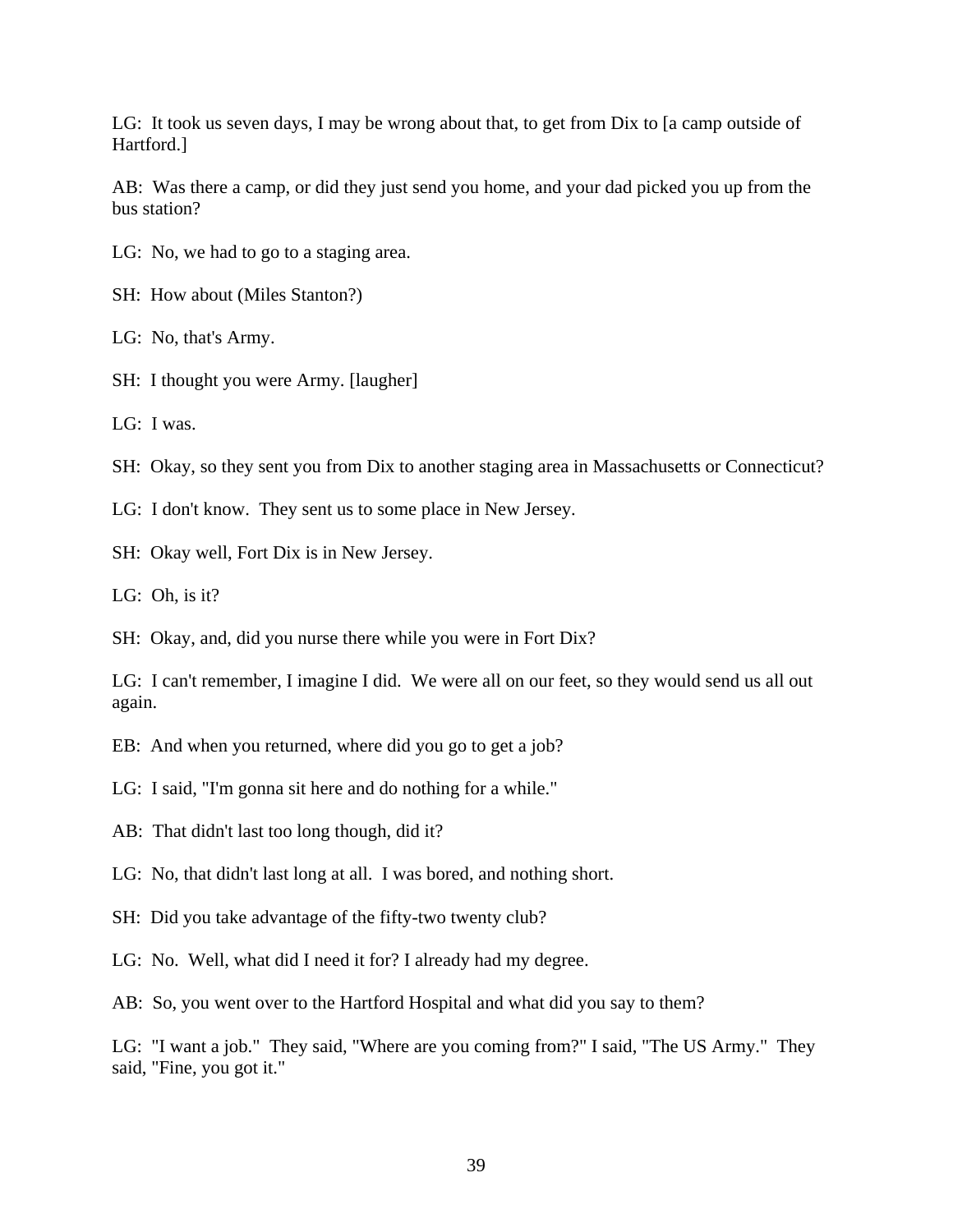EB: But, all they cared about was that you got your nursing there.

LG: Yeah. They knew that I knew my nursing because I got it there, and, they knew that I had gotten my overseas training because I was in Germany and France, and all those places, so they didn't give me any trouble.

SH: So, did you take any time off?

LG: I don't think so.

EB: What was the transition from military to civilian life like?

LG: Nothing, I went to the hospital the next morning and got a job, and went to work that night. That's all there was to it. Scotsmen don't waste any time. They use it up.

SH: Now, where were you housed when you came back? Because now you were still a single woman, but you were no longer a student, did they still have the dorm that you could use?

LG: No. One place we had, what you would categorize as a dorm; no, wait, that was in Germany, there was eight of us stationed there. Did I tell you this story? I slept with a gun under my pillow.

SH: Did you?

LG: Yeah. Because I didn't know whether the Krauts were gonna come back and want their room back, and, I heard them coming in one night, and I got the gun out from under my pillow, and I had it aimed at the door, and who walks in, but one of my classmates, and I said, "Oh, my God, you idiot, I almost shot you." I said, "There's eight bullets in here, and you could have gotten one of them." Scared me half-to-death. [laugher]

EB: What did you tell her to give you as a signal next time?

LG: Yeah, I told her to let me know she was coming next time.

EB: You told her to whistle *Dixie* the next time she came in, so you would know she was American.

LG: Yes.

EB: To go back then, were you ever shot at when you were in Germany?

LG: Yeah. Didn't I tell you about the German that tried to shoot us in the field? I dated some enlisted men, which officers are not allowed to do, and we went out to a pub. So, we were coming back and I said, "Geez, if we cut through the field it will get us there quicker and nobody will know that we're coming." Which we did. We went half-way through the field and I hear this rifle shot go off and my cap went [makes noise of cap flying off] right off my head, and, I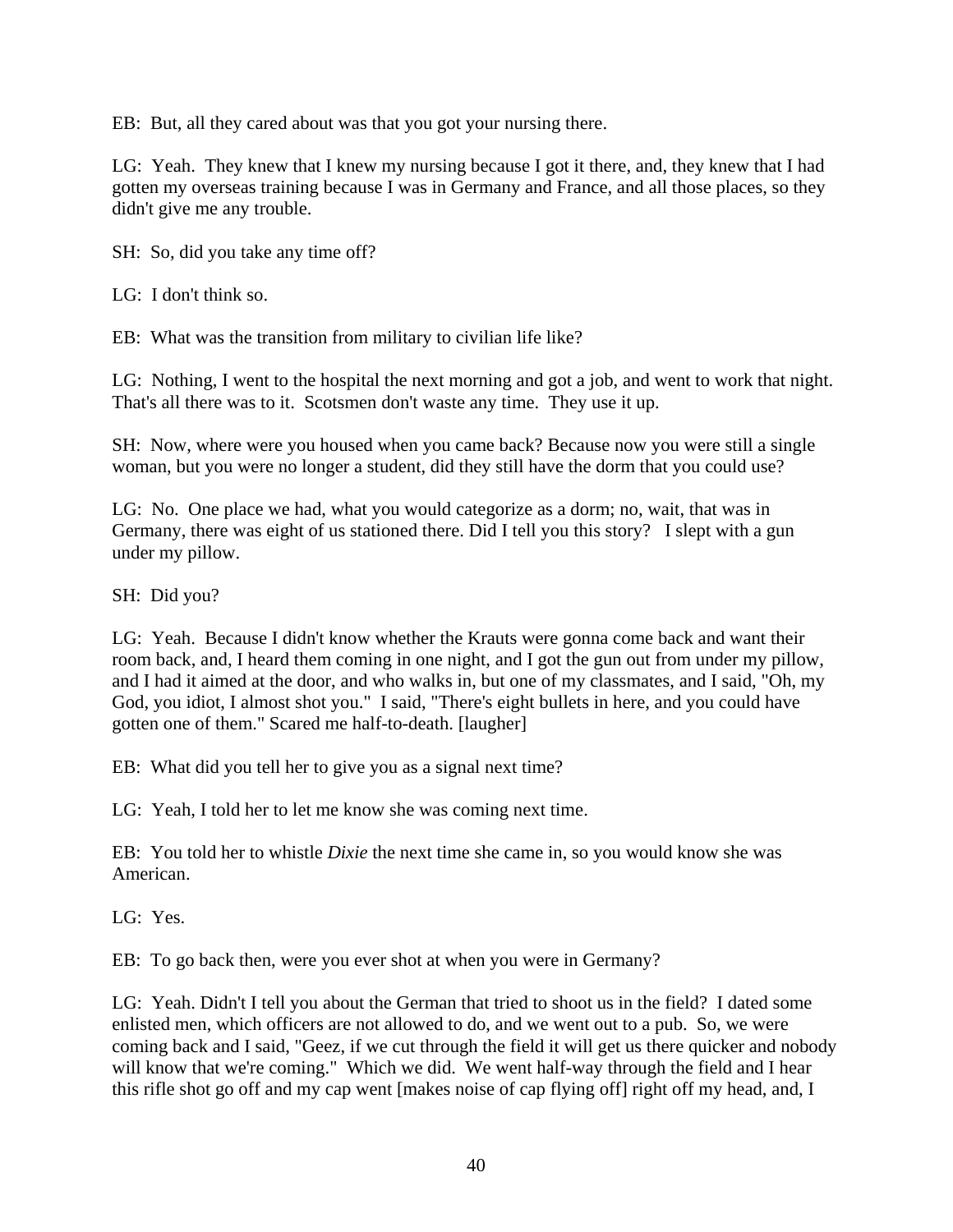want to tell you, I dug to China. I went so fast through that dirt to China they finally hauled me up and put me on my feet and said, "You're all right, Lieutenant." I said, "I am?" "Let's get out of here." They said, "Remember you are with enlisted men, you can't go back in the same way you came out." I said, "Oh, my God, how do I get into these messes?" So, we got back to the barracks, and they shoved me in the door. I went in and changed my dirty clothes, got into bed and pretended nothing had happened. Then we found out that the Kraut, who fired on me, thought we were stealing his potatoes. He was going to shoot them. Christ, he might have made up his mind about who he was shooting at before he did that. That was the closest I ever got to getting shot. That was close enough. The war's over. That's it.

AB: So you came back and started working at Hartford Hospital and then what happened?

LG: That is what my life ended up as.

AB: How did you meet Dad [Dominick Giantonio]?

LG: Picked him up. I said, "Who's that guy over there?" ...

AB: That was at a drugstore, like a soda fountain?

LG: Yeah [at the "Jeff" shop]. I said "Who's that guy over there?" And they said, "Oh, he's just getting back from the Army." I said, "Yeah? Introduce me I am going to marry him." They said, "Like hell, you're going to marry him, you don't even know him." I said, "That's all right, do me the favor." So, the woman who ran it, Ma Goldfield, took me over and introduced me to Dominick. I said, "That's good, I'm going to marry you." He said, "I don't think that's the way it works." I said, "On my end it does."

AB: Did they tell you you're not going to marry him, he's going to be a priest?

LG: Yeah, that's what they said, "He isn't going to marry anybody. He's going to be a priest. He's going to go to ... [Notre Dame]." It never happened. I dated him for six months and married him.

EB: After you met him you went for a walk around the park?

LG: Yeah. Down at Colts Industries, which was down behind the [Hartford] Hospital. I said, "I got news for you, I'm going to marry you". He said, "I don't think it works that way, I think I'm supposed to say 'I'm going to marry you'." I said, "I don't care what you think, I am going to marry you." So, we got married.

SH: So, what did you know about this man before you proposed?

LG: Nothing. What did I have to know? I liked him, I wanted him, and that was it.

SH: Was he good-looking?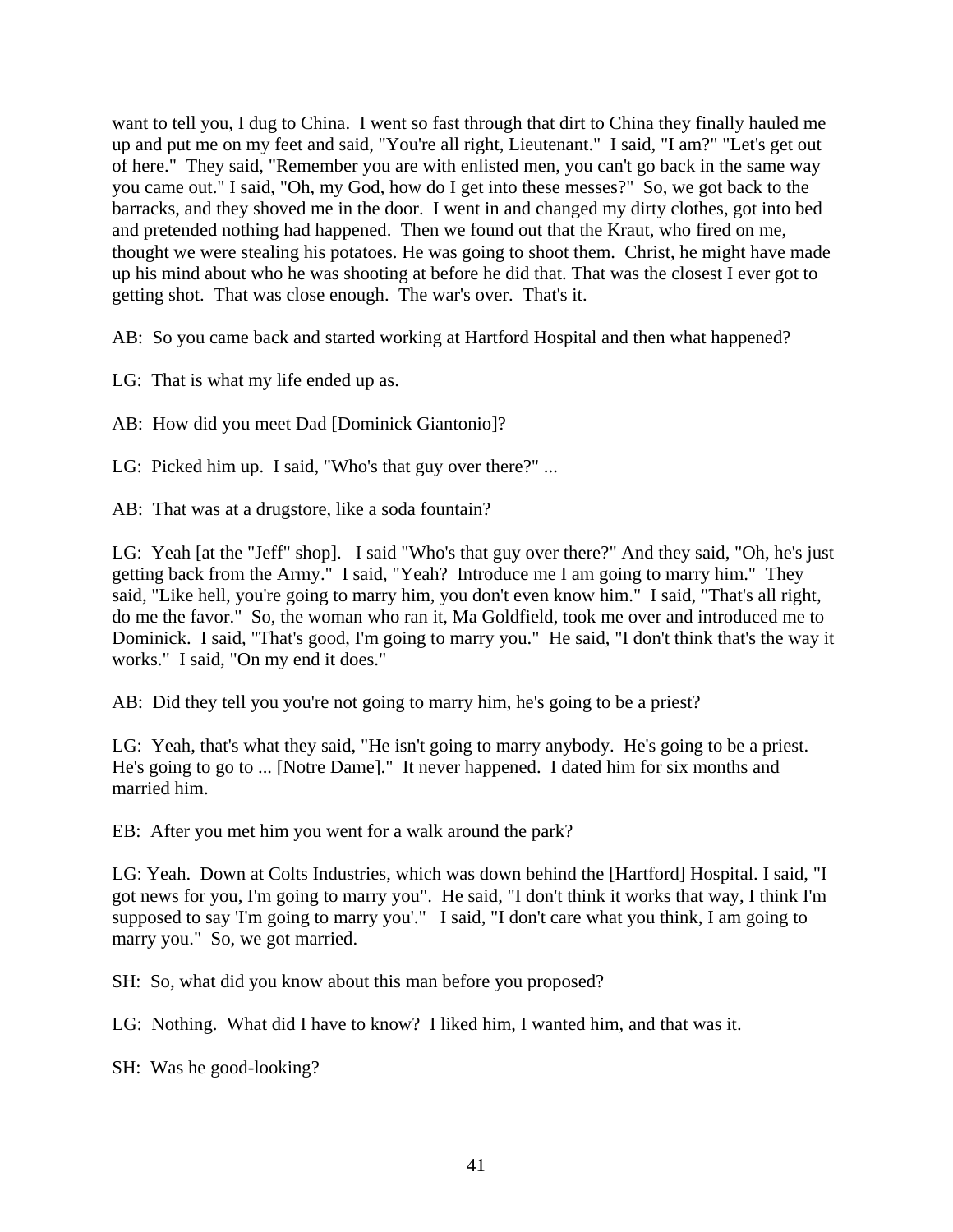LG: Yeah.

SH: That helped?

LG: Yup, and he was a nice guy.

EB: What did your dad think about this nice Catholic?

LG: He called me, "Stupid." Not only that, Italian, it was bad enough that he was Catholic, but he was Italian, and what was I thinking? I was going to marry him. I must have been out of my mind. I don't even remember if my father even came to the wedding. He probably did.

SH: Was Dominick's family all from Hartford?

LG: Yeah.

EB: Didn't he say, "You're gonna marry this man, become a Catholic, and have a dozen children"?

LG: ... He probably did.

- EB: Well, you did convert, and you had half a dozen children.
- LG: Right. I ran out of time.

SH: Did you continue to nurse, even when you had your children?

LG: Yeah.

- EB: How did you work that out, what was life like raising six kids, and both of you working?
- LG: Well, Dad [Dominick] worked days, and I worked nights.
- EB: So he worked seven to seven?
- LG: He worked ... [8:00am to 5:00pm].
- AB: And you worked the night shift?
- LG: Yeah, so it worked out fine.
- EB: So how did you find time to see each other?
- LG: Obviously, often enough, I got six kids.
- AB: Weekends?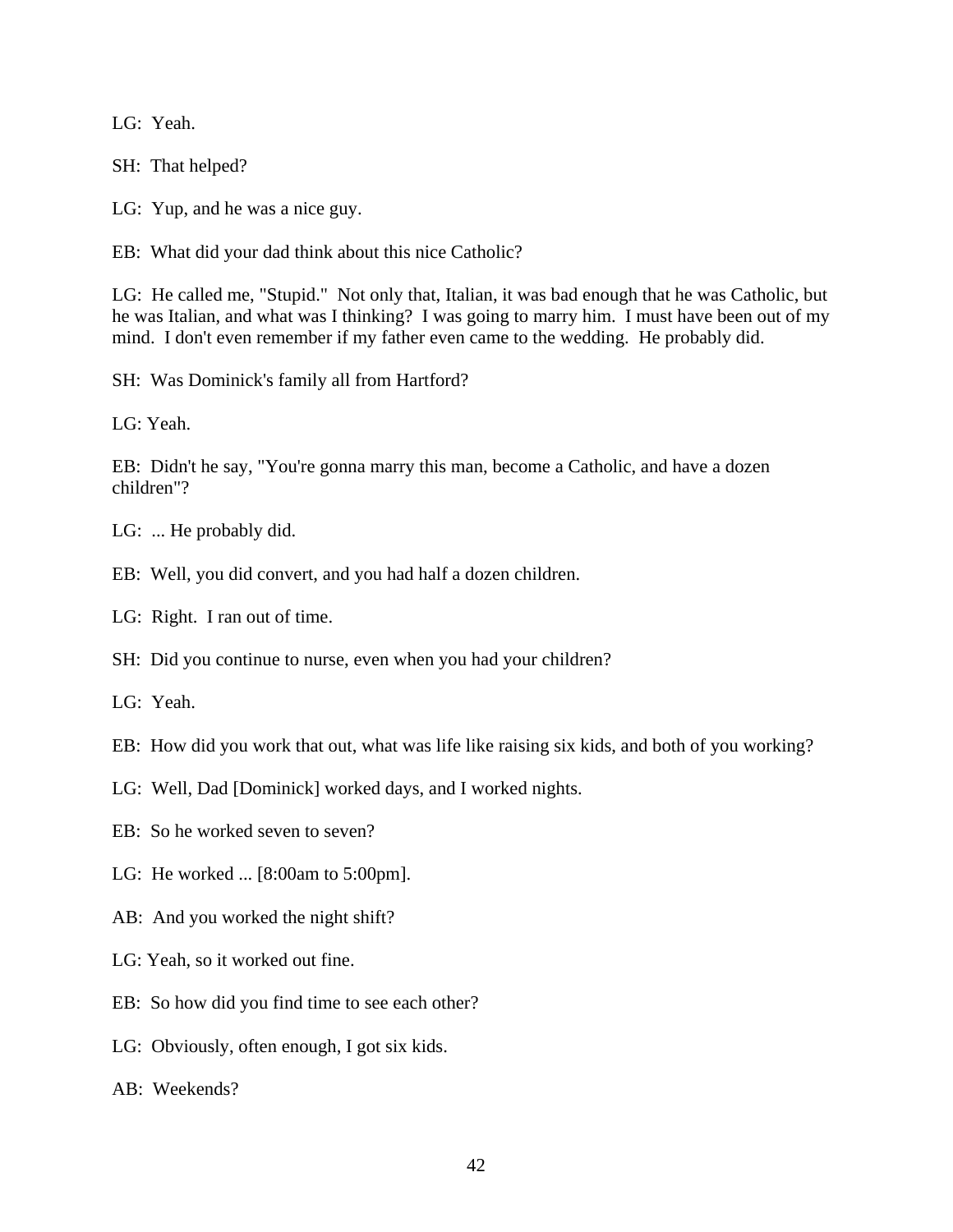LG: Yeah, weekends.

EB: Did you have weekends off?

LG: Every other weekend.

SH: And, when you would have your babies, how long would you stay home?

LG: Three days, a whole three days, that's all you need, I was a nurse.

EB: What would you do with the baby, though?

SH: I think it would have been a little longer than that.

LG: Yeah, but not weeks.

SH: So all the babies were on the bottle?

LG: Yeah.

EB: So you had all day home with the baby, and then Grandpa [Dominick] would come home and you would go to work.

LG: And he went to sleep. [I would say,] "How was the baby?" [And he would say,] "Fine." "Did she give you any trouble?" "No, no, slept all evening." "That's good." I got home at eleven 'o clock [pm].

EB: And, you would hope the baby had her pajamas on and was in bed?

LG: Yeah.

AGB: And were they always dressed for bed?

LG: No, they weren't always; sometimes they still had their shoes and pants on.

EB: So, after the war, how did you feel about the public's perception of women in the Army during World War II?

LG: I thought it stunk.

EB: So, you thought that people had a bad perception of women in the army?

LG: I don't think they appreciated enough what the women did.

EB: What other things did people think about the nurses or the WACs?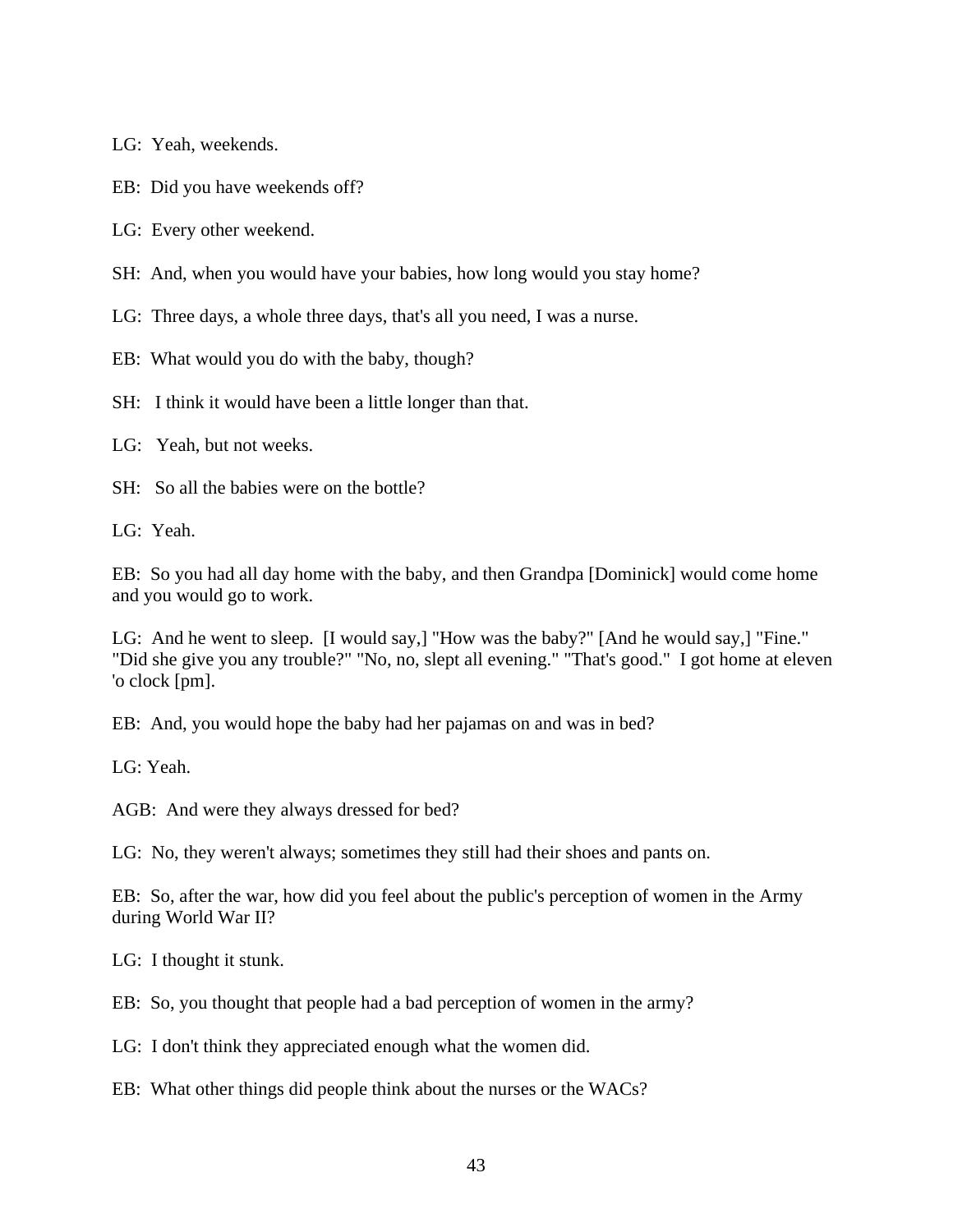LG: That they were in there to get a husband.

EB: Did you feel that some of the women were?

LG: Yeah.

EB: Did you get along with them?

LG: I got along with everybody.

EB: But, you weren't there to find a husband? You were just there to do your job?

LG: Right, and travel around.

SH: What do you remember about the patriotism before you went overseas?

LG: I remember that there was a time before we went overseas ... we didn't talk to French Canadians, or Polish who were living in this country, and, we figured they were living off the fat of the land, and they were criticizing us. They got a lot of nerve. So we kind of put those on the back-burner, they're going to go first.

SH: But was it a sense of patriotism that made you enlist?

LG: Yeah ...

EB: So, did you feel that it was your duty, since your father was too old and your brother couldn't serve either?

LG: Yeah, who was gonna go besides me?

EB: Because you did live with your brother, Charles, for a little while?

LG: Yeah, but he was epileptic, so he couldn't have gone.

EB: So, he couldn't have gone, and your dad couldn't have gone, so you felt that you were the only one in your family that could serve? You felt it was your patriotic duty to serve the country, to represent your family?

LG: Yeah. But, I hate that term "patriotic duty." It's just your duty.

EB: So, you felt that women's role in the war had been underrepresented? Did you ever see the political cartoons?

LG: They were terrible. All of them, I didn't see anything good about them.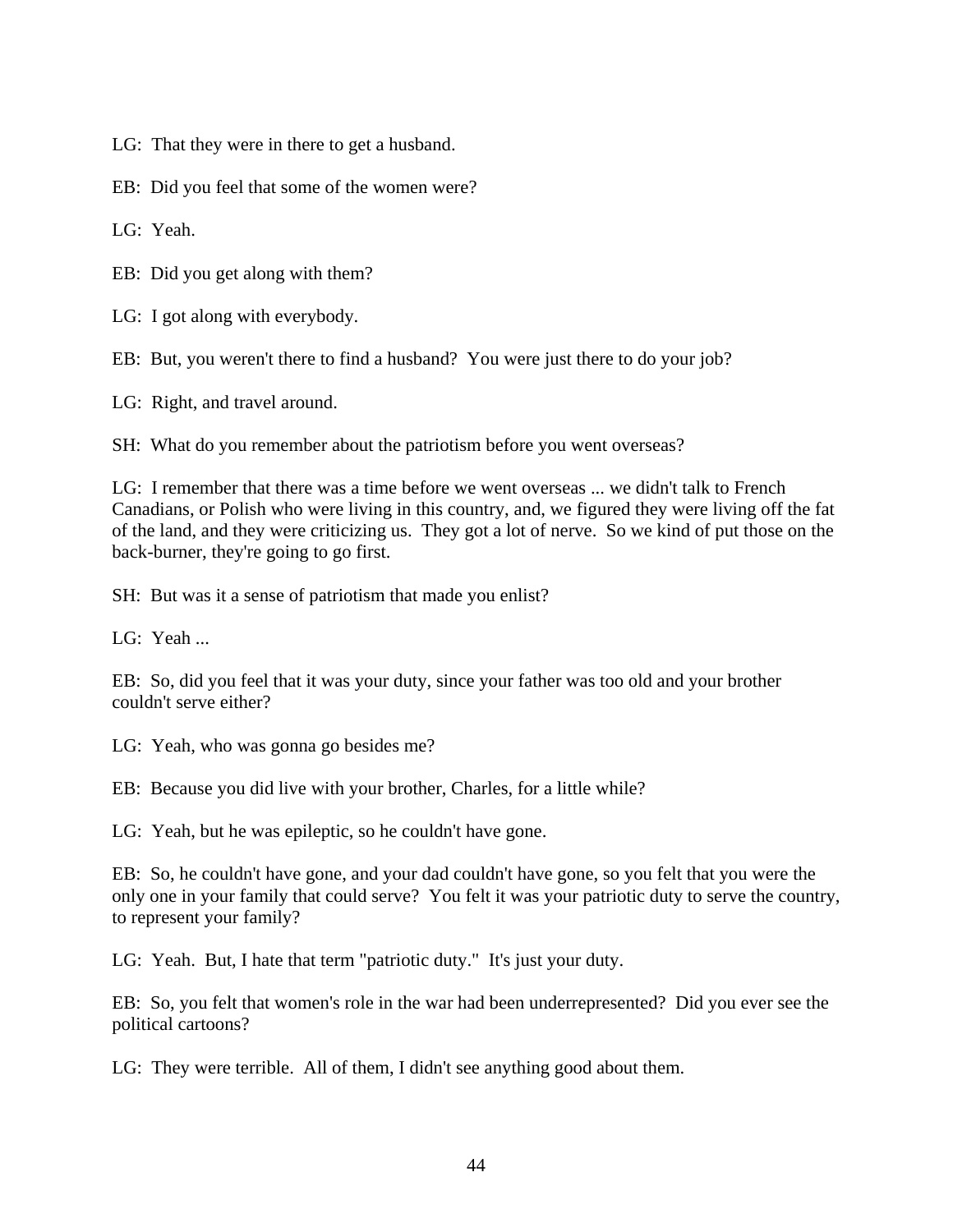SH: What about the ones that had been done about the GIs, in their favor, Bill Malden's cartoons?

LG: Oh, we didn't see those till long after the war was over, and we laughed our way through those.

SH: You know, Ernie Pyle, those types of cartoons?

LG: Yeah.

SH: What did you hear about what people were doing in this country with rationing during the war, gas rationing? Did you father ever talk about it, that it was difficult?

LG: Well, my father wouldn't have criticized the United States government for anything, but he did say that the people were giving him a pain in the neck complaining about rationing. They were lucky they got something to eat.

SH: Now, he was working in a place where they had been making awnings. Did that become then war production?

LG: He went from making awnings you would use on your house, to making white duct. ... White duct was made for tents, and he sold that to the government.

SH: So they became a place for war production. Did he talk about where he was able to recruit people to work in the mill?

LG: No. Everybody was trying to get to work in the mill, because it was a safe place to work.

EB: What about your dad's hand, though, was it that safe?

LG: Well, he only needed two fingers on one hand. He was a conservative Scot, and two fingers were enough.

SH: What about your aunts, did they work in some sort of war-related job?

LG: No, they were ladies.

SH: They didn't wrap bandages?

LG: No, they did not. They took care of their husbands and children, and were royal pains in the butt.

EB: What about other women, how did you feel about the woman's role on the home front?

LG: I don't think I ever met any of them.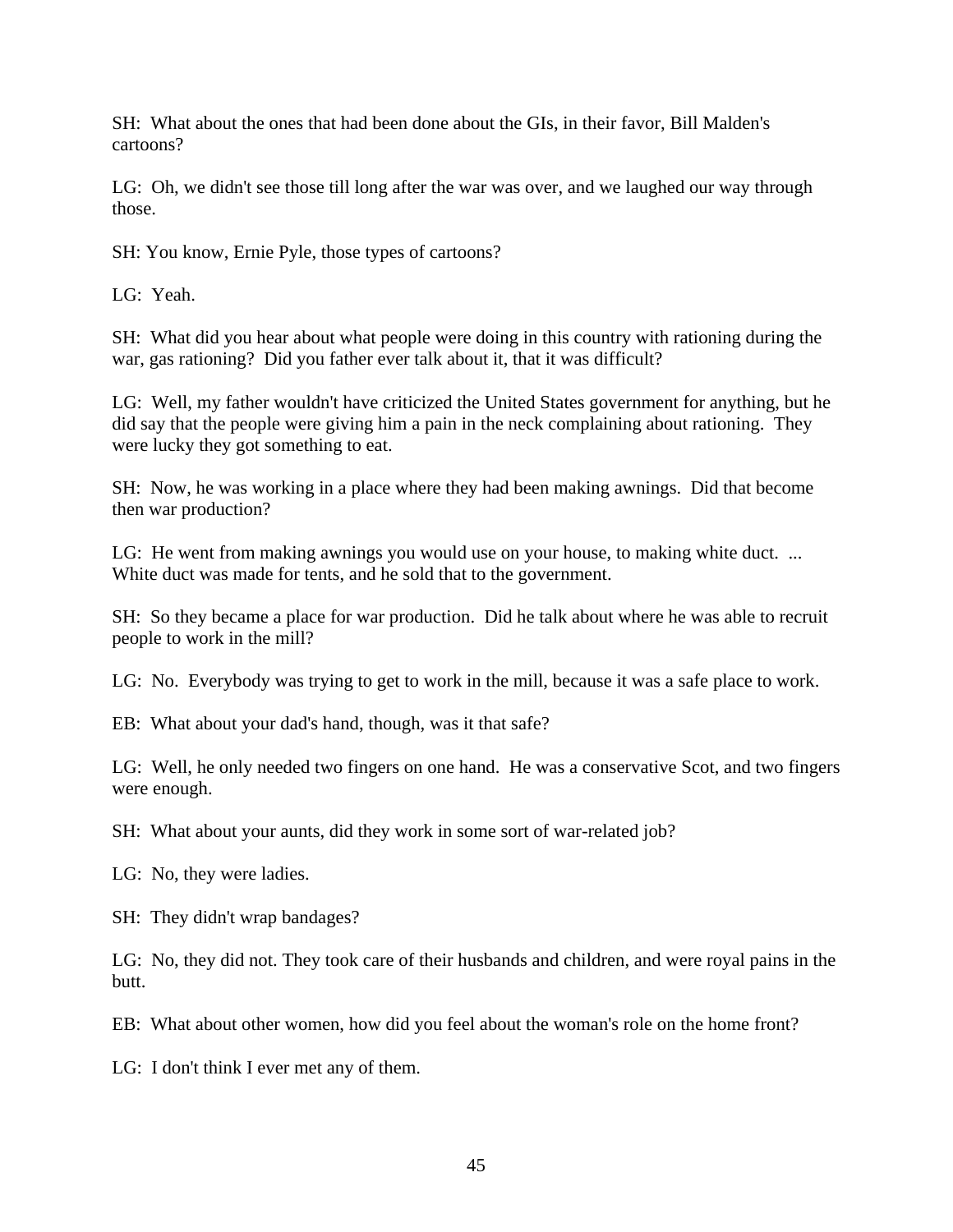EB: So, you didn't know of any women that went to work at a factory?

LG: No.

SH: Was there a reserve corps for Army nurses?

LG: There was a reserve corps, but I never met any of them, because they filled up. You know, they sent them up to the front too fast.

SH: Did you stay in the reserves after World War II?

LG: No.

EB: When you went back to Hartford Hospital were there GIs there that were being treated there still?

LG: Oh, yeah.

SH: When you went back to Hartford did you go to the surgical ward?

LG: Yeah.

SH: Now, were you in the surgery itself, or were you in the surgical ward?

LG: I was on the surgical floor.

SH: Were you able to relate to some of them better because you had served in the war?

LG: Oh, yeah. I'd say to them, "Don't give me that bull, I know where you were when you got hit, and you didn't get hit there." ...

EB: So you didn't use the GI Bill, because there wasn't a need for it, because you already had your RN?

LG: Yeah ...

SH: Were you ever called to teach?

LG: Yeah, they told me I was gonna teach. I said, "To hell I am. When I teach them, they don't want to learn." So I got out of that.

SH: Were there things that you had learned when you were overseas and in the Army, that you brought back to your nursing at Hartford?

LG: Yeah, how bad these cases were gonna smell when they came through. The GIs, they reeked, but there was nothing you could do about it, when gangrene sets in, it sets in.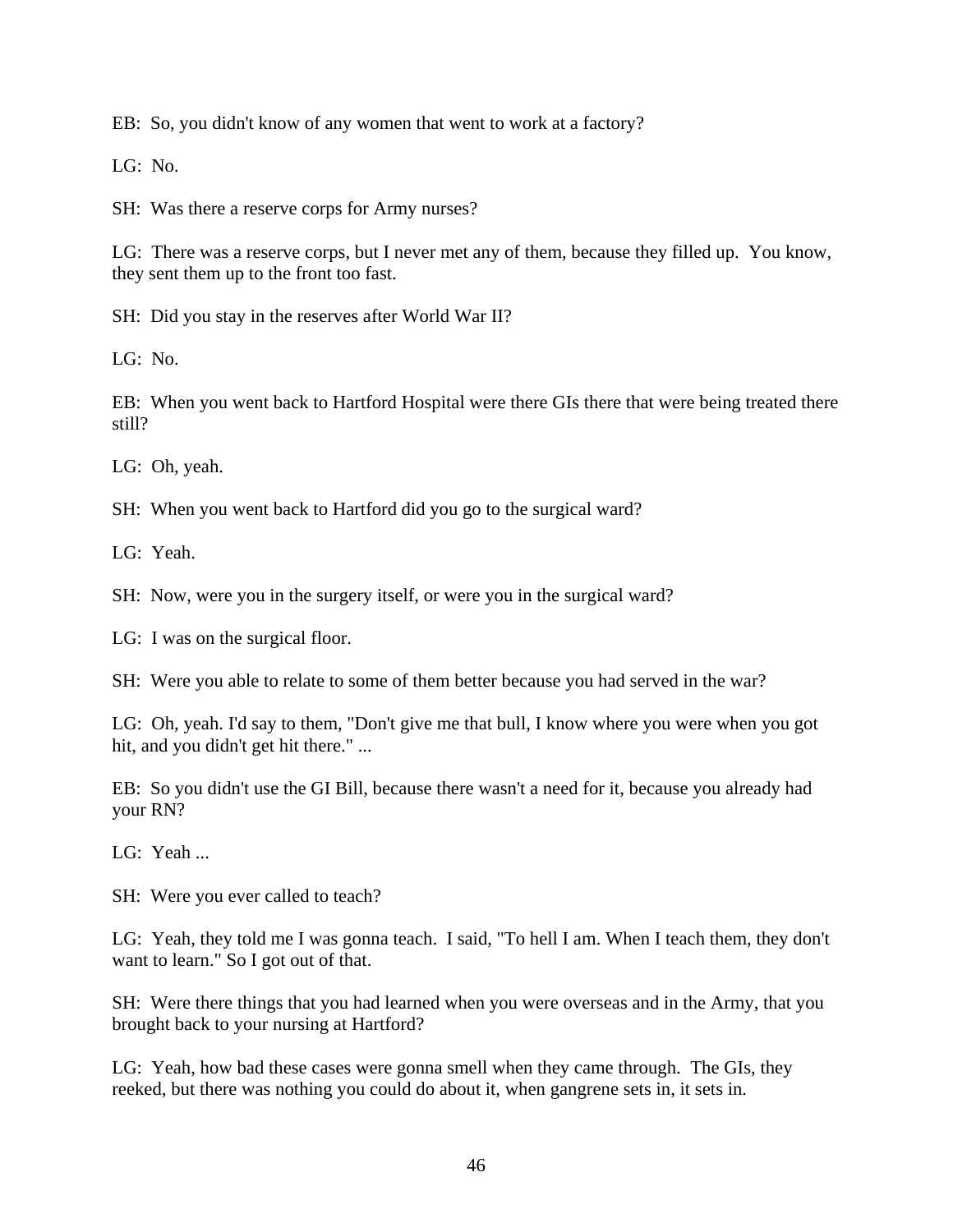EB: What about Grandpa [Dominick], what did he do? When you met him at the corner drug store, was he in uniform?

LG: No.

EB: So, he wasn't in uniform, but you found out that he had served?

LG: Yeah, and I found out that he was a prisoner of war, of the Japs, for three-and-a-half years.

EB: How did you feel about being a soldier's wife? With you yourself serving, and him serving as well?

LG: ... I didn't care

SH: Had he been an enlisted man?

LG: Yeah.

SH: So, he had gone in on the draft?

LG: He volunteered.

SH: And he had been sent to the Pacific?

LG: Right.

SH: Was he part of the Bataan Death March?

LG: Right.

SH: Did he talk about it often?

LG: To me, yes, but not to anybody else [at first]. I don't know what he told the kids.

AB: He always told us the funny stories. You know, like jumping into a pit and a cobra being in it, which, not that it would be funny, but he never really told us the torture stories.

Michael Blatt: American ingenuity, and what they would do to sabotage the Japanese, even though it meant that their life would be at stake if they got caught. It was worth it, because they were doing their part. They would do remarkable things, and, at the same time, somehow endure the physical pain and the emotional scars, and they would get through that.

SH: Yes, we are really looking forward to having those tapes as part of the Rutgers Oral History Archives.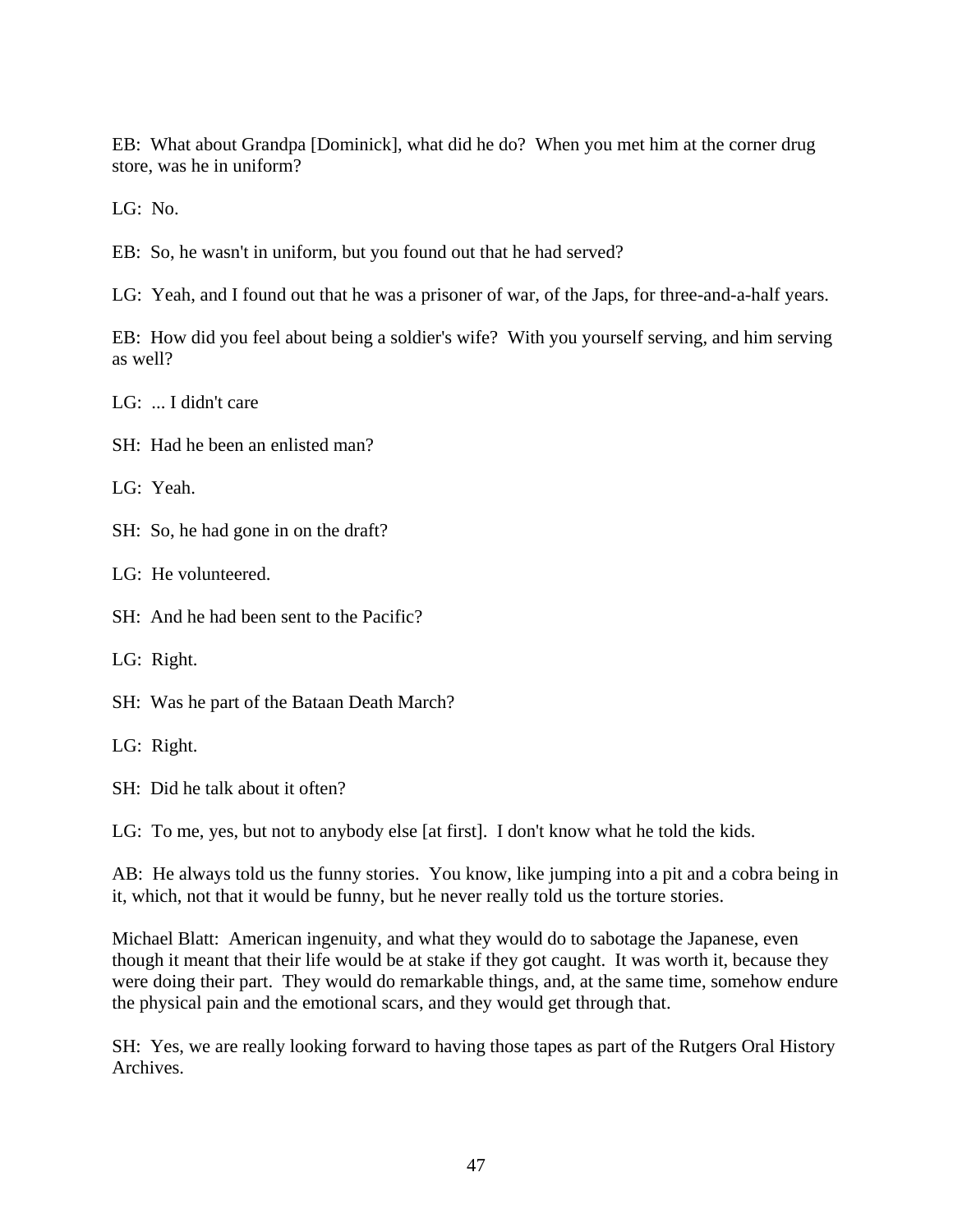EB: Did it help him that you had also been in the Army? Did he feel that he could talk to you more easily?

LG: I don't know.

AB: It was probably more important that you had been a nurse.

LG: Right.

EB: So you could take care of him.

LG: Yeah, because the rest of the people in the world thought we were a bunch of sluts.

SH: Did he [Dominick] use the GI Bill?

LG: No.

SH: Did he use it for a mortgage for a home?

LG: We had something.

AB: Are you thinking about when I went to college?

LG: Maybe.

AB: He, eventually, was declared one hundred percent, service-connected, disabled. When he started receiving benefits, when I was in college, I then started receiving benefits as well. She might be thinking of that.

SH: Because I know that the GI Bill could also be used for a VA loan.

AB: Did you use a VA loan for that first house in East Hartford?

LG: We used it for one, but I can't remember which one.

AB: Maybe your first house in East Hartford you used a VA loan?

LG: Maybe.

SH: How long did it take you to get a home, because housing was so tight with everybody coming back?

LG: The first one we got didn't take any time at all. We lived in town and heard about this house that was going on the market and we put in for it right away, and as Andrea said, we put in for it through the GI Bill, and that was another plus. So, we didn't have any trouble getting it.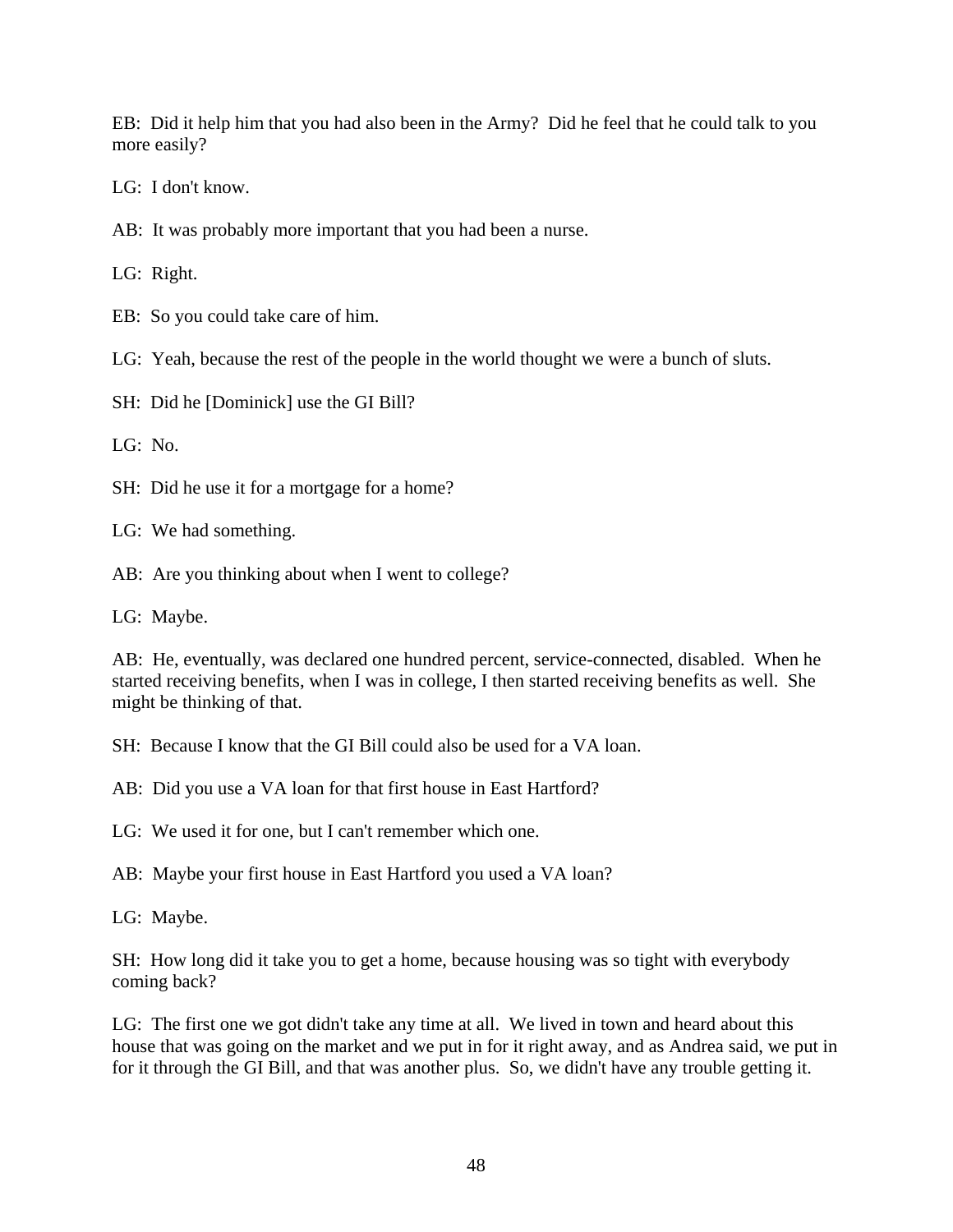SH: Had he already gone back to work when you had met him at the corner drug store?

EB: When did he work?

LG: The "Jeff" shop. The Jefferson Shop was the ice cream parlor [in the corner drug store].

AB: He wasn't at Stewart Warner yet?

LG: No, she asked when he first came home. He went to Doc and Ma's [The "Jeff" shop/corner drug store]

AGB: He actually worked at Doc and Ma's?

LG: Yeah, well, they needed help, and he was good to help out.

SH: Now how soon did he get back, before you got back?

LG: It seemed simultaneously, but it couldn't have been. I'm not sure when he got back, but I can look it up and find out. He was a good guy.

EB: Was there ever a time when, with him being a prisoner of war, that impacted your life together? What about living arrangements, did you share a bed?

AB: Tell about how he used to wake up screaming in Japanese.

LG: You tell them.

AB: Didn't he used to have a lot of nightmares, and he would wake up yelling in Japanese, and one time he started choking you?

LG: Yeah.

AB: And that's when you decided to start sleeping in separate beds?

LG: I didn't need anymore of that garbage. "That's enough. You're home, you're here."

EB: After he tried to kill you that one time, that was it. [laughter]

LG: Yeah, that was enough.

MB: Did you ever have nightmares about the war when you came back?

LG: I don't ever have nightmares. I'm very practical. That's what it had to be, so that's what it had to be.

MB: You were able to leave it behind.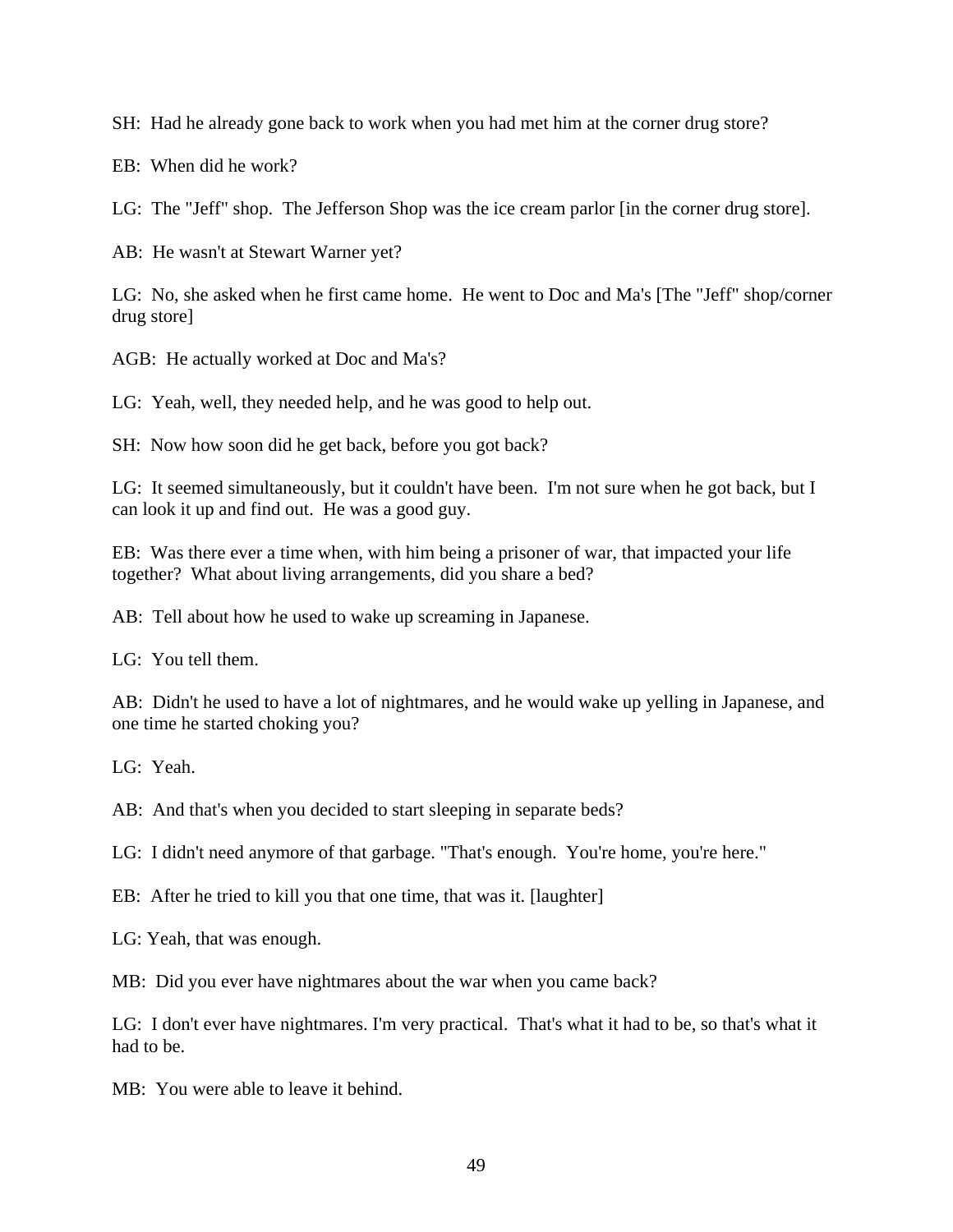EB: Plus you continued nursing.

-------------------------------END OF TAPE ONE, SIDE TWO----------------------------------------

EB: This continues an interview with Lauriel Moodie Giantonio on November 4, 2006 in Salisbury, Connecticut. We were talking about you being back from the war and living with your husband. That was the time that a lot of people had come back from the war, so how was it with money? Did prices go up because people were working with war production, and how did you survive with money?

- LG: Both spouses worked.
- EB: With six kids, though, did you still find that money was tight?
- LG: Both spouses worked, and made their own clothes, and stuff like that.
- SH: You were still sewing for your children?
- LG: Oh, yeah.
- SH: Did a typical nurse at that time work a forty hour a week?
- LG: Forty-eight
- SH: A forty-eight hour week?
- LG: Yeah. Hey, where were you?
- SH: Wasn't quite here yet, but I was working on it.
- LG: They cut it down to forty-four, and then forty.
- SH: Okay, what kind of vacation did you take?
- LG: I took a week to go up in the mountains in New Hampshire with my father, whoop-ti-do.

EB: You were still close with your dad after you got back, after you got married, you still were close with him?

- LG: Yeah.
- EB: What did you think of his new wife? Was she around?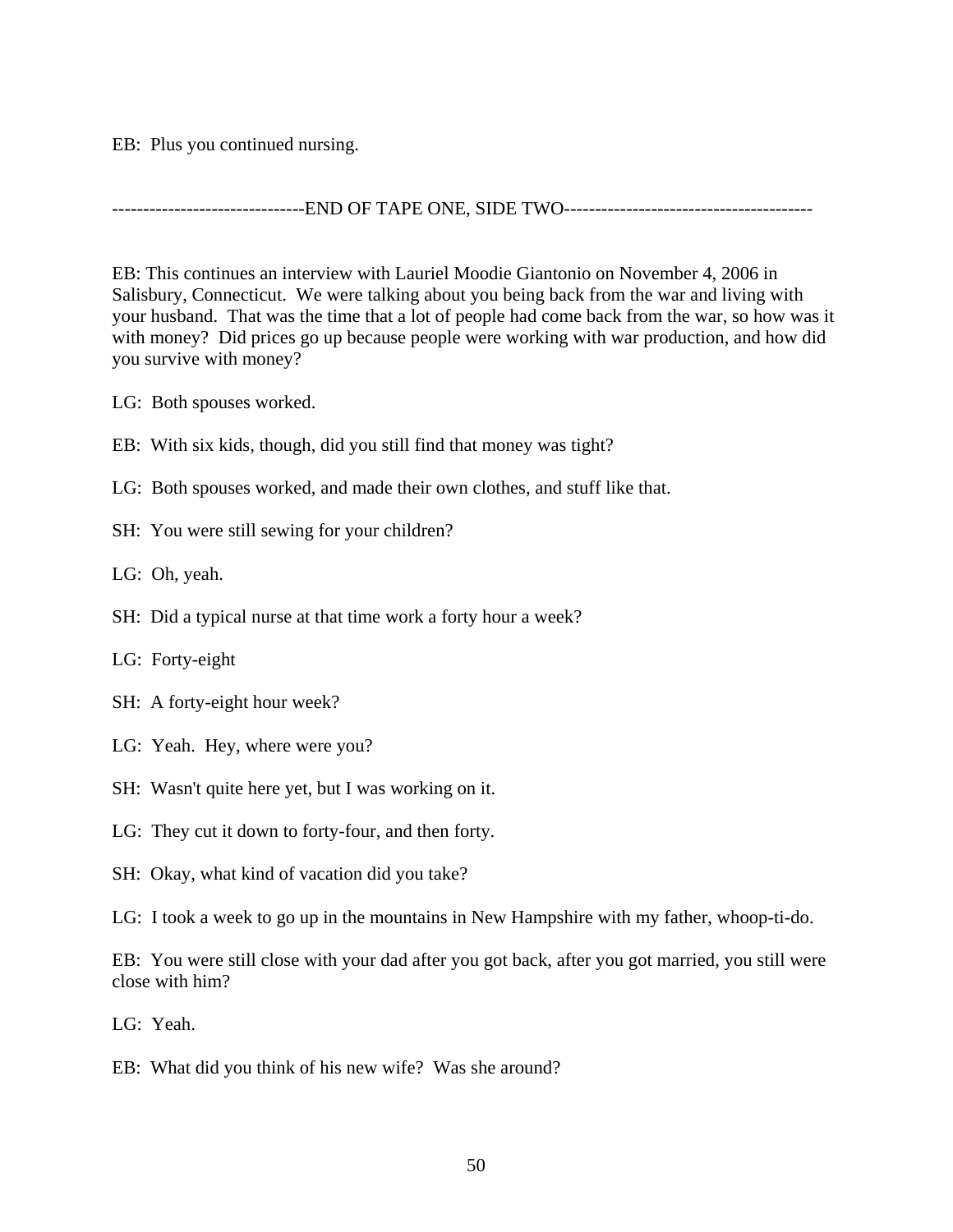LG: She made him happy, that's all I cared about.

EB: Now, you never thought after you got back from the war, after you got married, to ever contact your mom and tell her you had gotten married?

LG: No. I had nothing to do with my mother.

EB: Was there any point that she tried contacting you, even when you were young?

LG: She tried but I didn't have any part of it.

EB: Did she ever go to try to find you?

LG: No. Maybe she knew where I was, I don't know.

SH: She had stayed in the area?

LG: No, she lived in Massachusetts, I lived in Connecticut.

EB: Did she ever try to take you back?

AB: When you were little, she tried to take you.

LG: She tried to take me, she tried to come and see me, and I was smart enough to say, "No way."

AB: Remember when you were in elementary school, remember she came to school?

LG: No.

AB: Remember she came to school and the principal called you down, said, "There was someone here to see you," and you knew it was her, so you took off and ran away.

LG: Oh, well, I did that all the time. Anytime somebody wanted me in the principal's office, I knew it was because she was there for me, and I took off, because nobody was taking me away from my dad.

SH: Were his parents around? How long did they live to be a part of your life? Were you in high school, or later?

LG: Well, let's see, they were married in 19 something, and they died in their seventies.

EB: Your parents, you mean?

AGB: Your dad died in 1956.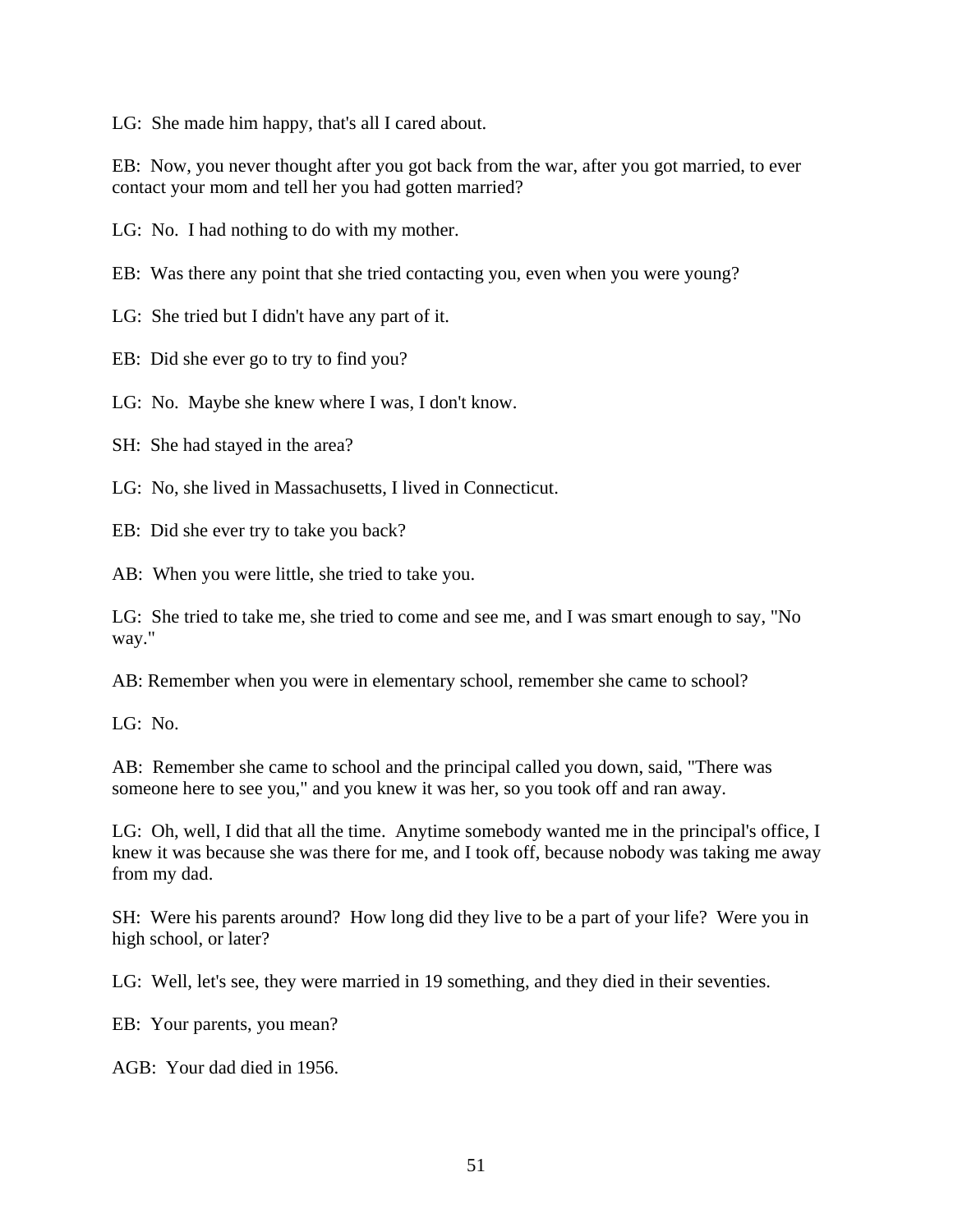- LG: No, I'm talking about my grandparents.
- AB: They must have died well before 1956.
- LG: You're kidding.
- AB: If your dad died in 1956 his parents must have died before him, right?

LG: Why?

AB: Do you think his parents lived past him?

LG: Sure, they were Scots. They wouldn't go early.

AB: So was he.

EB: So you remember them in their old age?

LG: Yeah.

EB: So they're around. They had passed away before you got married?

LG: No. But they weren't thrilled with that marriage, I'll tell you that. After all, Emma [stepmother] was a mill worker, and my father was an educated man, and I said, "So what? All they're gonna do is get married."

AB: His parents weren't too happy about him marrying Emma?

LG: My grandparents.

EB: Your grandparents weren't happy about your dad remarrying?

AB: Remarrying Emma, because he was educated and she was not, and they thought she was just after his money?

LG: No, she just ... wanted a husband. They didn't think that she was good enough for him.

EB: What was she? She wasn't Scottish?

LG: She worked in the mill.

EB: Was Emma English?

LG: No, she was German. She lived in the United States all her life, she was born here.

EB: Was there any prejudice against her during the war?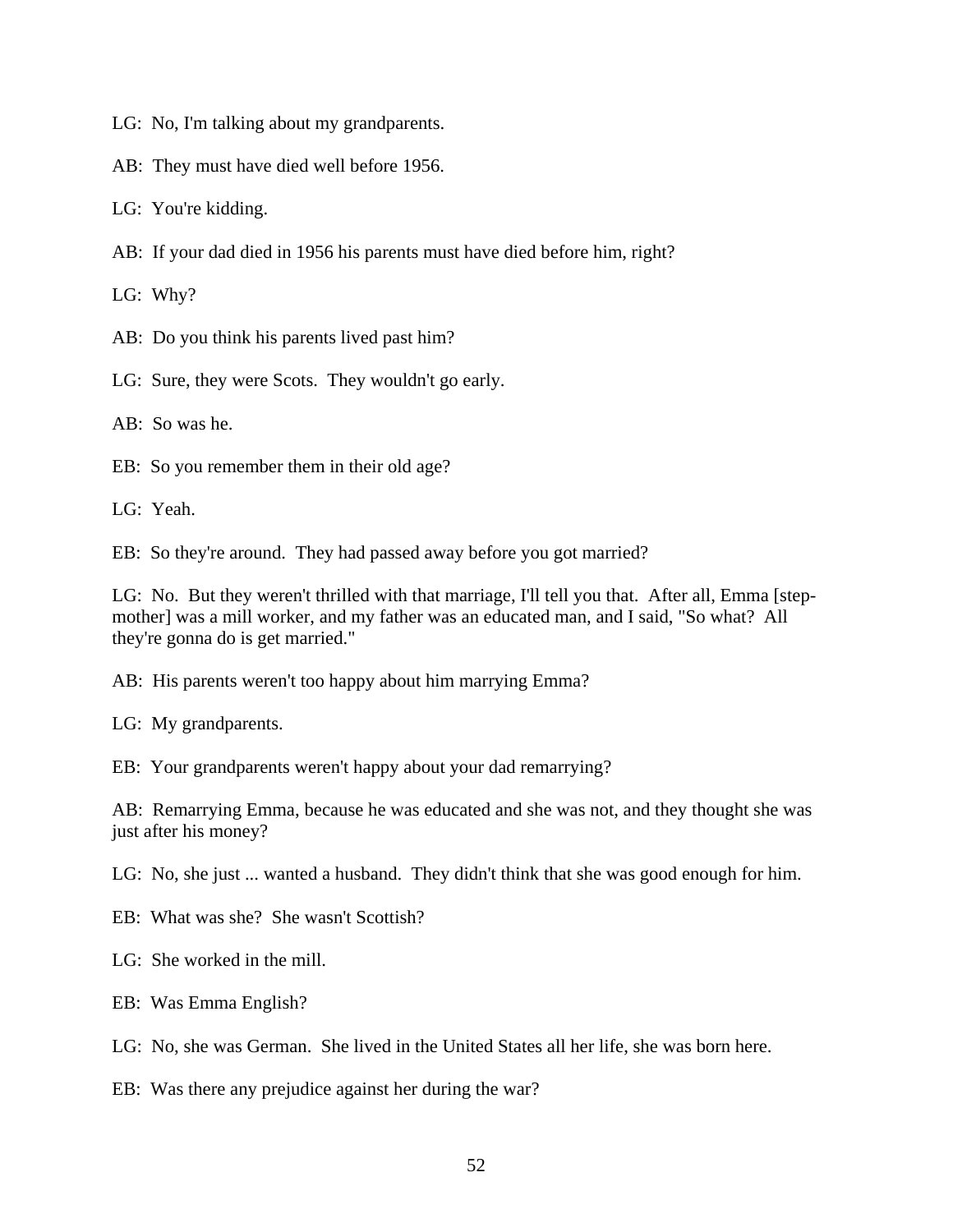LG: No. There was too many mixed up in the mill of every denomination, that were working. They couldn't be bothered with that. All they had to do was do their jobs.

SH: Did your husband, did his family ever suffer any prejudice because of the fact they were Italian during World War II?

LG: I don't know. I was wrapped up in the war then.

SH: I mean, he didn't talk about it?

LG: No. No.

EB: Well, Grandpa's [Dominick's] mother didn't work.

AB: She didn't even speak English, hardly.

EB: They had *Bund* meetings?

LG: *Bund*, and they were sort of a German greeting club, and they met three nights a week, and they held their meetings, and, all of a sudden, they put a slap on them, and said they couldn't do that anymore, and I said, "What the hell is the matter with them? All they're doing is having a meeting." Well, I didn't know they were having communist meetings behind the closed doors, so they got rid of them, and they were right down the street from the Hartford Hospital.

SH: Were there any KKK activities in Hartford?

LG: No. I didn't see any.

EB: Were there a lot of African American people at Hartford? Were there many black people in Hartford?

LG: Oh yeah, up in the North End.

EB: Did people treat them okay?

LG: They avoided them.

AB: But later after the war, at Hartford Hospital, you had plenty of black nurses who worked with you.

LG: Oh, yeah. That's when the bars were down. Any nurse that knew what she was doing, we'd take.

EB: So they weren't prejudice at Hartford Hospital against black nurses?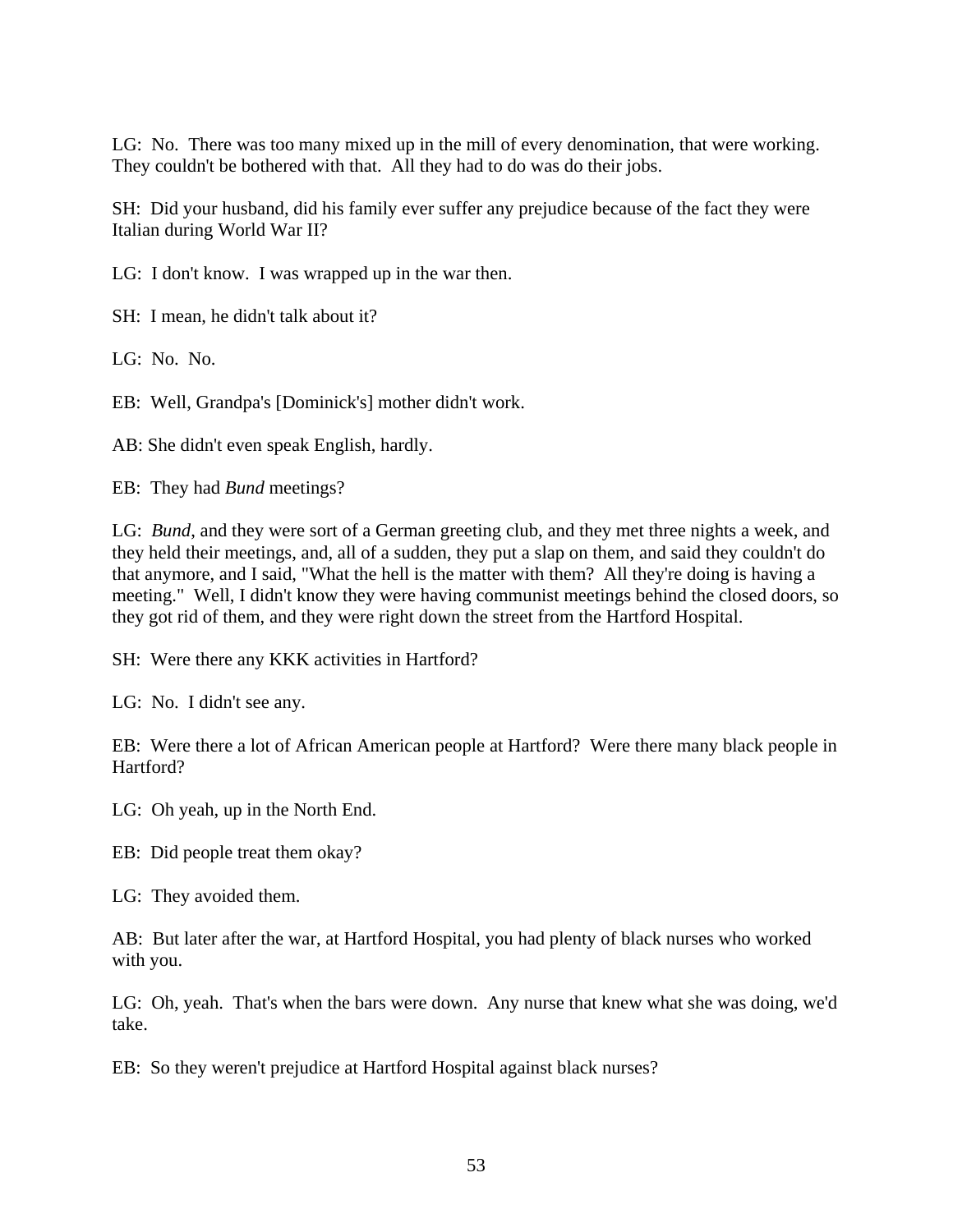LG: No.

SH: Did you ever talk to any other nurses who had served in the military during World War II?

LG: Oh yeah. Well, a lot of them came through; maybe they just were there for a week or ten days, and went on their way. It's the same story.

AB: But none of your nursing friends like Anne Maines ...

LG: She wasn't in the service with me.

AB: None of those girls ever went into the service, right, they were all just nurses?

EB: Did you stay in contact with any nurses that you had been with in the war from the 101st General Hospital?

LG: I don't think so. I wanted to get that out of my head.

EB: Move on, have kids, get married?

LG: Yeah. Have kids.

EB: After the war did you feel like there was a lot of changes? I mean, you said you didn't feel the Depression, but did you feel that there was a difference after the war?

LG: Oh, yeah, definitely. If people were gonna hire, they were careful who they hired. I figured, by that time the war was over, "Give them a break." My father didn't feel that way. "No, he's Italian, he's German," not, "He's American Italian or American German."

SH: Did any of your children serve in the military?

LG: My oldest brother.

SH: Your family, your son?

LG: Oh, my kids, no.

AB: Yes, John.

LG: Oh, that's since the war was over. Oh, yeah.

AB: But, he was in the military, John was in the Navy.

LG: Yeah.

SH: So he's the only one that served. Had you gotten involved in politics at all?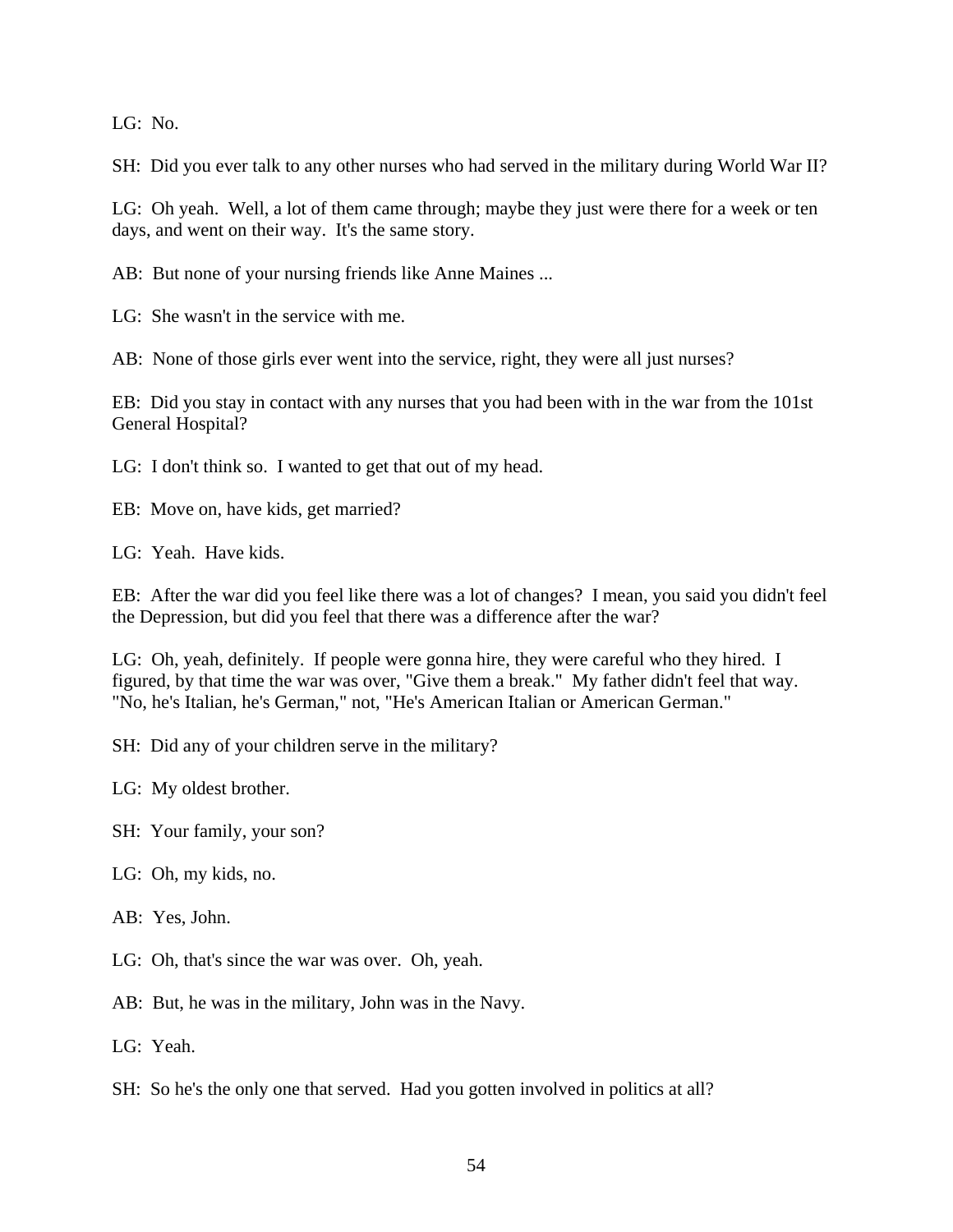LG: No, thank you. I didn't want any part of that.

SH: What did you join, as a young mother?

LG: I raised six kids, what do you want, blood?

SH: Did you join the PTA?

AB: You were very involved in school, always making costumes for the school plays.

LG: Yeah, sewing club.

AB: Girl Scouts, you always helped in, Civil Defense you did later, she was in charge of Civil Defense in Avon.

LG: Well, I figured that's just run of the mill, it's nothing special.

AB: Besides raising six kids, she did a lot of sewing. We always had a huge family garden, we canned all our own tomato sauce, we did our own pickles, we did our own ...

LG: Peaches.

AB: We made applesauce by the gallon, I think. She cooked all that herself. I don't know when she did it.

LG: When you were in school.

AGB: She even cooked and canned all day long. She'd go to work, and at night she'd come home and couldn't sleep, so she would either read, or she would sew all night long, until she could fall asleep. Which is why she still can't sleep at night.

LG: Aren't I wonderful? All, so we could eat.

EB: Awake all night, and slept part of the day?

LG: Yeah. I'm still doing that, Elaine.

EB: How long did you work for, as a nurse after the war? When did you retire?

LG: Till I died. [laughter]

EB: Once a nurse, always a nurse?

LG: Yeah.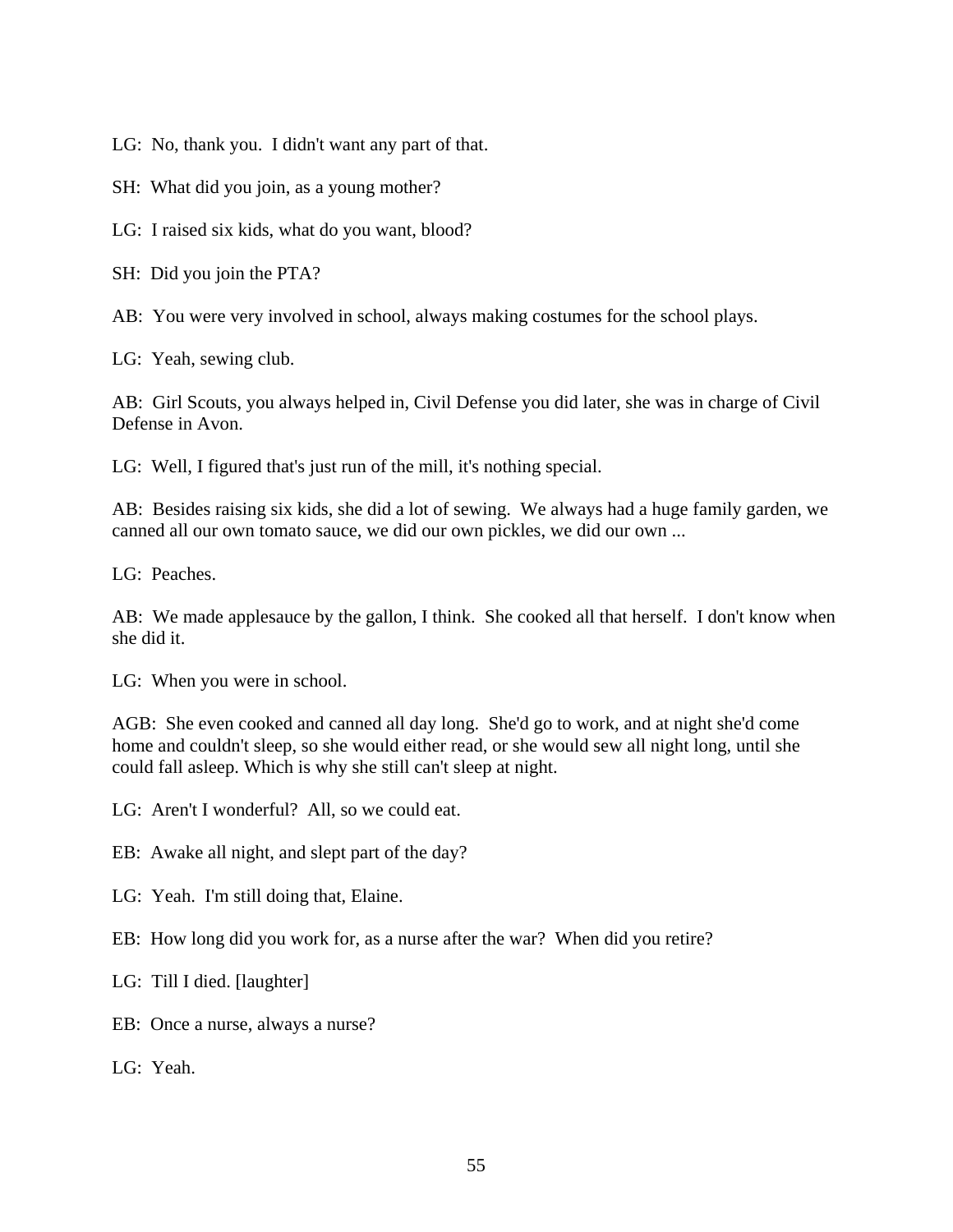EB: So you worked for thirty years at the Hartford Hospital?

LG: Well, let's see, I got out of the service in when?

AB: It looks like you went in on July 5, 1944, from Fort Devins in Massachusetts, and came home on May 1, 1946 out of Fort Dix. You were a 2nd lieutenant connected to the 101st General Hospital for the Army Nurse Corps, and you came home on the *Ernie Pyle*, that was the name of the ship.

LG: Yeah. What's the matter with that?

SH: Nothing. So you were in Germany for almost a year after the war?

LG: I was?

AB: Right. You didn't come home till 1946.

LG: Oh, my God. They owe me back pay. [laughter]

AGB: [laughter] Yeah, good luck with that.

SH: Are there any stories we forgot to ask?

LG: I don't think so. I think about everything that's interesting you got hold of.

SH: If you think of something else, be sure you tell Elaine.

LG: Yeah I will. Did I tell you about the barroom?

EB: No.

LG: Several guys and I went to a barroom, in the next town over, in France, and we got in there and I saw this guy across the room, and I said, "Geez, I know him," and I went over there to say hello to him. He's one of the local boys from town. He got out that night to try to take a course in quick bartending, just the same night that I decided I was gonna go there to have a drink, and I didn't drink. That went back into my papers somewhere. Shouldn't have, I didn't do anything wrong, except cooperate with this enemy, who was no longer an enemy.

EB: How about Grandpa [Dominick Giantonio] starting an organization after the war that you were a part of, American Defenders of Bataan and Corregidor?

LG: Oh, he was one of the members.

EB: Founding members.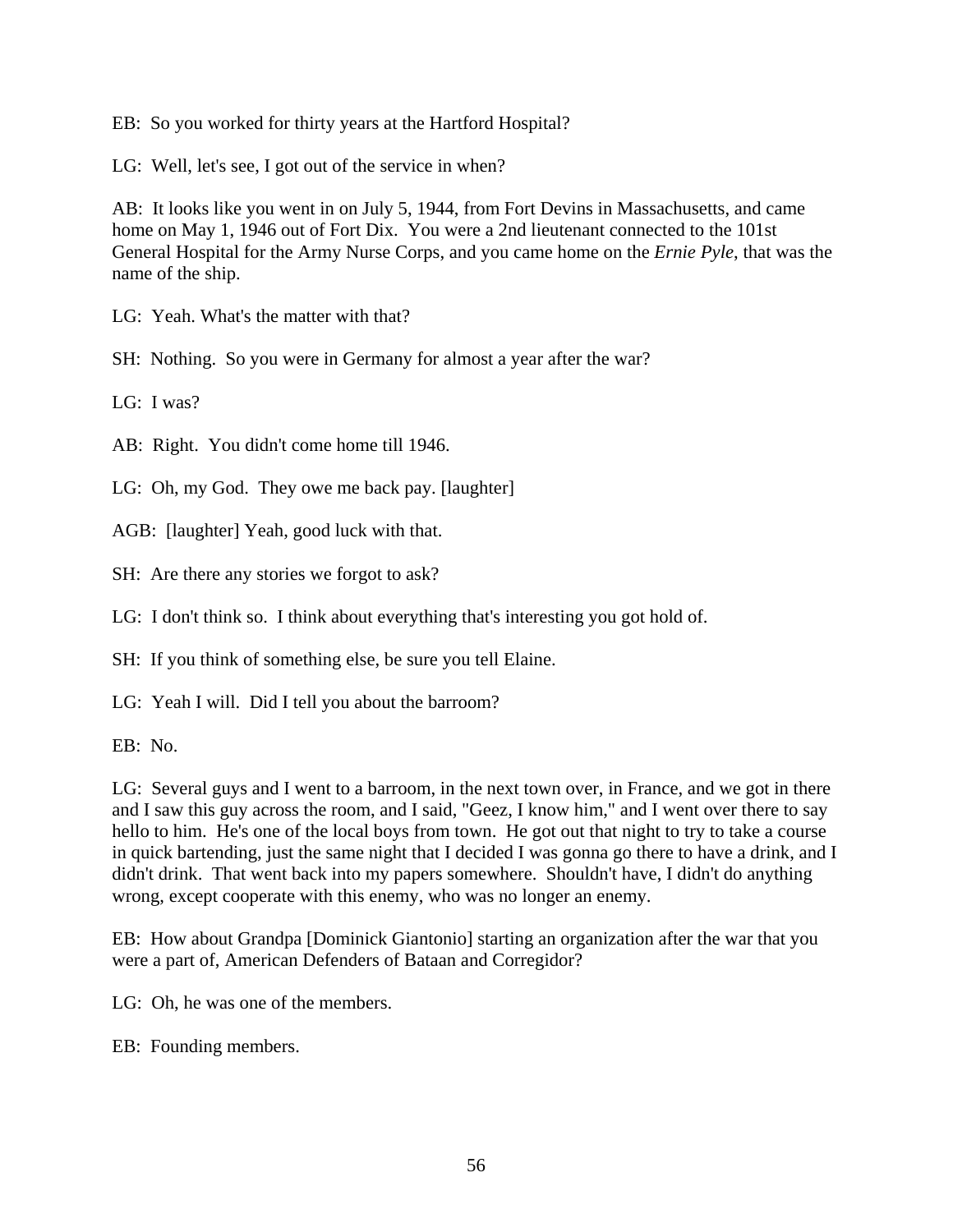LG: Yeah, and I said, "Yes, keep it going, go ahead, that's what you need to do," because anytime I'd ask him a question about a specific happening that I heard somebody else talk about, he couldn't remember it ...[now] I'm like him. If he heard somebody else talking about it, then he'd chip in and add things to it.

EB: So, you felt that this organization was good for them to get together and be able to talk about their experiences?

LG: Oh, yeah. It was good for them.

EB: And you would go to conventions with him, and meet a lot of his friends?

LG: Yeah. We formed the ADBC, American Defenders of Bataan and Corregidor.

AB: And we grew up thinking that every POW was our uncle.

LG: Right, [You would say] "Who's that?" [and I would say,] "He's Uncle George."

SH: Now was that because he had gone with the unit from that area?

LG: Yeah.

SH: They had all gotten close?

LG: They came from Massachusetts and Connecticut. I don't remember any of them coming from Rhode Island, do you?

AGB: ... Yeah, it seems like they had a New England core group, and then there was also a second, like a West Coast group, years later. A lot of guys seemed to have come from the New Mexico, Arizona area. So, we would always have the East Coast and the West Coast. They'd always try to have conventions where people could meet in-between. Met a couple of nice guys from the West Coast, too.

LG: Yeah, a couple.

MB: What was the hardest part for you, looking back at your experience?

LG: Picking him up at the corner drug store.

MB: No, hopefully, that was on the better side. I mean, in the war, what do you think the worst part was?

LG: I think probably going back to the first convention.

EB: During the war?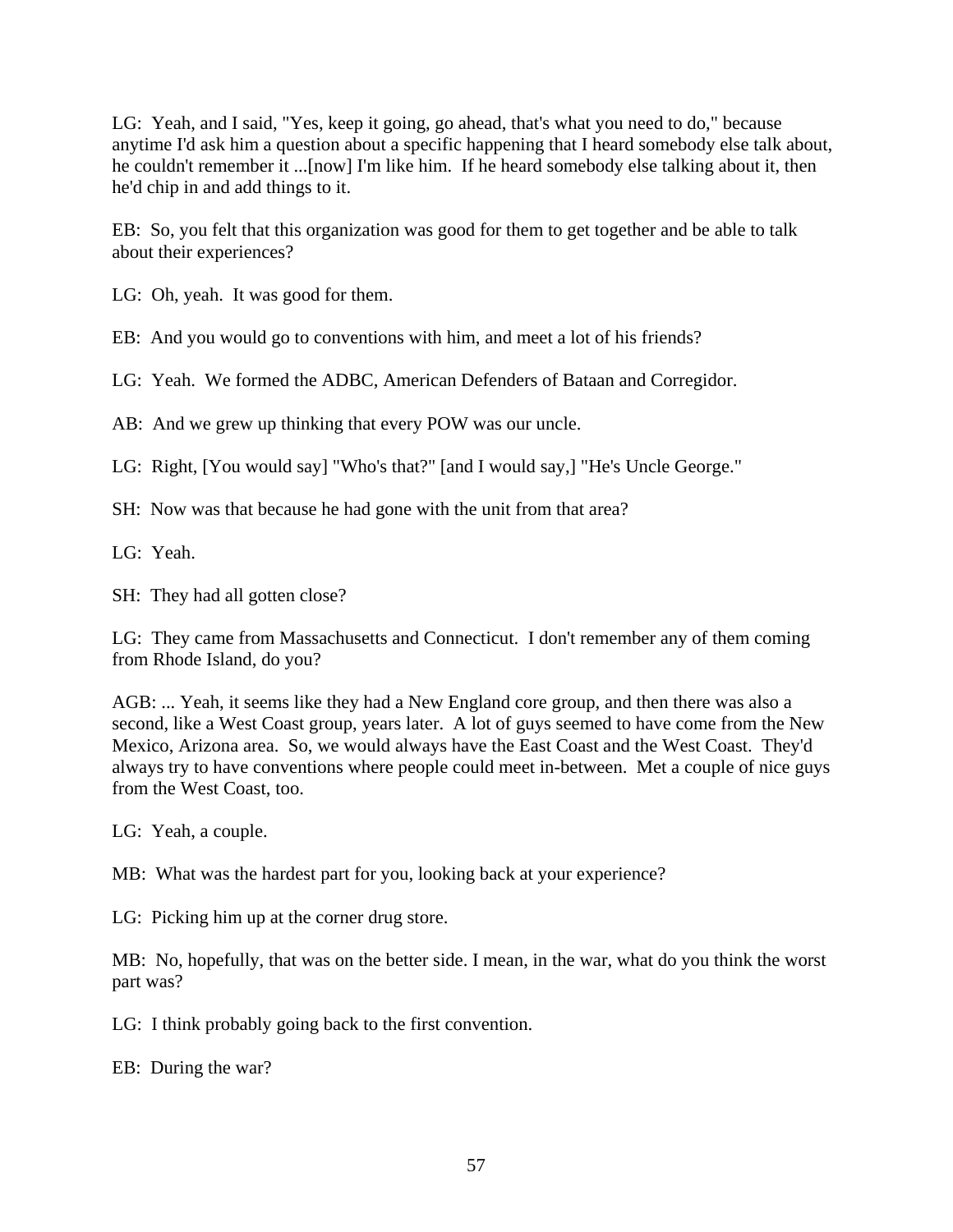AB: Just for you. What was your worst part?

LG: I never had a worst part.

AB: Everyday was great?

LG: Yeah. I was in the Army, where I wanted to be, and I was getting my degree, and was in charge of a unit. What more do I want?

MB: Was there anything you wished was better?

LG: I wished they'd stopped telling you who you can date, and who you can't. It didn't make any difference to me.

EB: There was never a day that you woke and thought you wished you had today off, "I can't do this?"

LG: Oh no, I always wished I had the day off. I could go here or there or the next place, but I got to work, and once I got on the ward, where I was [thinking of] going, it was forgotten.

SH: Did you ever find that you wanted to countermand a doctor's order?

LG: Oh, yeah, and, I just stood at the foot of the bed, where he was standing at the head, and read the order, and I said, "What jackass wrote this?" And he very quietly said, "What's that?" And I handed him the sheet, and he says, "Oh that must be a mistake, that looks like my handwriting." I said, "Yeah you jackass, that's what it does," and he'd change it. But I got a lot of them that way. They wanted it to look good to them and the hell with the patient, which didn't cut any ice with me.

SH: On the average how long would a patient be on your ward?

LG: I think they had, ... I don't remember how long it was we could keep patients on the ward.

SH: This was back in the States or over there?

LG: Overseas.

SH: You could keep them that long?

LG: Yeah, well, I don't know.

AB: You don't remember how long you could keep them? There was a certain amount of time they could keep them, and then they would have to be shipped out somewhere else.

LG: Right.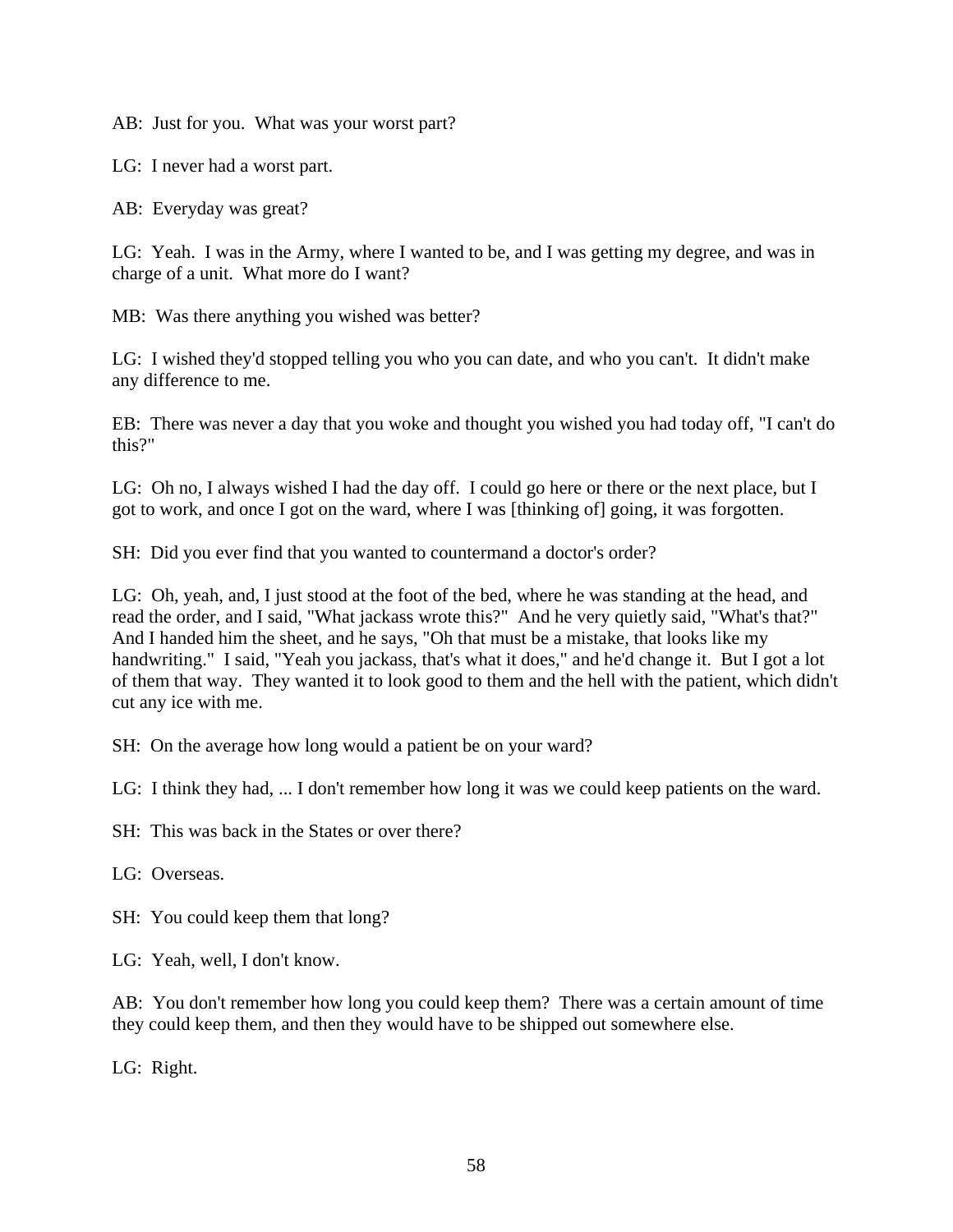MB: Were you under pressure to get them back to the front?

LG: No, not in the front. Under pressure to get them back home.

AB: If they got to you, they weren't going back to the front, they were going home?

LG: No, I saw to it that they weren't. No way, I would let them go back to the front after that.

AB: So, you saw mostly the most severely wounded?

LG: Yeah.

MB: What would you do to make sure they wouldn't go back?

LG: Write up their chart saying, "The man is depressed. He has no business being in this unit, he should be ZI'd", which meant zone of the inferior, and I usually got away with it, unless they find out twenty years from now that I didn't. They might just do that.

SH: After the war ended and you're spending that year in a hospital, you said it was a good facility in Germany. What kind of injuries were you treating then?

LG: Post-op infections. That was primarily it. I'd see some broken bones there, I don't know where they came from.

AB: You helped some local people, too?

LG: People in crutches. No.

AB: Just soldiers?

LG: Yeah, this is all soldiers.

SH: Did you ever see any of our allied soldiers? You talked about the Brits.

LG: Yeah, we had the Brits and we had the Limeys. I couldn't stand either one of them, all they'd do is bitch and gripe about the care they were getting, so they sent them to us and we gave them more to bitch and gripe about.

EB: Now, you said you had good facilities in Germany. Did you take over some sort of the building?

LG: We slept.

EB: You were at the hospital. What was the hospital? Did you take over some German building?